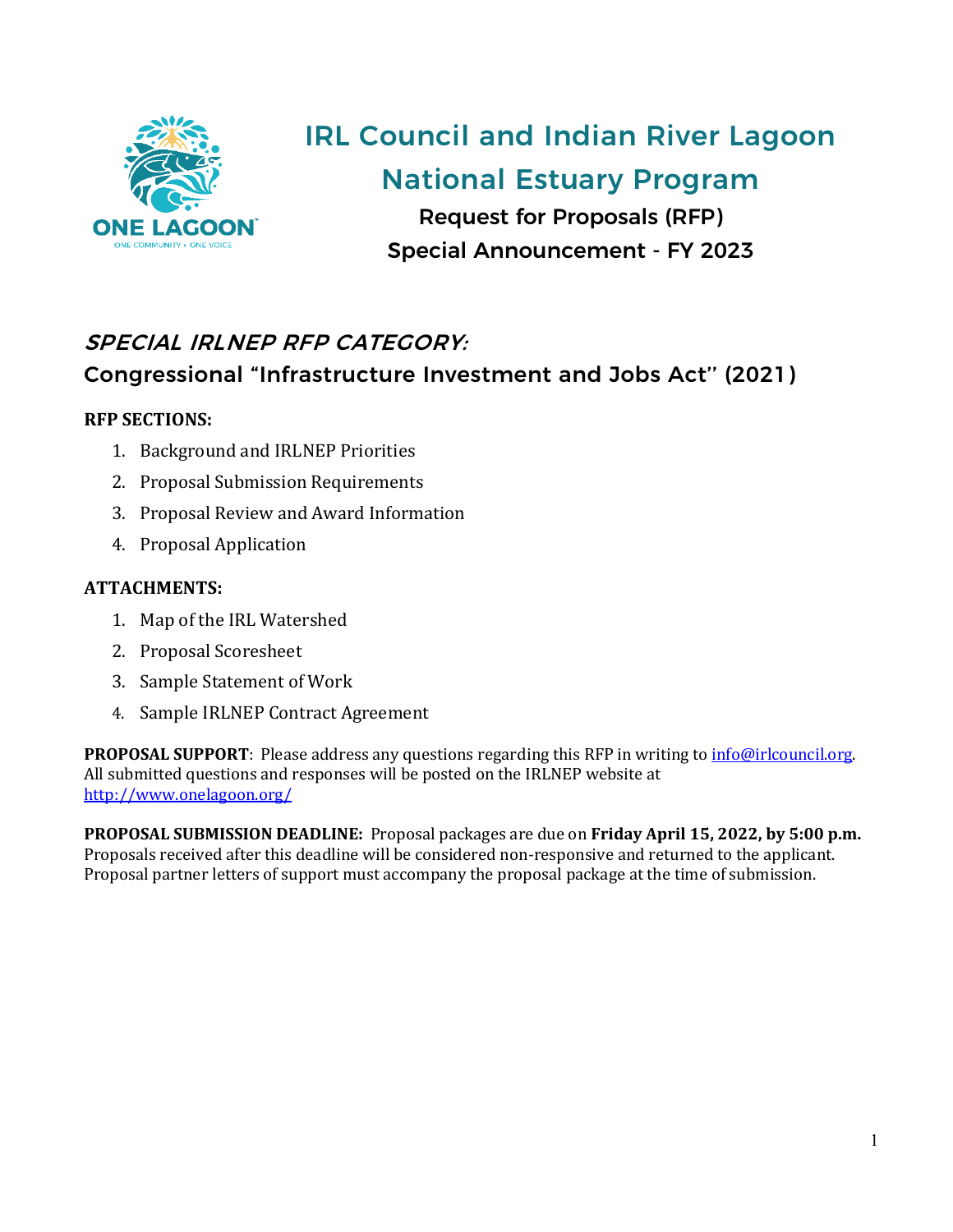# IRLNEP REQUEST FOR PROPOSALS FY2023 Infrastructure Improvement Projects

### 1. BACKGROUND

### **SOURCE OF FUNDS:**

This is a competitive RFP for one-time Congressional funding for infrastructure improvements. Proposal funding is contingent on amount and availability of funds delivered to the IRL Council from the Bipartisan "*Infrastructure Investment and Jobs Act*" that became law on November 15, 2021. Within the Act, \$132 million was appropriated to the 28 National Estuary Programs to be delivered over the next 5 years (2022-2026).

The IRL Council and IRLNEP are estimating annual revenues at \$908,800 per year for each of the aforementioned 5 years. These funds are anticipated to be allocated between this RFP, approximately 70%, and a Competitive Seagrass Restoration Capacity Building Request for Qualifications (RFQ), approximately 30%. The IRL Council Board of Directors has sole authority to allocate funds based on proposal review, ranking and recommendation of projects to be funded. The IRL Council will place a high priority on projects that provide transformational benefits to the Indian River Lagoon as well as those that address urgent needs. Multiple awards are anticipated from this RFP. Proposals for this FY 2023 RFP announcement may request funds for a single year or multiple years (up to 4 years). Depending on project funding decisions, the IRL Council has the discretion to issue competitive RFPs annually over the next four years to ensure the complete and timely expenditure of federal funds available from the Act.

### **FUNDING PRIORITIES:**

The IRLNEP seeks high-quality, well-designed and outcome-focused infrastructure projects that address the broad goals of the 2021 Congressional "*Infrastructure Investment and Jobs Act*".

High priority will be given to proposals that are transformative, innovative, provide significant long-term value to IRL restoration, strengthen community resilience with a special focus on small, rural and economically challenged communities, and address high priority infrastructure projects that may not be adequately addressed through other funding opportunities. The IRLNEP encourages proposals that fund planning, design, engineering and permitting activities that would position a project for construction funding.

Proposals MUST align closely with Vital Signs, Strategies, and Recommended Actions identified in the IRLNEP *Comprehensive Conservation and Management Plan (CCMP) – Looking Ahead to 2030* for the IRL (2019). The CCMP is available on-line at one lagoon.

Broad Federal and IRLNEP priorities include infrastructure improvements related to Clean Water, Healthy Habitats, Strong Communities, Environmental Justice, and Climate Change Resilience. All proposed projects should be identified on the IRLNEP Comprehensive Restoration and Stewardship project list prior to proposal submittal. If your project is not on the current list, or if you are unsure, contact Dan Kolodny a[t kolodny@irlcouncil.org.](mailto:kolodny@irlcouncil.org)

### **FUNDING CATEGORIES AND GUIDANCE**

**Proposals will be accepted in two categories of infrastructure projects: Water Quality and Habitat Restoration.** The appropriate category of a project proposal must be identified in the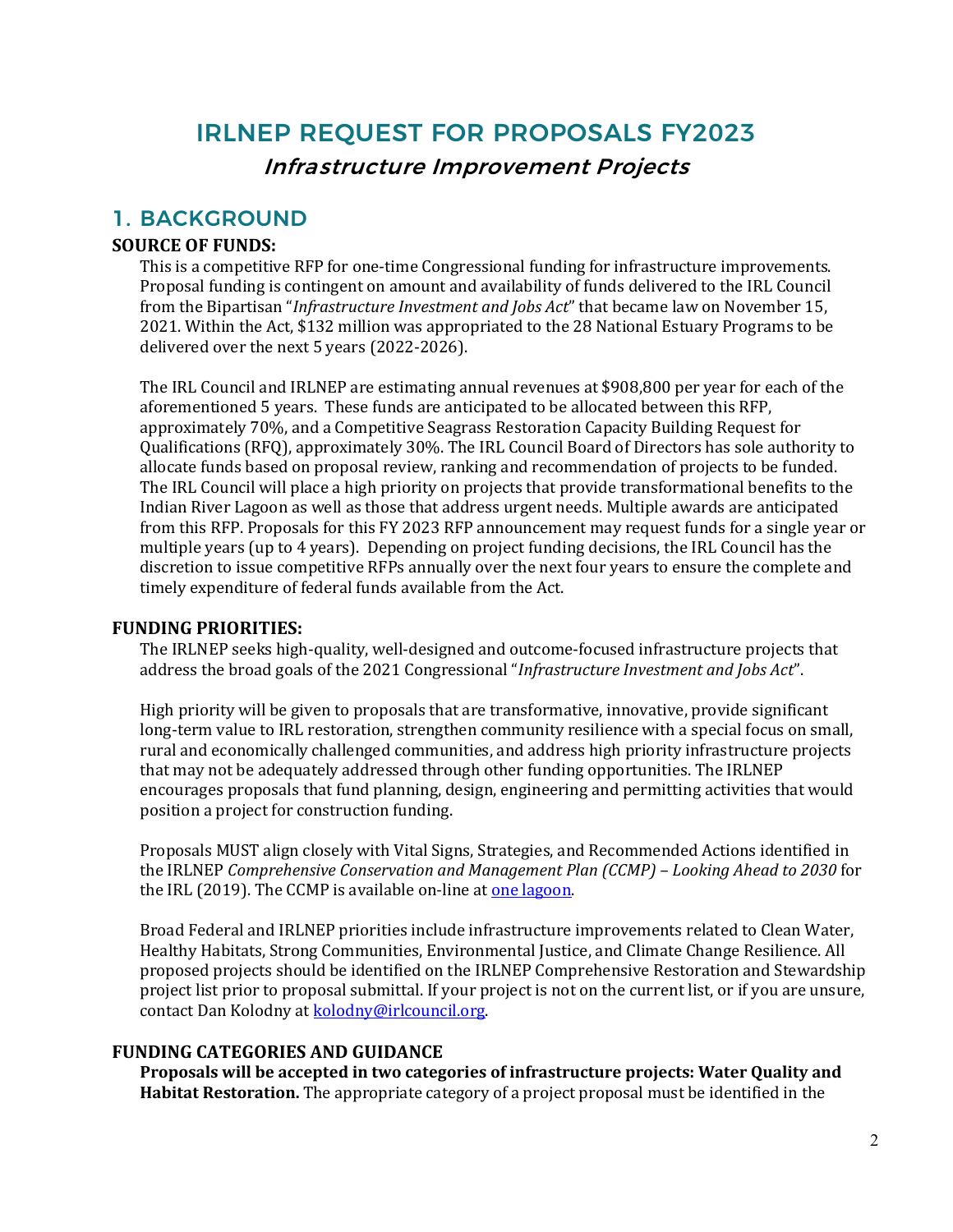proposal application. Examples of some IRLNEP priority infrastructure projects are listed below to guide applicants:

- Projects that promote nutrient and pollutant reductions or removal related to wastewater, septic to sewer, and muck management. Estimates of nutrient and pollutant removal must be quantified.
- Stormwater capture and treatment projects that align with low impact development principles and reduce freshwater, nutrients, sediment and pollutant loads to the IRL. Estimates of freshwater, nutrient and pollutant, and sediment loads to the IRL must be quantified.
- Water quality improvement projects that deliver transformational (not small incremental) benefits to the IRL. Benefits must be quantified with a clear demonstration of the scale of benefits and long-term value.
- Habitat restoration and living shoreline projects that deliver transformational (not small incremental) benefits to the IRL. Benefits must be quantified with a clear demonstration of the scale of benefits and long-term value. Projects that deliver best practice examples of green or blue infrastructure, low impact development (LID), or USACE Engineering with Nature® will be ranked highly.
- Large, complex, multi-partner infrastructure projects that align with one of the priorities listed above and require 1 to 4 years of funding for planning, design and engineering and construction.
- Innovative, high-risk/high-reward, pilot-scale projects. To be ranked highly and considered for funding, pilot projects must provide sufficient documentation that completion will deliver one or more of the following outcomes:
	- $\circ$  Enhanced effectiveness and efficiency that would transform lagoon-wide restoration practices.
	- o Significant reduction of costs without sacrificing performance.
	- $\circ$  Beneficial uses for waste streams that improve long-term sustainability with a focus on management and beneficial uses of biosolids and/or reclaimed water.
	- $\circ$  Cost effective and efficient approaches to aquatic plant management that are environmentally safe and sustainable.

### **CONDITIONS FOR FUNDING:**

The IRL Council, an Independent Special District of Florida, is the host organization of the Indian River Lagoon National Estuary Program. The IRL Council will consider funding projects submitted to this request under the requirements set forth in this RFP. **Failure to meet all the requirements listed below at the time of proposal package submission will result in a proposal being deemed non-responsive.**

- The 1-page executive summary and 6-page proposal are complete, submitted and received by the IRL Council office on or before the deadline per the instructions herein.
- The proposal must be accompanied by a cover letter from the director, or another person authorized to submit the proposal on behalf of the organization, company or individual. This letter is not counted toward the 6-page limit.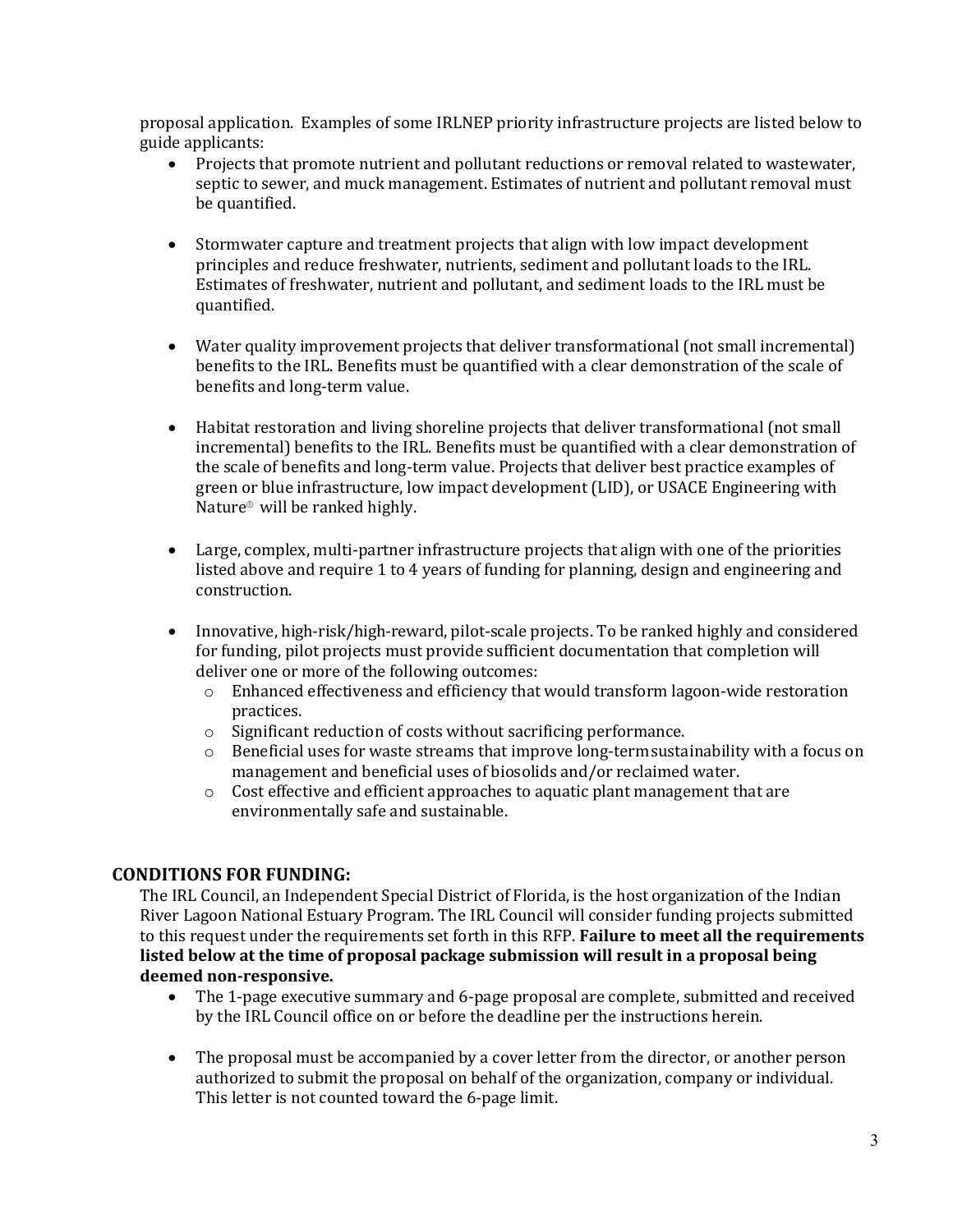**The proposal must be accompanied by a letter from an authorized representative of each partner listed in the proposal**. A partner is any agency or organization that commits to working on the project and/or funding for the project (including volunteers, indirect or direct funding support). Letters should endorse the project, specify the partner's role in the project, and describe the partner's commitment (cash or in-kind) to the project. These letters are not counted toward the 6-page limit.

### **Requirements for Match:**

- There are **NO** matching fund requirements for this RFP.
- Proposals demonstrating higher cost-sharing levels will receive bonus points during proposal review and scoring (See Attachment 2: Proposal Scoresheet).
- To promote community access and equity to these Federal funds, projects submitted by small, rural, economically challenged, underrepresented, or environmental justice communities will have bonus points awarded to balance ability of more affluent communities to provide local cost-share matching funds. These considerations will be made in the proposal scoring and ranking process. Applicants need to self-identify and document status in the proposal to be recognized.

Indirect costs may **NOT** be used as part of any cost share portion of the total project cost. However, proposals demonstrating reduced indirect costs as part of the requested budget will receive bonus points during proposal review and scoring. Proof of federally negotiated indirect rates must be submitted to qualify for any reduced indirect bonus points.

**Other project proposal considerations**: All projects must provide reasonable assurance that the project can be completed within the period for completion identified in the proposal. Once funded, IRL Council contracts may allow for no-cost extensions. However, the granting of a no-cost extension by IRL Council should not be assumed by the applicant or its contractor(s). Requests for a no-cost extension requires submission of a written request by the applicant/contractor documenting reasons for the request. Requests are reviewed on a case-by case basis by IRL Council staff and only awarded based on justifiable and reasonable cause. Phased Projects will NOT be allowed to have cost extensions. IRL Council contracts will require quarterly reports of progress and annual reports of progress. Phased projects that are awarded multi-year funding will have contracts that specify year to year deliverables. Failure to meet year to year deliverables could result in the IRL Council withholding funds or withdrawing funding support.

## 2. PROPOSAL SUBMISSION REQUIREMENTS

**Proposal Deadline:** Applications for project funding are due **no later than 5:00 p.m., Friday April 15, 2022**. Applications received after the deadline will be considered non-responsive and returned to the applicant without review.

**Proposal Format:** Proposals are required to be submitted via electronic mail in Portable Document Format (PDF) only to Daniel Kolodny, Chief Operating Officer (kolodny@irlcouncil.org) with a copy to Kathy Hill, Deputy Director (hill@irlcouncil.org). Applications will not be accepted via U.S. Postal Service or other mail carrier.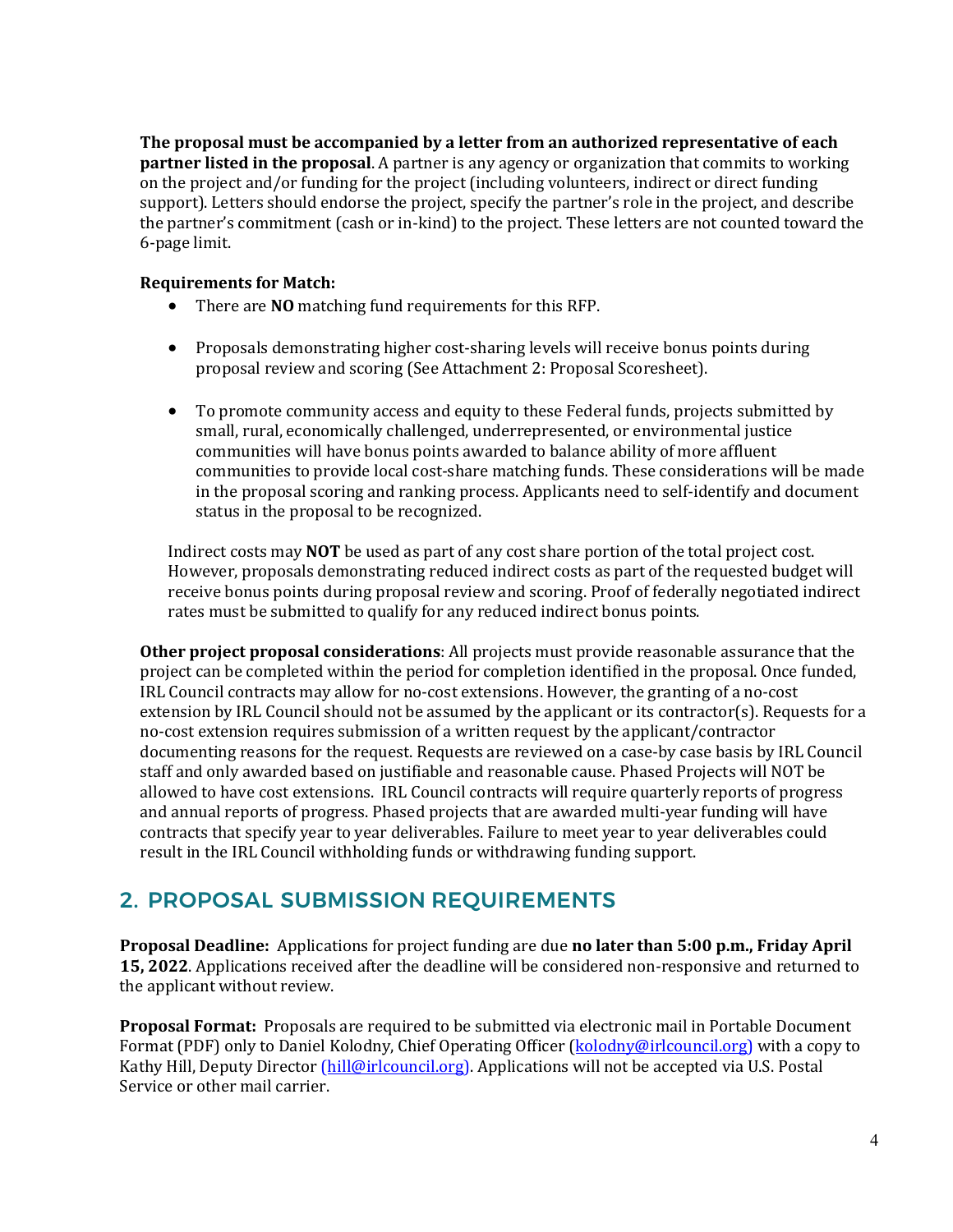Proposals must include all information requested in the Project Proposal Application (attached). Proposals will not be considered if the application is incomplete. During the review and evaluation process, applicants may be asked to provide additional details of the work and associated financial information.

### **Work Plan Development and Award Timeframe:**

Because members of the IRLNEP Management Conference will participate in the review of proposals, Applicants should have no contact with IRLNEP Management Conference members for purposes of influencing ranking or funding decisions during the review and award period of April 15, 2022 through May 13, 2022. A list of Membership Conference members can be found at: one lagoon.

The IRL Council will prepare and post a Notice of Intended Decision regarding proposal awards on the IRL Council website [\(one lagoon\).](https://onelagoon.org/) Applicants are responsible to monitor the website for Addenda and notices regarding the Request for Proposals.

Once awards are authorized by the IRL Council Board of Directors, IRL Council staff will enter negotiations and begin working with the successful applicants in finalizing the award amounts and Statements of Work. The goal is to have all Statements of Work completed and agreements executed on or before October 1, 2022, or as soon as possible after the October 1 start of the fiscal year. Funds administered through this program are typically provided as a single reimbursement after project completion or in response to quarterly reports of progress and invoicing of work completed during the quarter. **IMPORTANT**: Proposed work cannot be reimbursed by the IRL Council if expenditures to be reimbursed are incurred by the applicant in advance of the IRL Council fiscal year and contract start date of October 1, 2022.

### **Sample IRL Council Agreement:**

A sample IRL Council agreement is included as an attachment for informational purposes only and is not part of the application. While the IRL Council intends to use the sample agreement as a basis for developing the specific agreement entered into with selected proposers, the IRL Council reserves the right to add, delete, or amend terms contained in the sample agreement.

### **Legal Requirements:**

Each applicant must comply with all federal, state, and local laws, ordinances, policies, rules, and regulations that are applicable to this RFP and the work to be performed under the awarded contract. An applicant's lack of knowledge about the applicable laws shall not be grounds for relief from such laws or constitute a defense against the enforcement of such laws.

### **Public Records:**

Any material submitted in response to this RFP will become a public record and shall be subject to public disclosure consistent with the Florida Public Records Law (Part 119, Florida Statutes), except as may be provided by the Public Records Law or other applicable state or federal law. If an applicant contends that part of its application is not subject to disclosure, the applicant shall identify specifically any information contained in the qualifications that the applicant considers confidential or otherwise exempt from disclosure under the Public Records Law, and the applicant shall cite the specific section of the law creating the exemption for such information. The IRL Council reserves its right to make all determinations concerning the applicability of the Florida Public Records Law to any documents submitted in response to this RFP.

### **Litigation Concerning the RFP and Agreement:**

By submitting an application, the applicant agrees that: (a) any and all legal actions necessary to interpret or enforce this RFP or the resulting Agreement shall be governed by the laws of the State of Florida; and (b) the exclusive venue for any litigation concerning this RFP or the Agreement shall be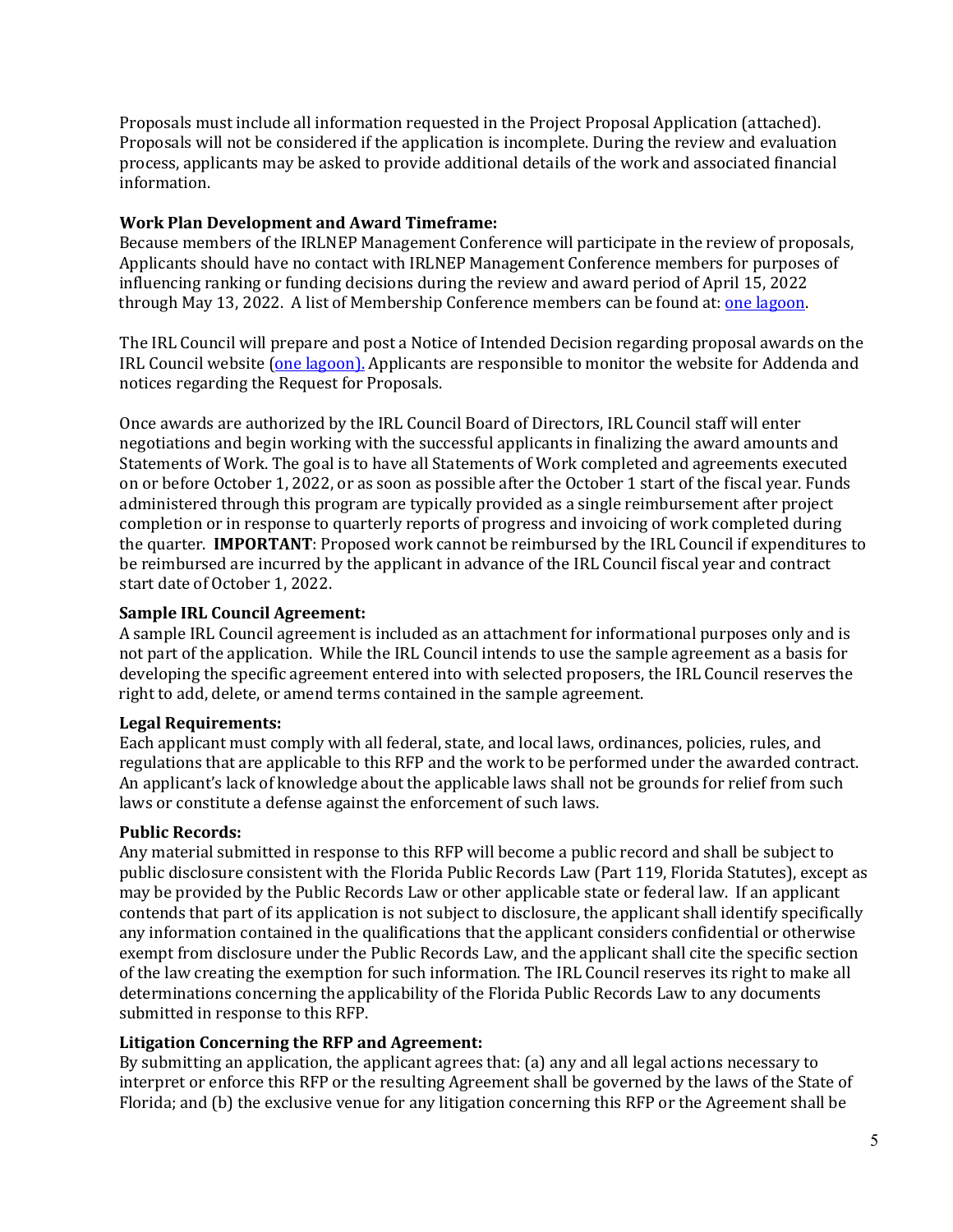the state and federal courts in and for Indian River County, Florida.

### **Public Entity Crimes:**

As provided in the IRL Council Operating Procedures Manual, a person or affiliate who has been placed on the Convicted Proposers list following a conviction for a public entity crime may not submit a proposal on a contract to provide any goods or services to a public entity; may not submit a proposal on a contract with a public entity for the construction or repair of a public building or public work; may not submit proposals on leases of real property to a public entity; may not be successful or perform work as a contractor, supplier, subcontractor, or consultant under a contract with any public entity in excess of the threshold amount in section 287.017, Florida Statutes, for CATEGORY TWO for a period of 36 months following the date of being placed on the convicted vendor list (see section 287.133, Florida Statutes).

### **Prohibition on Scrutinized Companies:**

As provided in F.S. 287.135(2)(a), by submitting an application, or entering into any agreement with the IRL Council, or performing any work in furtherance hereof, the applicant (if a company as defined in section 215.473, Florida Statutes) certifies that it is not on the Scrutinized Companies that Boycott Israel List, created pursuant to section 215.4725, Florida Statutes, or is engaged in a boycott of Israel. The applicant shall complete the attached Scrutinized Companies Certification Form which is attached here as Exhibit A.

### **Non-Lobbying:**

Pursuant to section 216.347, Fla. Stat., as amended, funds received from the IRL Council under this Agreement shall not be used for the purpose of lobbying the Legislature or any other state agency.

### **Right to Protest:**

Any actual proposer aggrieved in connection with the solicitation or award of a contract may file a written protest in accordance with the procedures outlined in the IRL Council Operating Procedures Manual.

### **IRL Council Discretion:**

In its sole discretion, the IRL Council may withdraw this RFP either before or after receiving applications, may accept or reject any or all applications, may accept applications which deviate from the non-material provisions of this RFP, and may postpone the application due date and time. The IRL Council may waive any minor irregularity which is defined as a variation from the terms and conditions of this solicitation that does not (1) affect the price of the proposal, (2) give the applicant an unfair competitive advantage over other applicants, or (3) adversely impact the interests of the IRL Council.

### **Funding Contingencies and Restrictions:**

Project funding from the IRL Council is subject to annual funding received from IRL Council local stakeholder contributions, Congressional appropriation to the U.S. EPA under Section 320 of the Clean Water Act for the National Estuary Program, and projected annual revenues from the sales of Indian River Lagoon license plates.

Strategic decisions related to IRLNEP work plan funding are determined annually by the IRLNEP Management Conference with final decision for project priorities and budget allocations by the IRL Council Board of Directors.

Funding of proposals selected under this Request for Proposals (RFP) is contingent upon availability of funds. There is no guarantee that sufficient funds will be available to make awards for all qualified projects. The exact amount of funds awarded for each project will be determined in pre-award negotiations between the applicant and IRL Council staff with final award decisions by the IRL Council Board of Directors.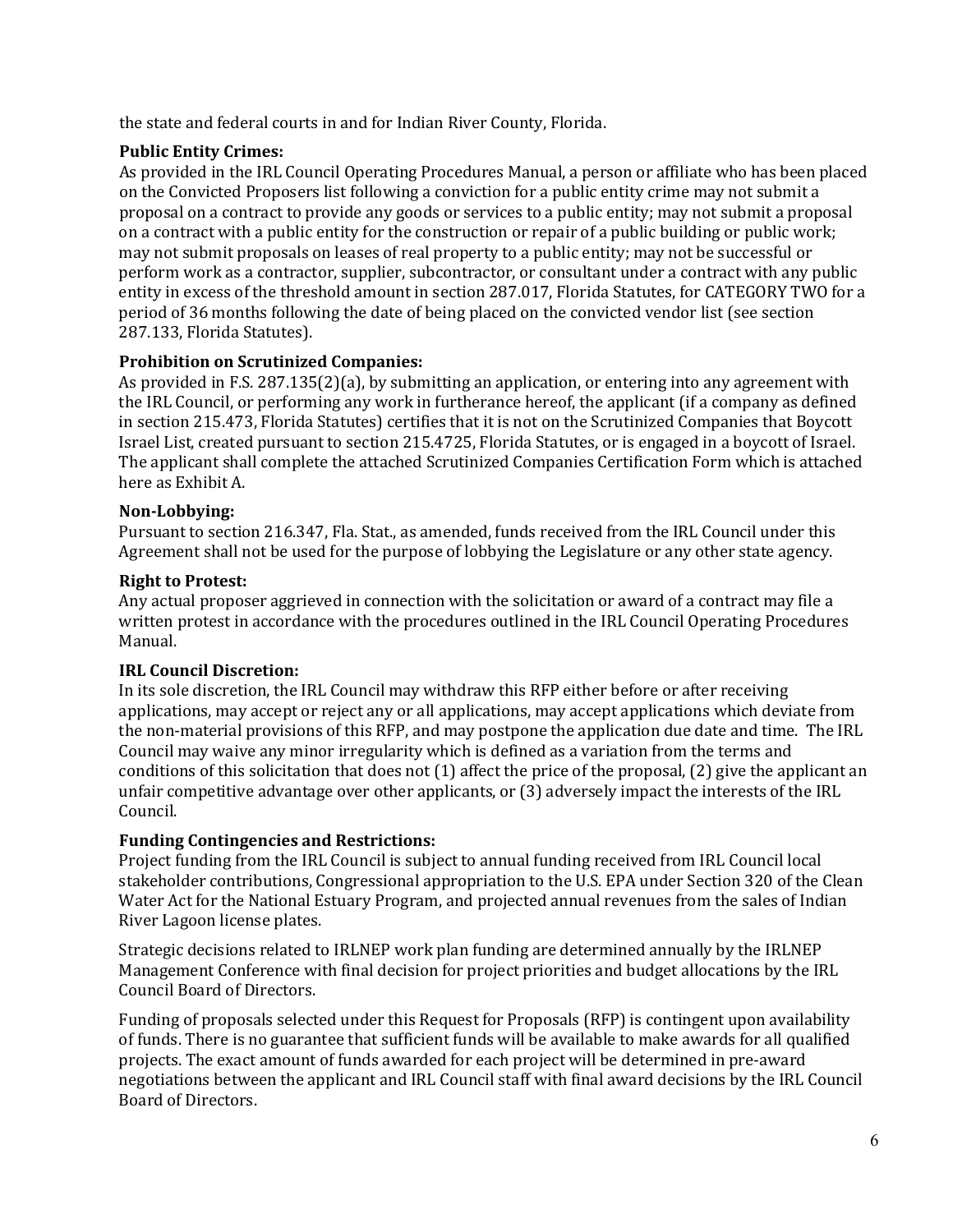Proposals accepted for funding may have their requested amounts reduced based on Management Conference recommendations or availability of funding. In the event that a proposal is selected for funding but becomes subject to funding reduction, IRLNEP staff will notify applicants in advance of any reductions and will meet with proposers to provide an opportunity to consider the effect(s) that a funding reduction will have on the project scope and deliverables. The IRL Council is under no obligation to expend all funds allocated within a proposal category.

### **U.S. EPA Quality Assurance Project Plan (QAPP):**

QAPPs are required for any project that collects data and receives funding from the U.S. EPA. The IRLNEP suggests that you provide procedures you will use to ensure that samples, data, and subsequent reports are of high enough quality to meet project objectives. **Note: A project may not begin until a QAPP is approved from EPA Region 4**. The Region 4 QAPP checklist can be found as Attachment 5.

### **Spatial Boundaries:**

All projects funded by the IRL Council are subject to spatial boundaries. IRL Council funds may be used for projects within the formal IRLNEP watershed boundary (Ponce de Leon Inlet, Volusia County to Jupiter Inlet, Palm Beach County), and the IRL-Halifax Buffer Planning Boundary (from Ponce de Leon Inlet, north 25 miles to High Bridge Road, Volusia County). A map of the IRLNEP watershed and IRL-Halifax Buffer Planning Boundary is attached. Projects outside of the IRLNEP watershed and planning boundaries will not be considered for funding.

### **Cost Sharing:**

No matching funds are required under this RFP. However, applicants are encouraged to match requested funds at the highest possible level. Projects with higher cost-share ratios will receive higher scores within the applicable rating criteria. Both cash and in-kind contributions are acceptable for match calculations. Applicants will be required to provide a declarative statement detailing the source of matching funds and when the matching funds will be secured for the project. Applicants using inkind match will be required to describe in detail the method for documenting in-kind matching contributions and/or volunteer time.

## 3. PROPOSAL REVIEW AND AWARD INFORMATION

An IRLNEP Proposal Review Committee will review and rank projects. The proposal review committee will be comprised of a minimum of 9 members from the IRLNEP Management Conference. The IRLNEP reserves the right to invite up to three (3) volunteers from outside of the IRLNEP Management Conference who possess special skills, expertise, or interest relevant to this RFP category to serve on the proposal review committee.

No oral presentations to the IRL Council Proposal Review Committee will be conducted. Written proposals will be reviewed and ranked based on their substance, adherence to guidelines and ranking criteria as presented herein.

Proposals will be reviewed by the IRL Council staff to determine if the proposal is complete (responsive) pursuant to RFP instructions herein. Proposals that are determined to be nonresponsive will not be reviewed nor scored by the proposal review committee. All responsive proposals will be reviewed and scored independently and individually by members of the proposal review committee. The only exception is when a committee member declares a conflict or potential conflict of interest associated with a proposal. After all ranking sheets are received by IRL Council staff, staff will review score sheets and assign addendum points as appropriate (see sample score sheet herein).

IRL Council staff will compile all the review sheets for each proposal and place them in numeric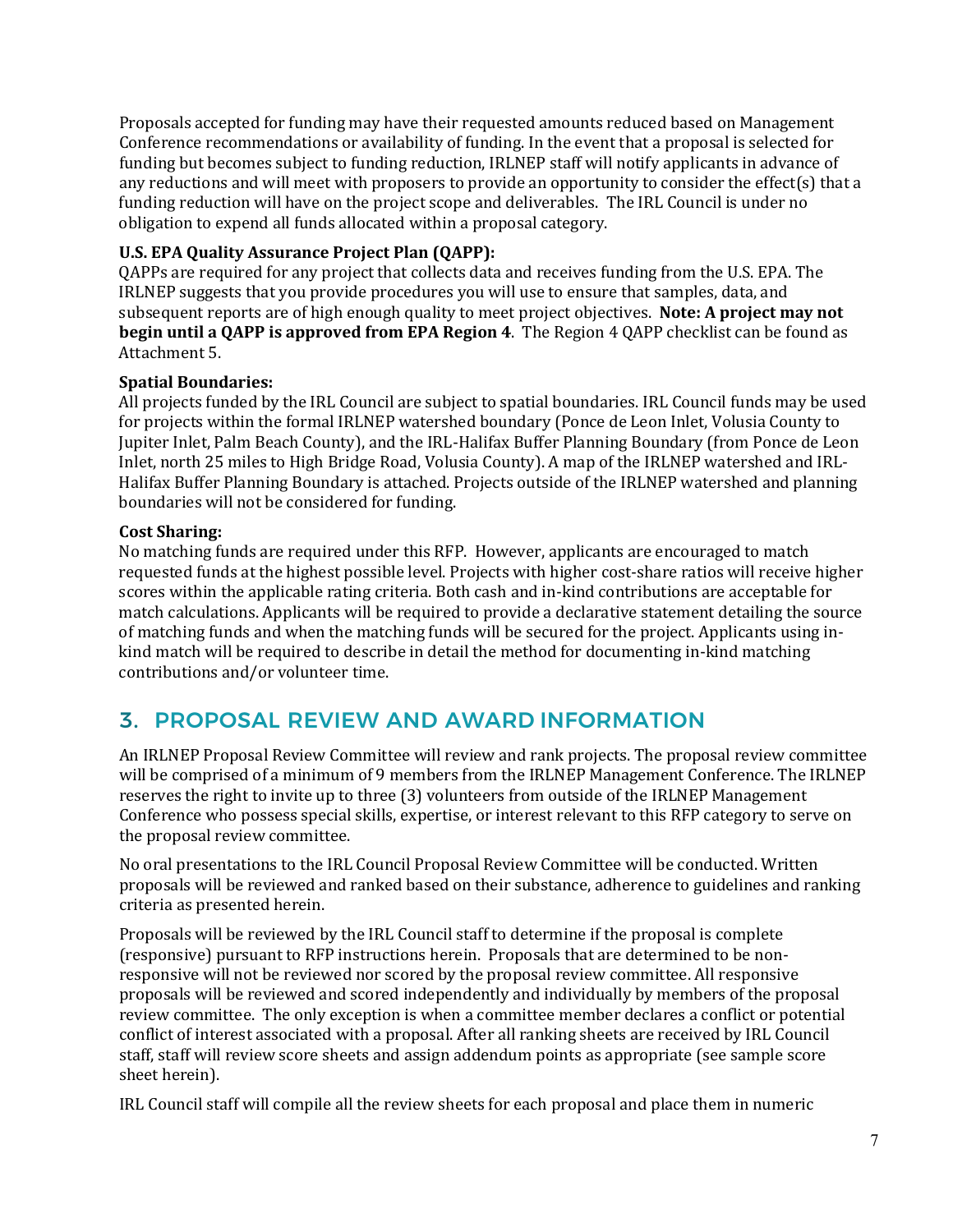ranked order and normalized ranked order (high and low scores removed). If review of scores and ranking reveal additional concerns about outliers, the IRL Council staff may apply a third-level ranking using an appropriate statistical outlier analysis.

IRL Council staff will provide the following information to the IRLNEP Management Conference advisory committees (i.e., Management Board, STEM AC and CAC) for review, discussion, and recommendations at their respective publicly noticed meeting.

- Access to all submitted proposals.
- Project scores and rankings in EXCEL spread sheets.

A sample Proposal Score Sheet is provided (Attachment 2) for informational purposes only and is not part of the proposal application. Applicants should pay close attention to the attached score sheet when developing the proposal. Proposals with a numeric rank score below 70% will not be considered for funding.

IRL Council project funding will be made available October 1, 2022, for the IRL Council 2023 fiscal year (October 1, 2022 – September 30, 2023). Applicants selected for inclusion in the IRLNEP FY 2023 Business Plan will negotiate a detailed scope of work and enter into a contract with the IRL Council. All contract awardees are required to comply with all IRL Council contract provisions, including relevant insurance requirements.

Other project proposal considerations: All projects must provide reasonable assurance that the project can be completed within the period for completion identified in the proposal. Once funded, IRL Council contracts may allow for no-cost extensions. However, the granting of a no-cost extension by IRL Council should not be assumed by the applicant or its contractor(s). Requests for a no-cost extension requires submission of a written request by the applicant/contractor documenting reasons for the request. Requests are reviewed on a case-by case basis by IRL Council staff and only awarded based on justifiable and reasonable cause.

# 4. PROPOSAL APPLICATION

### **INDIAN RIVER LAGOON NATIONAL ESTUARY PROGRAM INFRASTRUCTURE INVESTMENT AND JOBS ACT FY 2023 PROPOSAL APPLICATION**

### **Proposals must be received no later than 5:00 p.m., Friday April 15, 2022.**

Use this format to submit your application. All items and questions must be addressed to receive funding consideration.

### **SUBMIT APPLICATION VIA EMAIL AS A PDF TO:**

Daniel Kolodny (kolodny@irlcouncil.org) with a copy to Kathy Hill (hill@irlcouncil.org).

### **EXECUTIVE SUMMARY (One-page narrative; not counted toward 6-page limit)**

Provide a one-page, single-sided Executive Summary that includes the following information and follows the 1-page format provided below. Headers are in Montserrat font (12 pt). All other text is in Cambria font (11 point).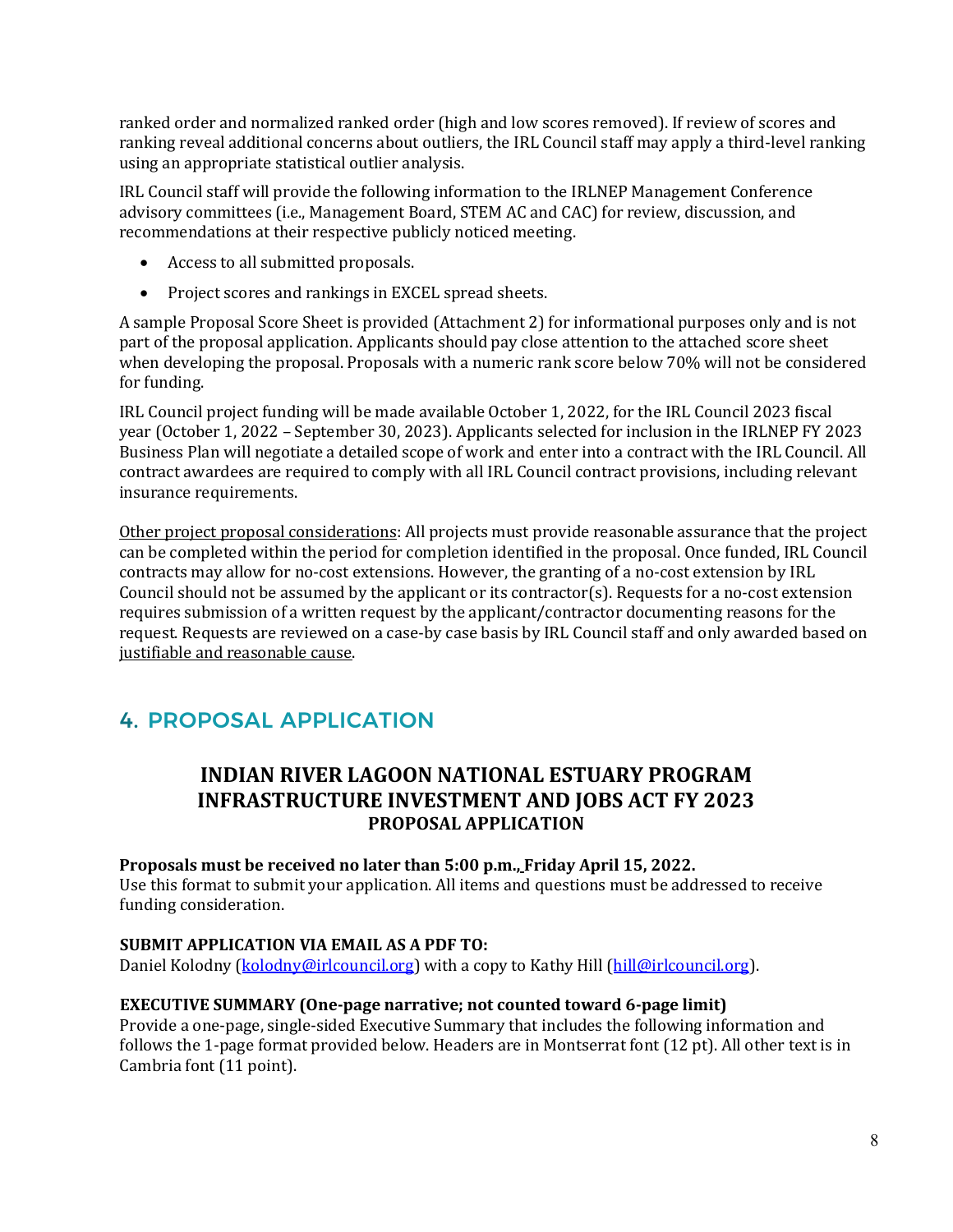### **Format for 1-Page Executive Summary**

| Project Title and Category (Category A - Water Quality; Category B Habitat<br><b>Restoration</b> ) |                                                                     |  |
|----------------------------------------------------------------------------------------------------|---------------------------------------------------------------------|--|
| <b>Lead Organization and Partners:</b>                                                             | Name lead organization and all partners                             |  |
| <b>Project Location</b>                                                                            | Descriptive location of project site with Latitude and<br>Longitude |  |
| <b>Key CCMP Vital Sign(s):</b>                                                                     | Name all CCMP Vital Signs that project addresses                    |  |
| <b>Top Outputs and Outcomes</b>                                                                    | List key project deliverables and primary value to the IRL          |  |
| <b>IRLNEP Contribution and Source:</b>                                                             | Dollars, IRL Council                                                |  |
| <b>Partner Match:</b>                                                                              | Dollars (XX%) for each partner                                      |  |
| <b>Total Project Cost:</b>                                                                         | Dollars Total                                                       |  |

### **Project Description:**

Provide a brief overview of the project, not to exceed 250 words. List any predicted or expected quantitative benefits.

### **Map and Photo(s):**

Provide a high-resolution map of the project location and at least one photo representative of the project (site plan, technology, work of volunteers, etc.). These should be in JPEG or PNG format and a minimum of 300 dpi. Do NOT embed these images in a document. They should be attached to the email sent when submitting your proposal.

### **Key Outputs (Deliverables):**

Outline the specific project deliverables as a list with brief descriptions of each. Be sure to quantify any nutrient reduction estimates, acres of linear feet restored, etc.

### **Key Outcomes (Benefits to the IRL):**

• Outline the specific project benefits as a list with brief descriptions of each. Identify the short-, medium-, and long-term benefits that will be attained when the project is implemented.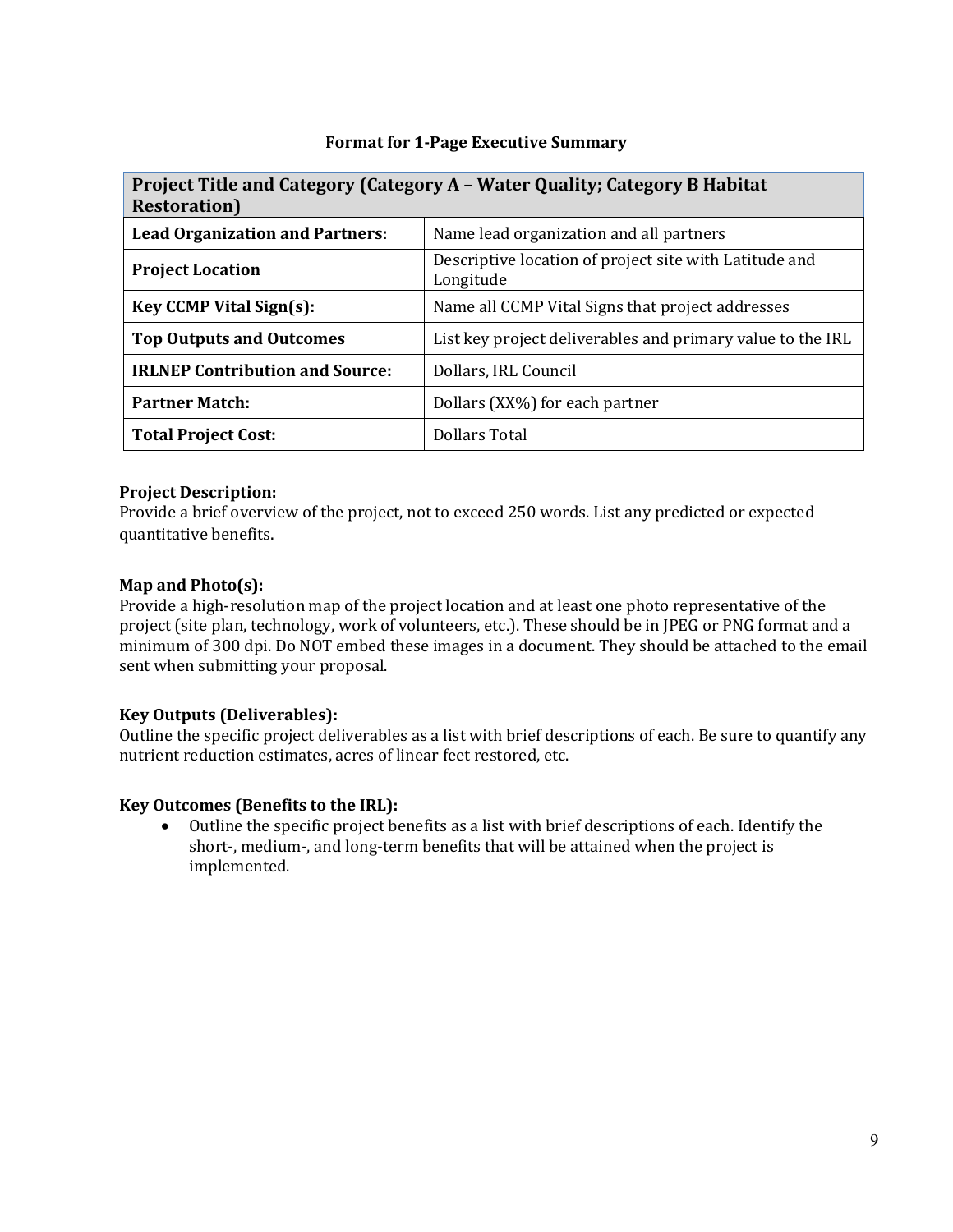### **FULL PROPOSAL (6-Page Limit)**

### **Section 1: Title Page**

- 1. Project title. Title should be succinct, but descriptive of project and its benefits.
- 2. Identify project primary Applicant with a list of all partners and their specific role in theproject. A partner is any individual or organization that is contributing significant time or investment (direct or in-kind support) to the project.
- 3. Infrastructure Investment and Jobs Act alignment state how proposal meets Congressional intent.
- 4. CCMP Alignment: Identify all Indian River Lagoon Vital Signs and level of IRL health concern addressed by this project. Describe the expected quantifiable benefits. and describe quantified outputs (deliverables) and expected outcomes (benefits the project will provide over the short-, mid- and long-term) for each vital sign you list. Pay close attention to CCMP action recommendations.

### **Section 2: Project Proposal Detail**

- A. Project Overview.
	- − Provide a succinct narrative of the work being proposed and document statements as applicable. What are you proposing to do? Where are you proposing to do it? Why was the location/project chosen? How is the proposed project transformational? What long lasting benefits does the project provide? **RECOMMENDATION:** DO NOT waste space in this section with general IRL knowledge and information.
- B. Quantify Project Outputs (Deliverables).
	- − Define the project deliverables and timeline.
	- − Be specific. Possible examples: Basin size, pollutant or nutrient loading reductions in pounds per year, feet/acres/miles of habitat restored; number of citizens engaged/educated, evaluation metrics; number of peer-reviewed publications anticipated and timeline for submission; transformative impacts of a new technology; etc.
	- Clearly cite methodology used to quantify expected outputs.
- C. Project Outcomes (benefits to the IRL).
	- Clearly describe and quantify, where possible, the expected outcomes of the project to the IRL, its tributaries, or Halifax northern planning boundary. Example: If project deliverable is septic to sewer conversion, describe the expected short, medium and long-term benefits that are expected to arise as the result of project implementation (biological response, percentage of total load reduction achieved, etc.).
	- − Clearly cite methodology used to quantify expectedoutcomes.
	- − Does the project provide other resource, infrastructure or economic benefits (e.g., aquifer recharge, water conservation, flood protection, coastal resiliency, endangered/protected species protection, public access, public safety,economic value, or sustainability? Be specific. Do not overstate expected outcomes.
- D. Technical Merit/Justification
	- Clearly articulate the need/urgency for the project and/or the IRL problem(s) that the project willaddress.
	- Describe why the project location was chosen and is appropriate to achieve success.
	- Does the project enhance or continue existing or ongoing programs?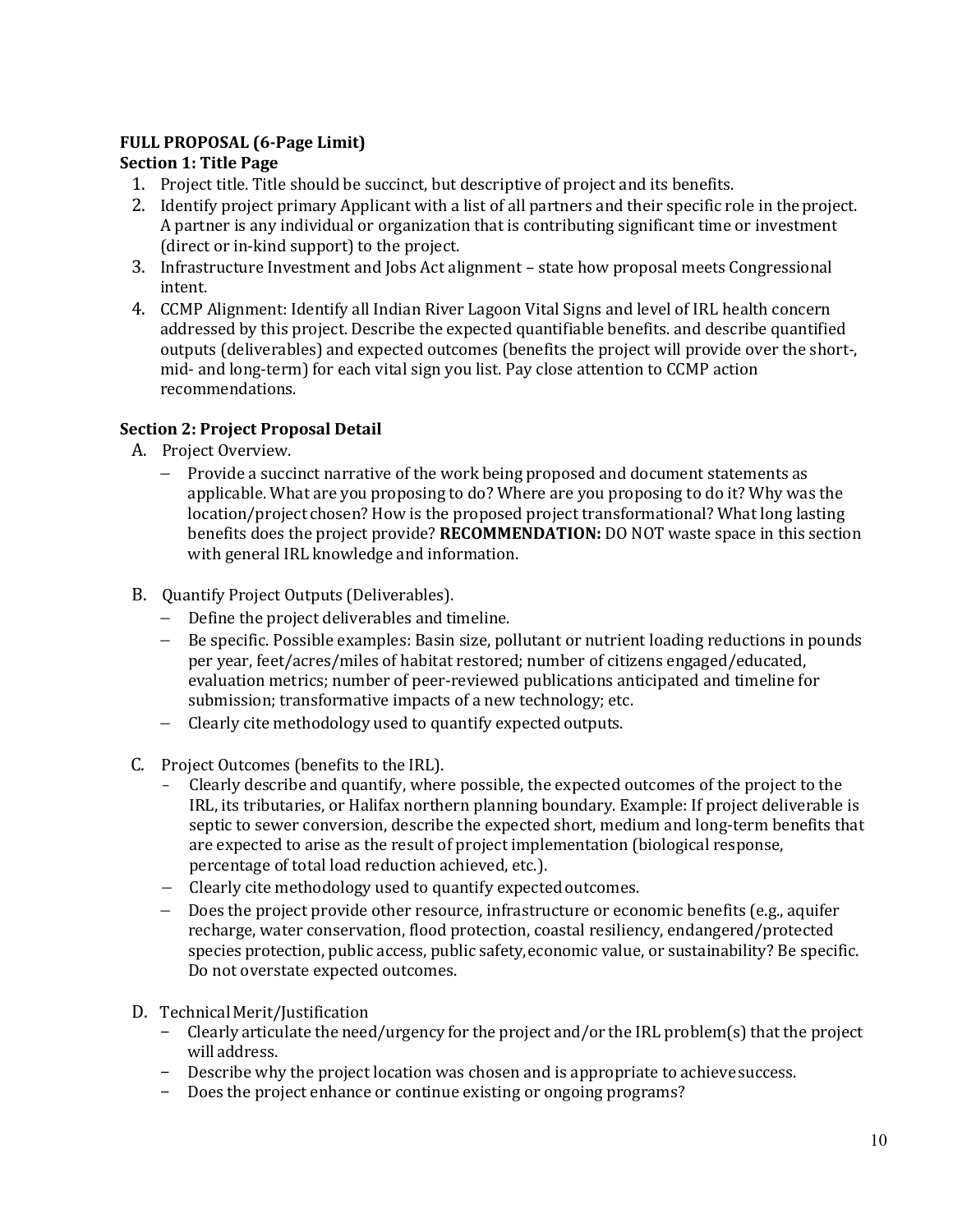- Confirm project can be completed within the proposed 1-5 year timeline and budget.
- E. Partner and Local Commitment
	- Define why partners were chosen and identify the specific contribution that each partner brings to the project (e.g., unique expertise, history of proven performance, geographic or community representation).
	- Specify whether the project is or is not a component of any adopted local or regional management plan such as a stormwater master plan, BMAP, Reasonable Assurance Plan (RAP) or local/regional IRL restoration plan.
	- Is the proposed project identified in the IRLNEP comprehensive restoration and stewardship project list?
	- If project partners are providing funding for the project, document project status (i.e. is funding in hand and available now? Is funding anticipated before contract start date of October 1, 2021?). If funding has been sought but has not yet been secured you must document status and potential risk that funding may not be received.
- F. Project Readiness
	- If you are proposing a **Planning, Design and Engineering Project (PDE)**, provide a detailed timeline of the PDE phases and permit process with expected milestones anddates.
	- If you are proposing a **Construction Project (either water quality infrastructure or habitat restoration)**, document that the PDE process has been completed and list all secured permits (or required permits).
	- If you are proposing a **Monitoring Project** document capital equipment to be acquired (e.g., sensor equipment, IT equipment, etc.) and any PDE or construction costs associated with station construction.
	- Provide status of any pending permit applications, if applicable. For pending permits, provide documentation from the permitting agency or agencies that the permit has a high likelihood of being issued by the relevant agency.
	- Define project phase/status at time of application and readiness to initiate proposed work on October 1, 2022.
	- Provide a timeline that communicates the sequencing and timing of major tasks and identify any tasks performed by subcontractors or project partners.

**IMPORTANT NOTE:** Construction projects that have PDE completed (100%) and all permits issued will be ranked higher than those that are waiting on permit issuance and have uncertainties associated with project start dates and timeline to completion.

- G. Project Monitoring/Evaluation and MaintenancePlans.
	- Describe how success will be achieved and monitored/evaluated, along with key points in the project where evaluation willoccur.
	- Provide a brief description of the methodologies you will use for data quality control and management.
	- State how the project will be maintained after project completion. Identify whois responsible for long-term maintenance. Remember, this RFP does not support operations and maintenance costs.
- H. Project Sustainability
	- Is this a project that is expected to seek funding from the IRL Council and IRLNEP for multiple years? If yes, describe and document why and how much recurring funding is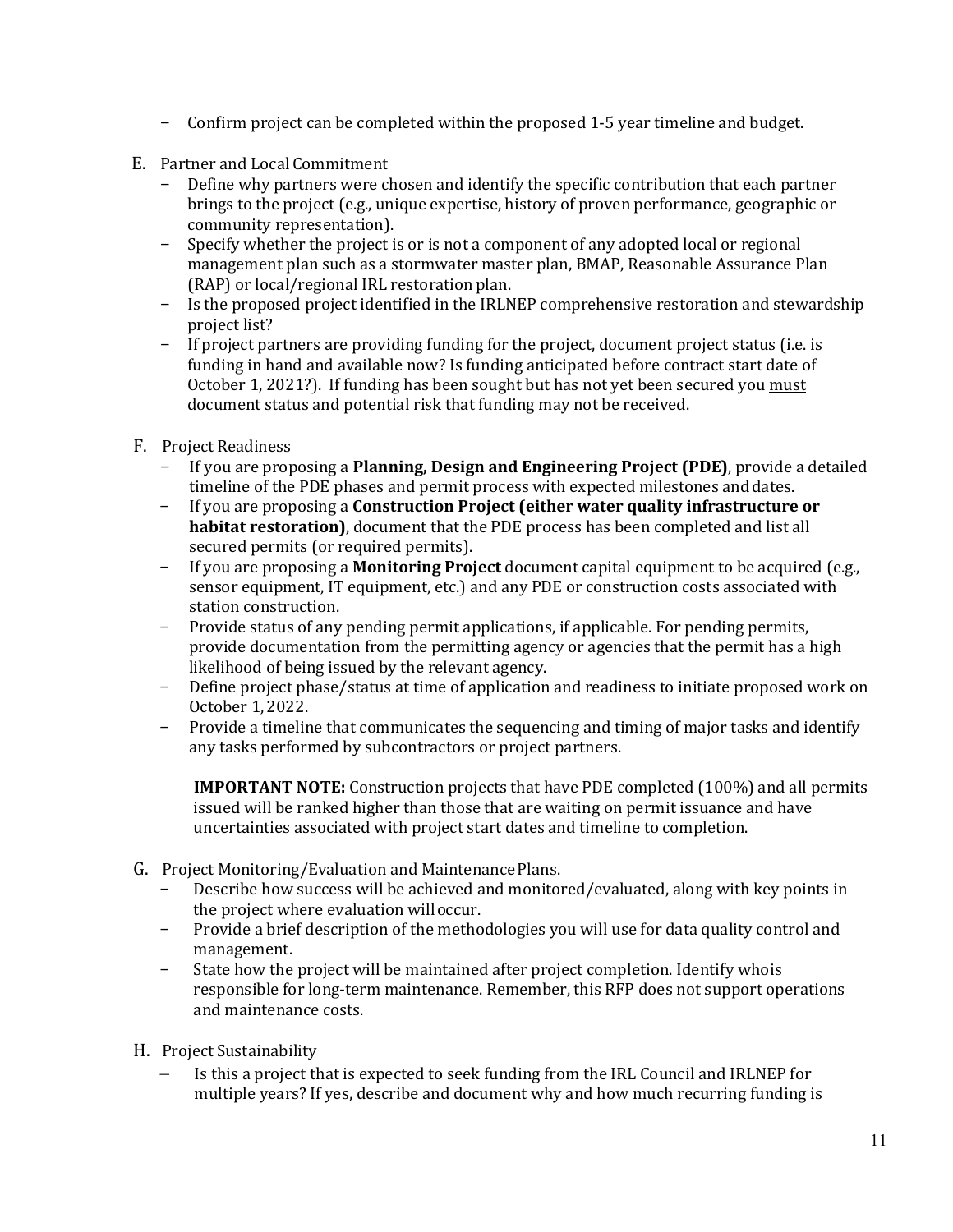needed.

- I. Experience and PastPerformance
	- Clearly define your expertise and experience to successfully implement the proposed project. Include specific documentation of similar projects implemented in last 5 years with location, documentation of success, dates, cost of project and references to the agency/entity that funded the project.
	- Report if the proposed project previously received funding from the NEP or IRL License Plate (if yes, how much and identify years). List benefits to the Lagoon delivered by prior projects. Provide a statement for each project listed that addresses contract performance (i.e., timely delivery of quarterly reports and final report, project completion at or under budget, request(s) for no cost extension(s) and reasons for request(s)).
	- Since October 1, 2015, has applicant failed to meet previous contract obligations to the IRL Council based on written documentation? If yes,explain.
	- Specify if the proposed project applied for or received funding from other sources. If yes, provide names of sources, amounts, timeline for fundingdecisions and if funds are or will be tied to specific project deliverables.
	- Does applicant have on-going projects under IRL Council contracts that are past the 1-year contract completion deadline and in no-cost extension at the time this proposal is submitted. If yes, explain.

### **Section 3: Project Funding**

**No matching funds are required for this RFP.** However, a commitment of matching funds will be taken into consideration as part of project scoring and ranking. **If matching funds are committed by any partner to the project (either direct cash or in-kind) be sure to include a letter from an authorized representative for each of the partners documenting their direct or in-kind support and commitment to the project. If this/these letters are not part of the proposal submittal package, the proposal will not be reviewed and will be deemed non-responsive.** 

- A. Partnership and Cost Sharing
	- − Identify all project partners, and what components of the project theywill be responsible for.
	- − Provide a declarative statement detailing all sources of matching funds, amounts, and when the matching funds will be secured for theproject.
	- If using in-kind match, how will you quantify and document the in-kind contribution?
	- − Indirect (Facilities & Administrative, F&A) costs will **not** be accepted ascost share.
	- Other Federal funds that may be applied to this project cannot be listed as matching funds. Note: Section 320 EPA grant funds cannot be used as match for other federal funding sources.
	- − Cost-Share MatchingRequirements: NONE

Proposals must include a summary of the budget in the format below. Single year projects will present a single year budget. Multiple year projects will provide a break-out of costs for each year as well as a total cumulative cost.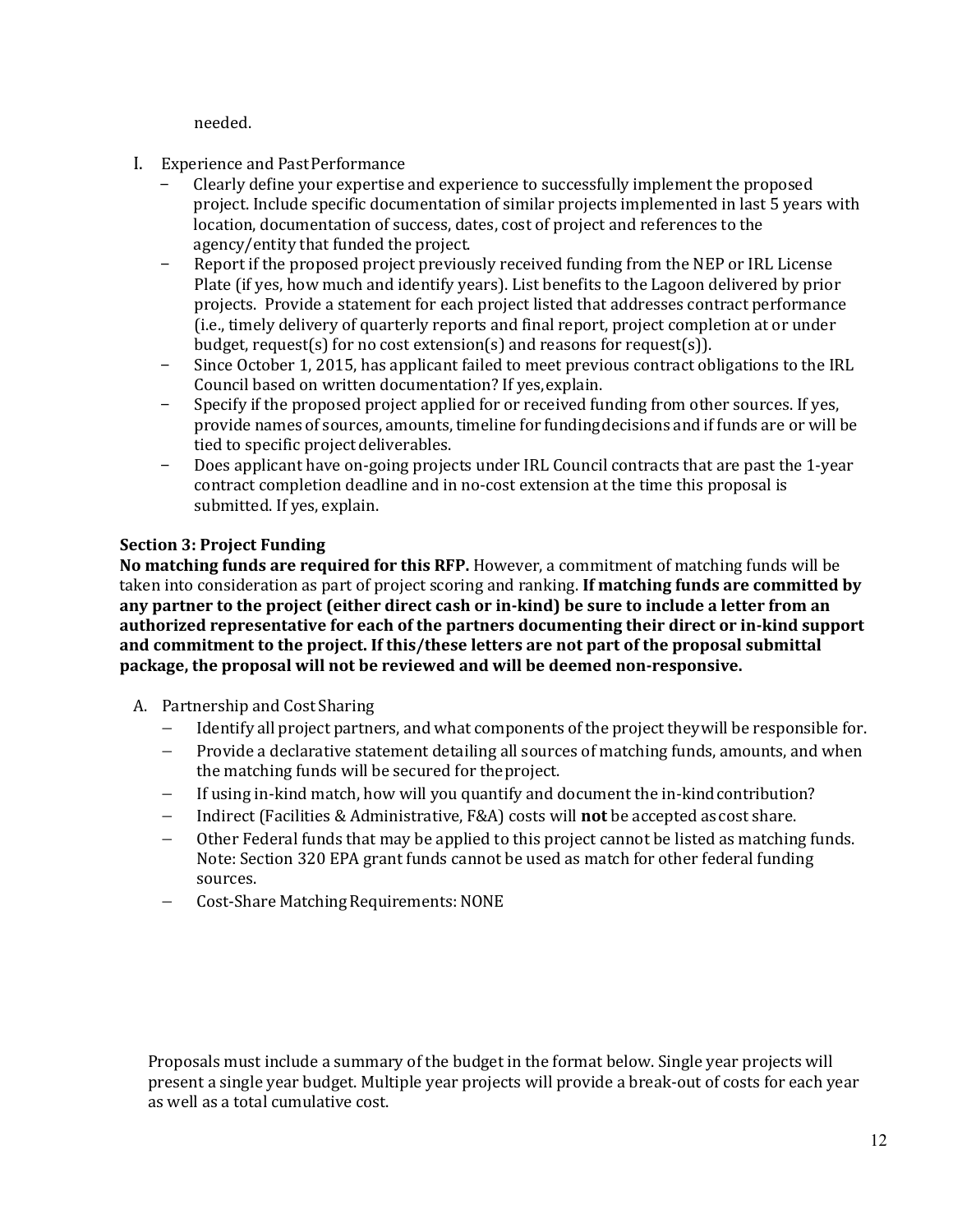| <b>Budget Category</b>                                  |         | In-kind |
|---------------------------------------------------------|---------|---------|
|                                                         |         |         |
| <b>Total Project Cost</b>                               | \$XX.XX | N/A     |
| Funds requested from IRL Council                        | \$XX.XX | N/A     |
| Applicant matching funds and type (cash and/or in-kind) | \$XX.XX | \$XX.XX |
| Partner matching funds and type (cash and/or in-kind)   | \$XX.XX | \$XX.XX |
| Partner matching funds and type (cash and/or in-kind)   | \$XX.XX | \$XX.XX |
| Partner matching funds and type (cash and/or in-kind)   | \$XX.XX | \$XX.XX |
| Total Matching funds (cash)                             | \$XX.XX | N/A     |
| Total Matching funds (in-kind)                          | N/A     | \$XX.XX |
| Value of In-kind match (volunteer labor time is         |         |         |
| \$24.04/hr.                                             |         |         |
| Matching as percentage of Total Project Cost            |         | $X\%$   |

B. Detailed Project Budget Table

Include a list of all deliverables, detailed accounting of in-kind and cash match, and sources of all funds: Identify all indirect (F&A) or overhead costs and the rate used to calculate them (e.g., percent of total funding received from the IRL Council)

Sample Budget Table: Revise deliverable (task) descriptions and number of budget lines as appropriate to the type of your project and its scope – PDE Project or Construction Project:

| Task<br>Line<br>Item | <b>Deliverables</b>       | <b>IRL</b><br><b>Funding</b><br><b>Amount</b> | <b>Cost Share</b><br><b>Funding</b><br><b>Amount</b> | <b>Cost-Share</b><br><b>Funding</b><br><b>Source</b><br>(Cash<br>or In-Kind) |
|----------------------|---------------------------|-----------------------------------------------|------------------------------------------------------|------------------------------------------------------------------------------|
|                      | Deliverable 1             | \$                                            | \$                                                   |                                                                              |
| $\overline{2}$       | Deliverable 2             | \$                                            | \$                                                   |                                                                              |
| $\overline{3}$       | Deliverable 3             | \$                                            | \$                                                   |                                                                              |
| $\overline{4}$       | Deliverable 4             | \$                                            | \$                                                   |                                                                              |
| 5                    | Deliverable 5             | \$                                            | \$                                                   |                                                                              |
| $\overline{6}$       | Deliverable 6             | \$                                            | \$                                                   |                                                                              |
|                      | <b>Summary Costs</b>      | \$                                            | \$                                                   |                                                                              |
|                      | <b>Total Project Cost</b> | \$                                            | \$                                                   |                                                                              |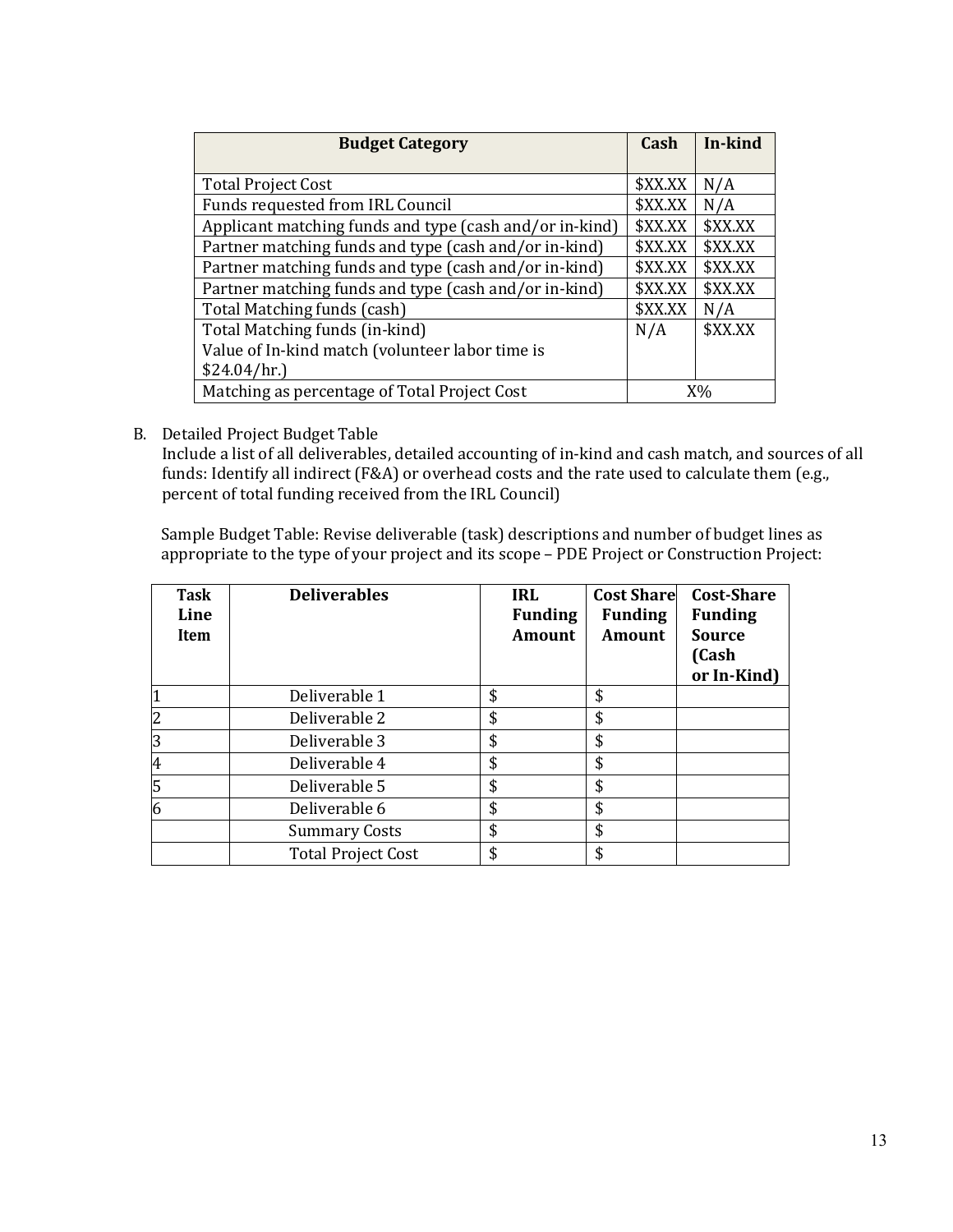# RFP ATTACHMENTS

**Information on the following pages is provided for information only.**

**Attachments are NOT part of the proposal application.**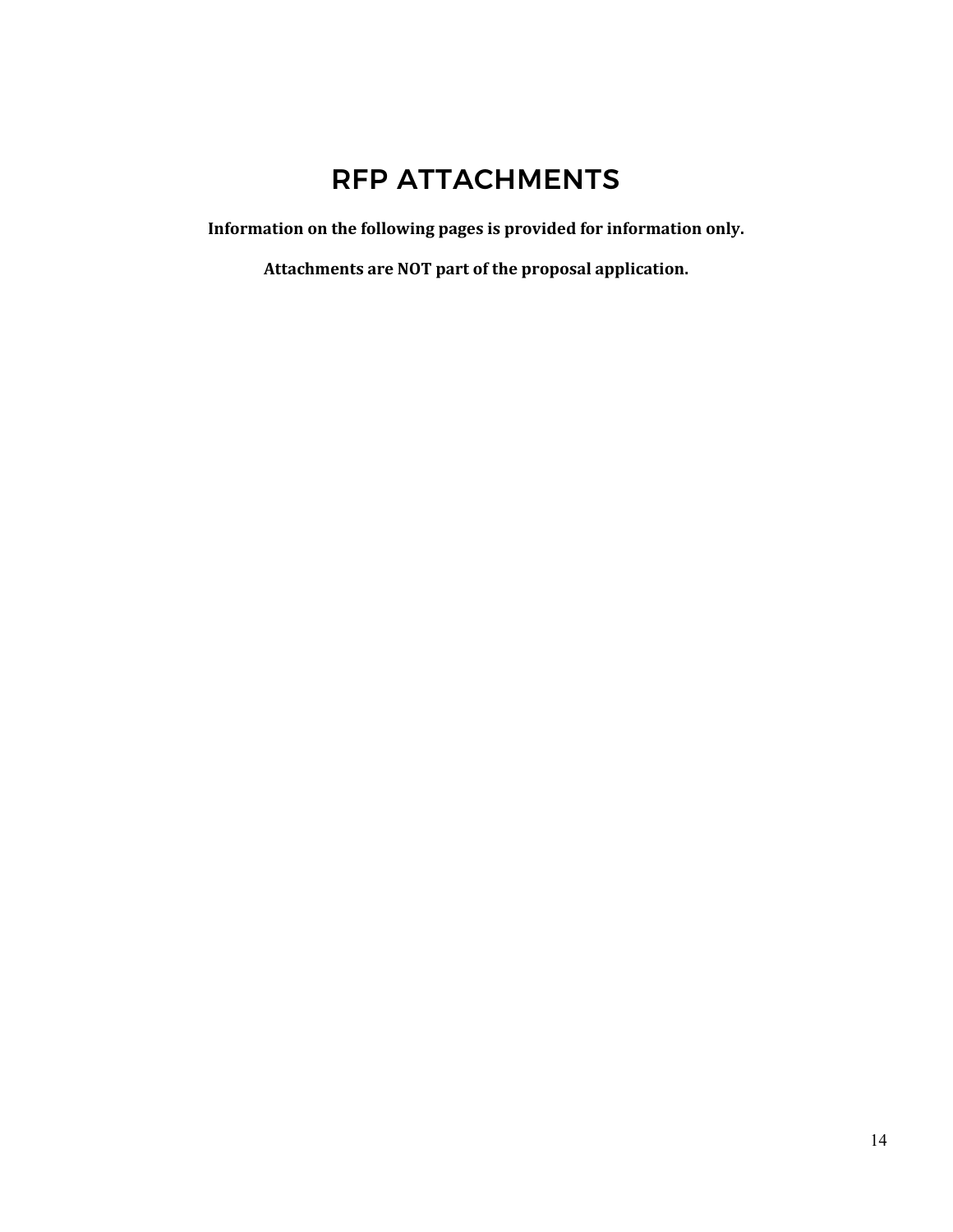# ATTACHMENT 1: Map of the IRL Watershed and IRLNEP Project Planning Boundary

(Note: Project proposals within the IRL-Halifax planning boundary extension are encouraged).

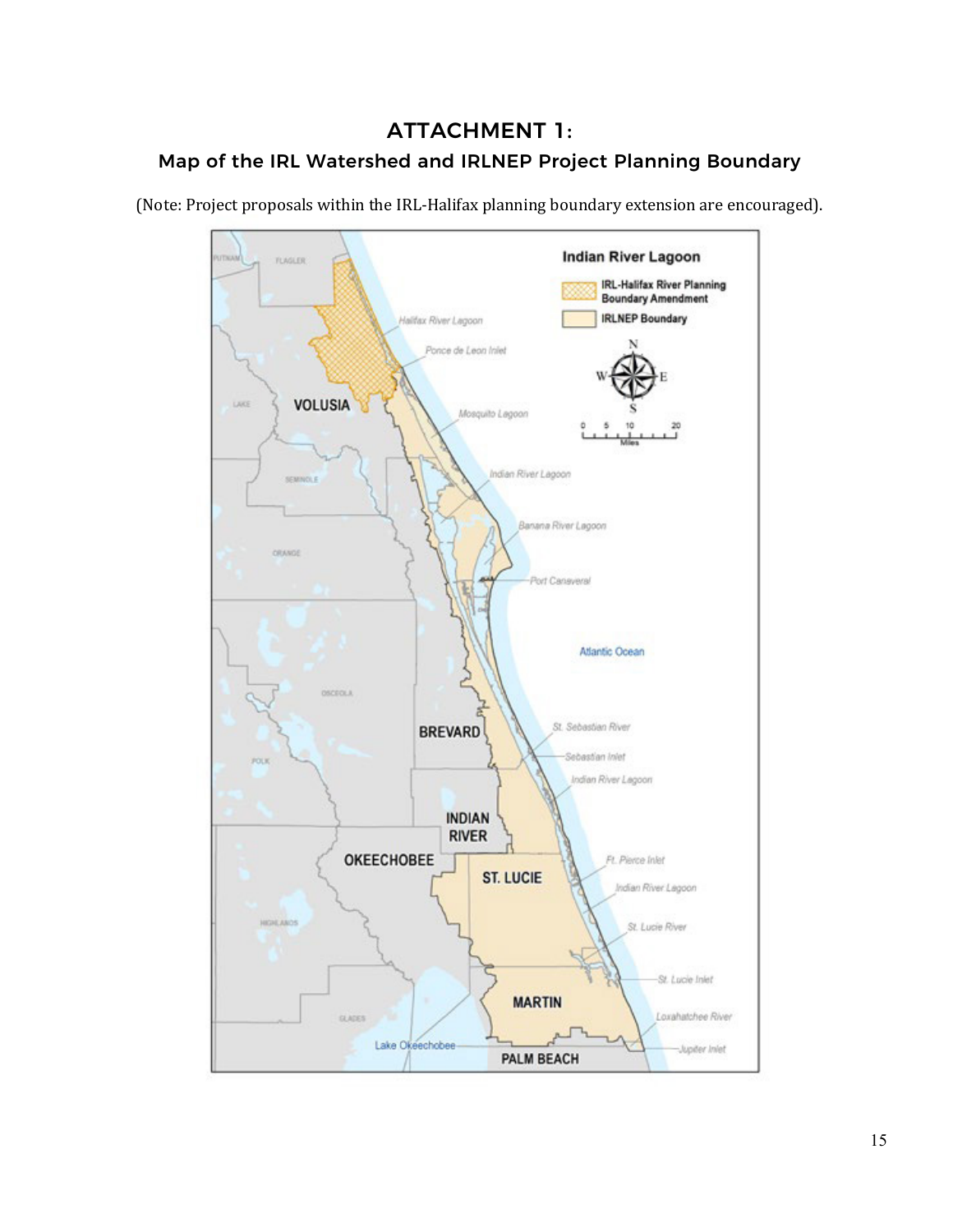# ATTACHMENT 2:

# IRLNEP Proposal Score Sheet RFP Category 6: Infrastructure Investment and Jobs Act Projects

| <b>IRLNEP FY 2022 Request for Proposals</b>             |
|---------------------------------------------------------|
| <b>Infrastructure Investment and Jobs Act Projects</b>  |
| Reviewer Name:                                          |
| RFP Category (A-Water Quality; B- Habitat Restoration): |
| Project Title:                                          |
| Project Applicant:                                      |
| Project Partners with Direct or In-Kind Support:        |
| Requested Funding from IRLNEP: \$                       |
| <b>Applicant Match Amount:</b>                          |
| Total Project Cost (Requested Funding + Match Amount):  |
| Percent Match (Match Amount/Total Project Cost):        |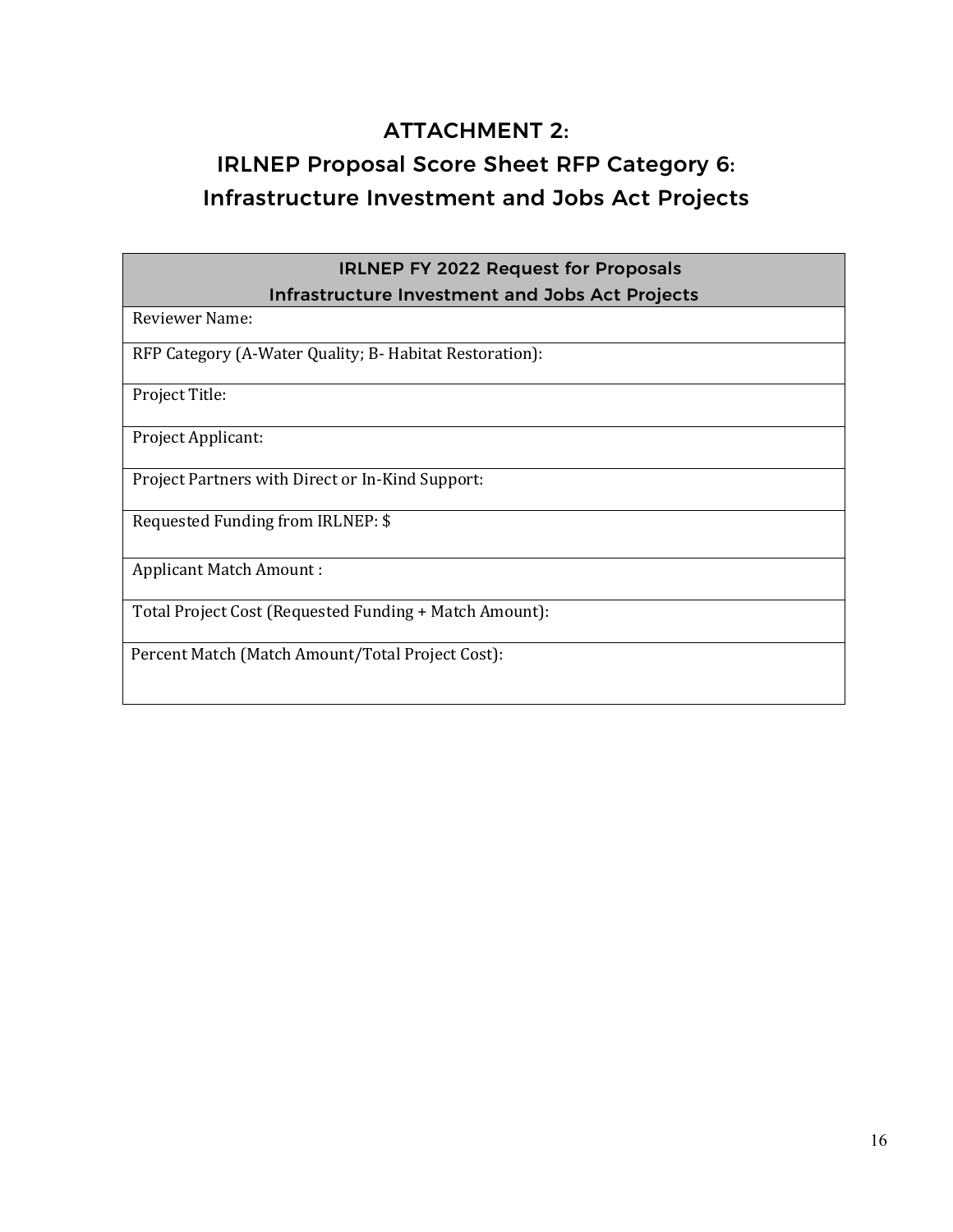| Bonus Points: This section will be filled out by IRLNEP staff and<br>provided to reviewers as part of the proposal review process.                                                                                          |                                   |                                |  |
|-----------------------------------------------------------------------------------------------------------------------------------------------------------------------------------------------------------------------------|-----------------------------------|--------------------------------|--|
| <b>INFRASTRUCTURE INVESTMENT AND JOBS ACT EVALUATION</b><br><b>CRITERIA</b>                                                                                                                                                 | <b>POINTS</b><br><b>AVAILABLE</b> | <b>POINTS</b><br><b>EARNED</b> |  |
| Does the proposal show that the project is listed in an adopted<br>Basin Management Action Plan (BMAP), or a Reasonable Assurance<br>Plan? If Yes, add 2 points.                                                            | $\overline{2}$                    |                                |  |
| Will the proposed infrastructure project make a transformational<br>or long-term change to IRL water quality, habitat restoration, or<br>community resiliency? If Yes, add 10 points.                                       | 10                                |                                |  |
| Does the project promote coastal resilience, adaptation or<br>implement strategies to address sea-level rise? If Yes, add 2<br>points.                                                                                      | $\overline{2}$                    |                                |  |
| Will the project support small IRL communities that are<br>economically disadvantaged or underserved? If Yes, add 5<br>points.                                                                                              | 5                                 |                                |  |
| Does the project protect historical, archeological or cultural assets<br>of significance? If Yes, add 2 points.                                                                                                             | $\mathbf{2}$                      |                                |  |
| Has the requesting organization ever failed to meet previous<br>contract obligations to the IRL Council based on written<br>documentation? If Yes, deduct 5 points.                                                         | $-5$                              |                                |  |
| Does the requesting organization have on-going projects that are<br>past the 1-year contract deadline? If Yes, deduct 5 points.                                                                                             | $-5$                              |                                |  |
| Project demonstrates reduced Indirect Costs.<br>A minimum of 25% reduction: 1 point<br>26% - 50% reduction: 2 points<br>Greater than 50% reduction: 3 points                                                                | $1 - 3$                           |                                |  |
| Project demonstrates greater than the 0% match requirement. Note<br>that Indirect Costs may NOT be used as Match.<br>$1\% - 25\%$ : 1 point<br>$26\% - 50\%$ : 2 points<br>$51\% - 75\%$ : 3 points<br>76% - 100%: 4 points | $1 - 4$                           |                                |  |
| Total bonus points awarded or subtracted:                                                                                                                                                                                   |                                   |                                |  |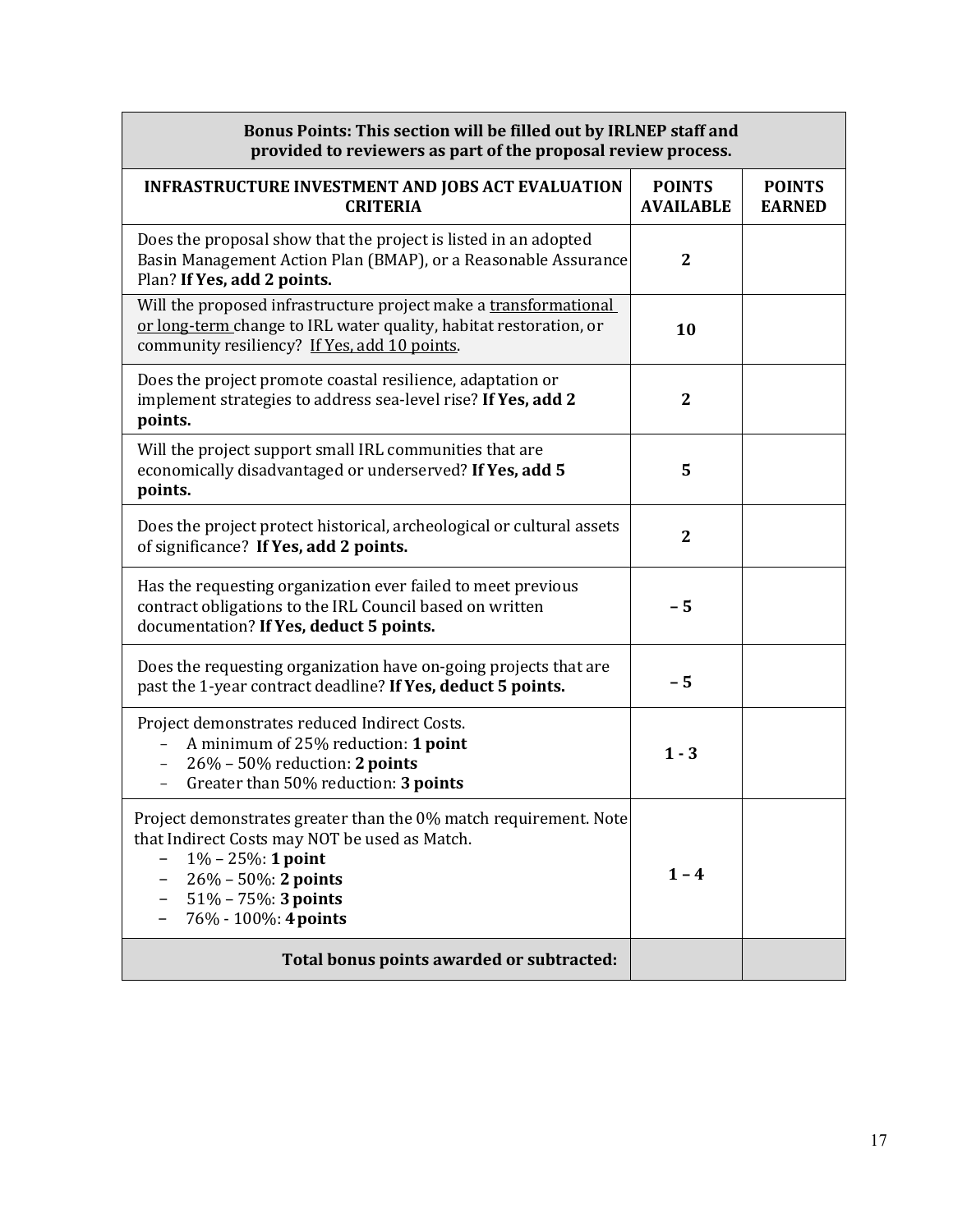| <b>PROPOSAL SCORE SHEET</b>                                                                                                                                                                                                                                                                                                                                                                                                                                     |                                   |                                |  |
|-----------------------------------------------------------------------------------------------------------------------------------------------------------------------------------------------------------------------------------------------------------------------------------------------------------------------------------------------------------------------------------------------------------------------------------------------------------------|-----------------------------------|--------------------------------|--|
| Proposals that do not achieve a minimum score of 70% of total points                                                                                                                                                                                                                                                                                                                                                                                            |                                   |                                |  |
| available will not be considered for funding.                                                                                                                                                                                                                                                                                                                                                                                                                   |                                   |                                |  |
| <b>INFRASTRUCTURE INVESTMENT AND JOBS ACT</b><br><b>EVALUATION CRITERIA</b>                                                                                                                                                                                                                                                                                                                                                                                     | <b>POINTS</b><br><b>AVAILABLE</b> | <b>POINTS</b><br><b>EARNED</b> |  |
| <b>Executive Summary</b>                                                                                                                                                                                                                                                                                                                                                                                                                                        |                                   |                                |  |
| A 1-Page Project Executive Summary is provided with required<br>documentation, in proper format and contains adequate<br>information to explain the project.<br>Reviewers: Score 0 - 10 points using rubric below as a guide:<br>Poorly presented/unresponsive: 0 points                                                                                                                                                                                        | 10                                |                                |  |
| Adequate: 1-4 points<br>Good: 5-7 points                                                                                                                                                                                                                                                                                                                                                                                                                        |                                   |                                |  |
| Excellent: 8-10 points                                                                                                                                                                                                                                                                                                                                                                                                                                          |                                   |                                |  |
| <b>Full Proposal - Project Specifics</b>                                                                                                                                                                                                                                                                                                                                                                                                                        |                                   |                                |  |
| A. Project Overview                                                                                                                                                                                                                                                                                                                                                                                                                                             |                                   |                                |  |
| Proposal provides a succinct but descriptive overview of the work<br>being proposed, outlines the project deliverables and provides a<br>time frame. Proposal is responsive to the Water Quality or Habitat<br>Restoration priorities listed herein and in the IRLNEP CCMP.<br>Reviewers: Score 0 - 20 points using rubric below as a guide:<br>Poorly presented/unresponsive: 0 points<br>Adequate: 1-8 points<br>Good: 9-15 points<br>Excellent: 16-20 points | 20                                |                                |  |
| <b>B. Quantify Project Outputs (Deliverables)</b>                                                                                                                                                                                                                                                                                                                                                                                                               |                                   |                                |  |
| Proposal is specific in quantifying, the outputs (deliverables) of the<br>project and cites, as applicable, the methodology used to quantify<br>expected outputs.<br>Reviewers: Score 0 - 10 points using rubric below as a guide:<br>Poorly presented/unresponsive: 0 points<br>Adequate: 1-4 points<br>Good: 5-7 points<br>Excellent: 8-10 points                                                                                                             | 10                                |                                |  |
| <b>C. Project Outcomes (Benefits to the IRL)</b>                                                                                                                                                                                                                                                                                                                                                                                                                |                                   |                                |  |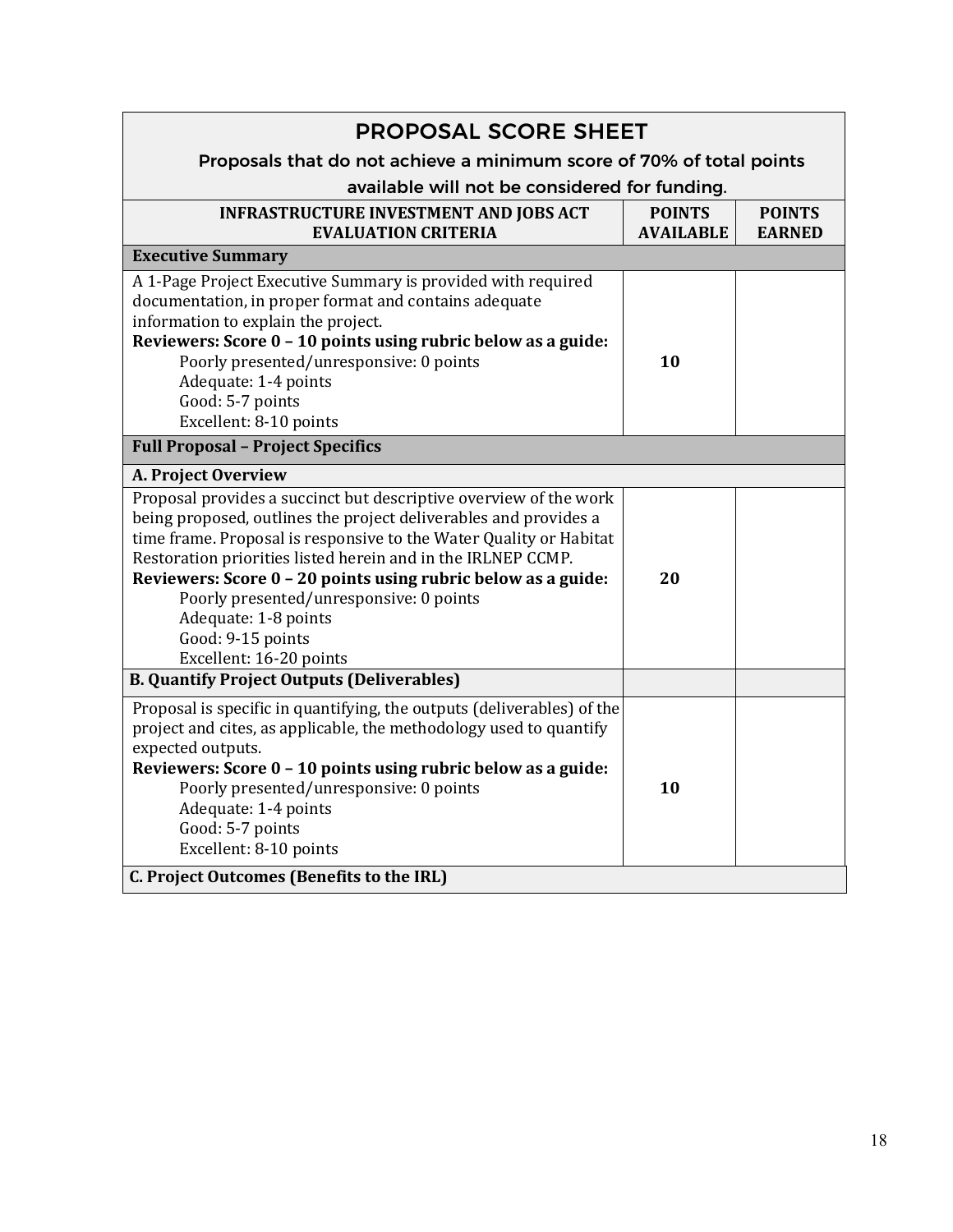| Proposal clearly describes the outcomes (benefits) to the IRL, its<br>tributaries, or the Halifax northern planning boundary. Project<br>describes and quantifies the expected short-, mid- and long-term<br>benefits. To be excellent, project must deliver multiple benefits<br>related to infrastructure, economy, coastal resilience, quality-of-<br>life, job creation or other benefits as appropriate.<br>Reviewers: Score 0 - 20 points using rubric below as a guide:<br>Poorly presented/unresponsive: 0 points<br>Adequate: 1-8 points<br>Good: 9-15 points<br>Excellent: 16-20 points                        | 20 |  |
|--------------------------------------------------------------------------------------------------------------------------------------------------------------------------------------------------------------------------------------------------------------------------------------------------------------------------------------------------------------------------------------------------------------------------------------------------------------------------------------------------------------------------------------------------------------------------------------------------------------------------|----|--|
| D. Technical Merit/Justification                                                                                                                                                                                                                                                                                                                                                                                                                                                                                                                                                                                         |    |  |
| Proposal clearly outlines the need to implement the project;<br>justifies its readiness and urgency; Proposal adequately identifies<br>the projectlocation and explains why the site was selected and<br>deemed appropriate for achieving success. Proposal explains any<br>connection to existing or ongoing programs; and there is<br>reasonable assurance that project can be completed in the<br>proposed 1to 4-year time frame.<br>Reviewers: Score 0 - 20 points using rubric below as a guide:<br>Poorly presented/unresponsive: 0 points<br>Adequate: 1-8 points<br>Good: 9-15 points<br>Excellent: 16-20 points | 20 |  |
| <b>E. Partner and Local Commitment</b>                                                                                                                                                                                                                                                                                                                                                                                                                                                                                                                                                                                   |    |  |
| Proposal defines why partners were selected and clearly identifies<br>the specific contribution(s) being made by all project partners.<br>Proposal specifies whether the proposed project is included in any<br>adopted local or regional management plans (stormwater master<br>plan, BMAP, or local/regional IRL Restoration plan).<br>Reviewers: Score 0 - 20 points using rubric below as a guide:<br>Poorly presented/unresponsive: 0 points<br>Adequate: 1-8 points<br>Good: 9-15 points<br>Excellent: 16-20 points                                                                                                | 20 |  |
| <b>F. Project Readiness</b>                                                                                                                                                                                                                                                                                                                                                                                                                                                                                                                                                                                              |    |  |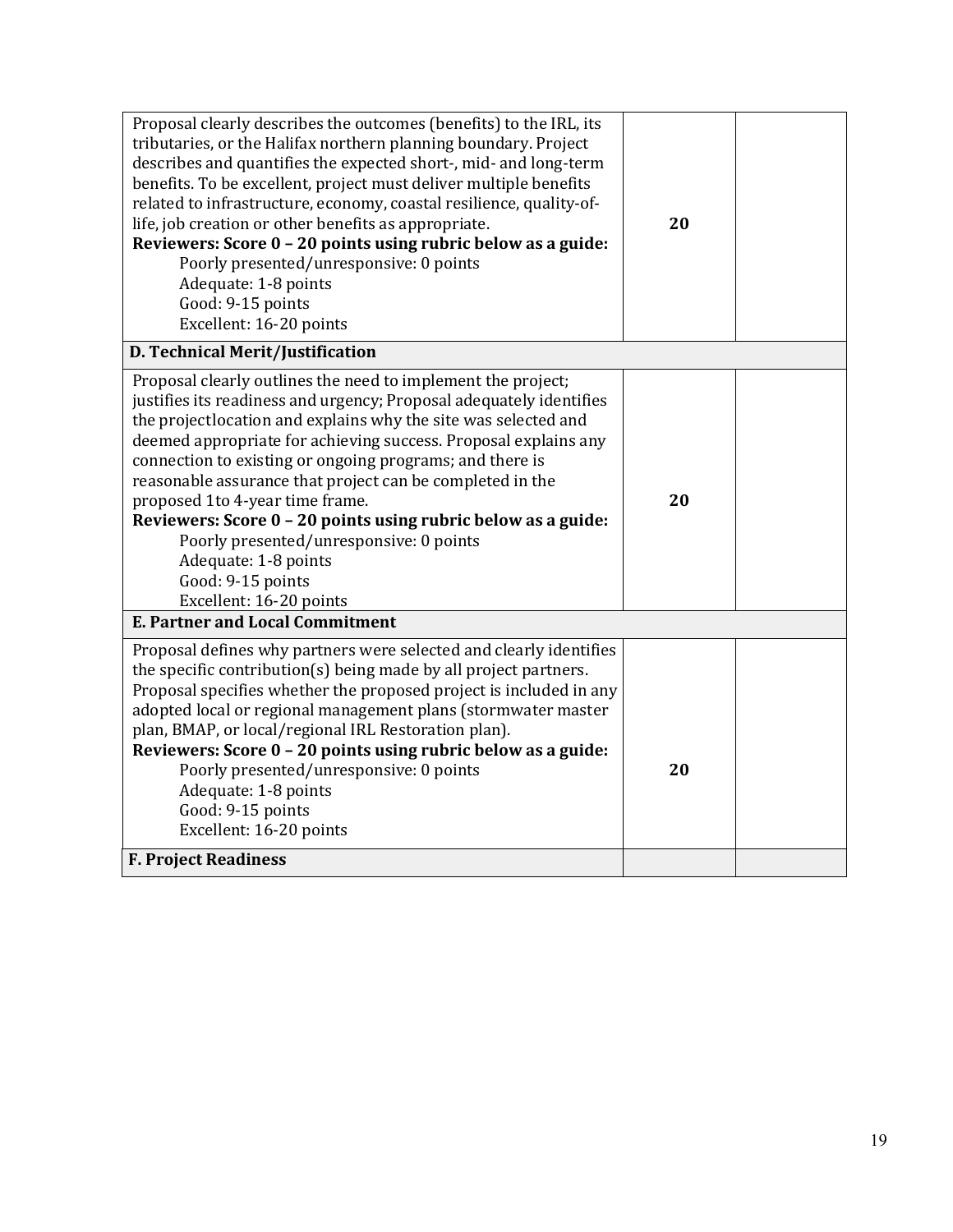| If the proposal is for a Design and Engineering project (D&E), a  |    |  |
|-------------------------------------------------------------------|----|--|
| detailed timeline is provided for D&E development and permitting, |    |  |
| with expected milestones and dates noted.                         |    |  |
| If a construction project, proposal documents that D&E is         |    |  |
| completed, required permits are listed and the status of any      |    |  |
| required permit is noted. Proposal adequately describes project   |    |  |
| readiness to initiate work and a detailed timeline showing        |    |  |
| start/completion, milestones, dates for quarterly reports, and    | 20 |  |
| other major tasks are noted. If permits are required, but have    |    |  |
| not been secured, 10 points is the maximum score for a            |    |  |
| construction proposal.                                            |    |  |
| Reviewers: Score 0 - 20 points using rubric below as a guide:     |    |  |
| Poorly presented/unresponsive: 0 points                           |    |  |
| Adequate: 1-8 points                                              |    |  |
| Good: 9-15 points                                                 |    |  |
| Excellent: 16-20 points                                           |    |  |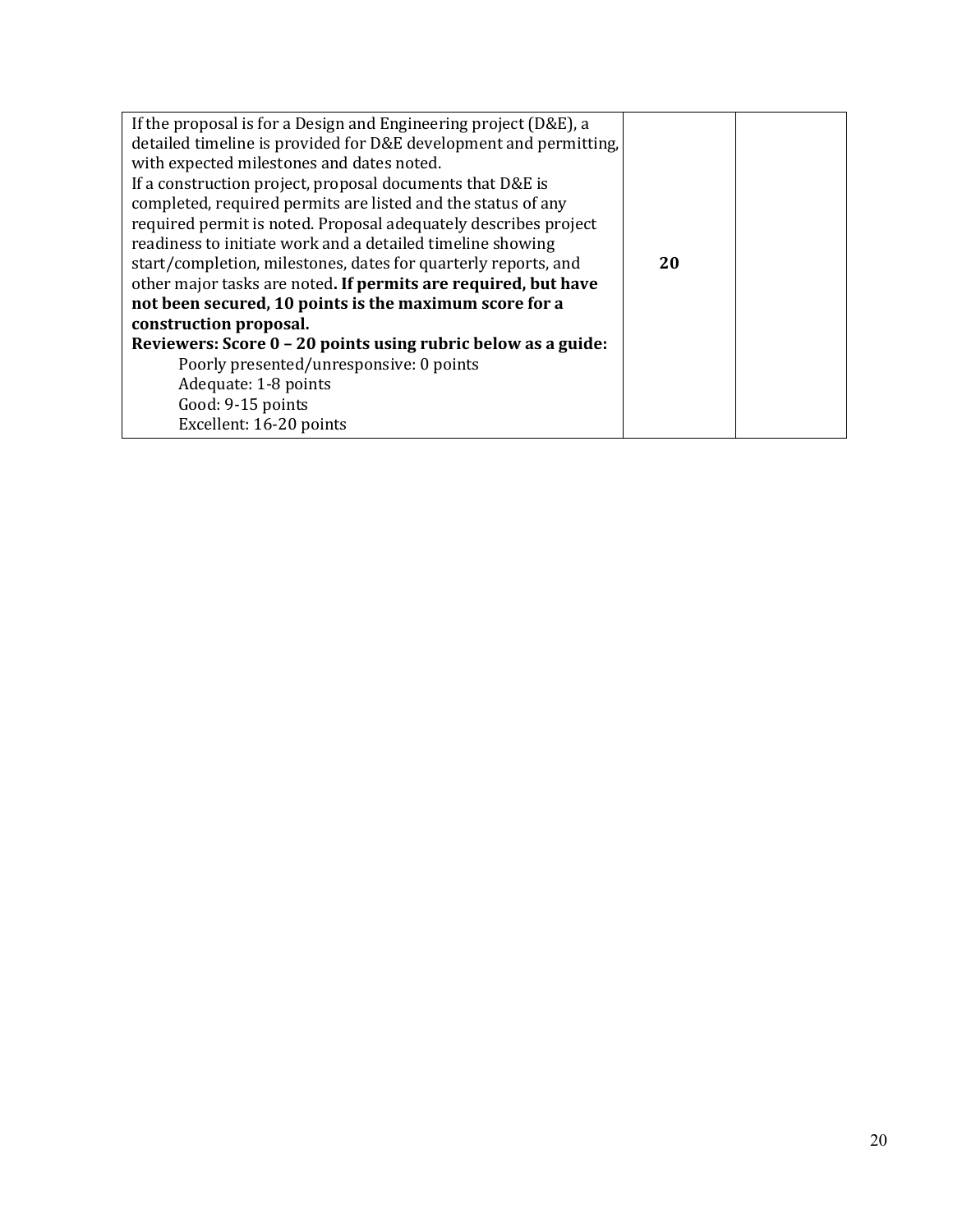| <b>G. Project Monitoring/Evaluation and Maintenance Plans</b>          |    |  |  |
|------------------------------------------------------------------------|----|--|--|
| Proposal describes how project success will be evaluated or            |    |  |  |
| monitored and the timeline for any monitoring. Proposal notes the      |    |  |  |
| key points during the project where evaluation of success will take    |    |  |  |
| place.                                                                 |    |  |  |
| Reviewers: Score 0 - 20 points using rubric below as a guide:          | 20 |  |  |
| Poorly presented/unresponsive: 0 points                                |    |  |  |
| Adequate: 1-8 points                                                   |    |  |  |
| Good: 9-15 points                                                      |    |  |  |
| Excellent: 16-20 points (to get an excellent score, proposal           |    |  |  |
| must address data quality control and management)                      |    |  |  |
| H. Project Sustainability                                              |    |  |  |
| Proposal describes whether the project will seek IRL Council           |    |  |  |
| funding over multiple years, and if yes, describes the project's       |    |  |  |
| phasing and funding justification. If the project is envisioned to not |    |  |  |
| continue for multiple years with IRL Council funding, the proposal     |    |  |  |
| describes how the project will be sustained.                           |    |  |  |
| Reviewers: Score from 0 - 20 points using rubric below as a            | 20 |  |  |
| guide:                                                                 |    |  |  |
| Poorly presented/unresponsive: 0 points                                |    |  |  |
| Adequate: 1-8 points                                                   |    |  |  |
| Good: 9-15 points                                                      |    |  |  |
| Excellent: 16-20 points                                                |    |  |  |
| <b>I. Experience and Past Performance</b>                              |    |  |  |
| Proposal clearly defines applicant expertise. Successful               |    |  |  |
| implementation of previous projects in the last 5 years is             |    |  |  |
| documented. References for funders of previous projects are            |    |  |  |
| provided. Proposal documents previous funding from IRL Council         |    |  |  |
| or IRLNEP and provides adequate explanation if a currently funded      |    |  |  |
| project is, or expects to, utilize a no-cost extension.                | 20 |  |  |
| Reviewers: Score 0 - 20 points using rubric below as a guide:          |    |  |  |
| Poorly presented/unresponsive: 0 points                                |    |  |  |
| Adequate: 1-8 points                                                   |    |  |  |
| Good: 9-15 points                                                      |    |  |  |
| Excellent: 16-20 points                                                |    |  |  |
| <b>Project Funding</b>                                                 |    |  |  |
| A. Partnership and Cost Sharing (Cost Sharing is Not Required)         |    |  |  |
| Proposal documents via letters from applicant and each partner         |    |  |  |
| the direct or in-kind match contribution to the project. Proposal      |    |  |  |
| details matching sources and amounts. Proposal includes a              |    |  |  |
| summary budget table showing project cost, funds requested from        |    |  |  |
| IRL Council, total matching funds, and match as a percentage of the    |    |  |  |
| overall project cost.                                                  |    |  |  |
| Reviewers: Score 0 - 10 points using rubric below as a guide:          | 10 |  |  |
| Poorly presented/unresponsive: 0 points                                |    |  |  |
| Adequate: 1-4 points                                                   |    |  |  |
| Good: 5-7 points                                                       |    |  |  |
| Excellent: 8-10 points                                                 |    |  |  |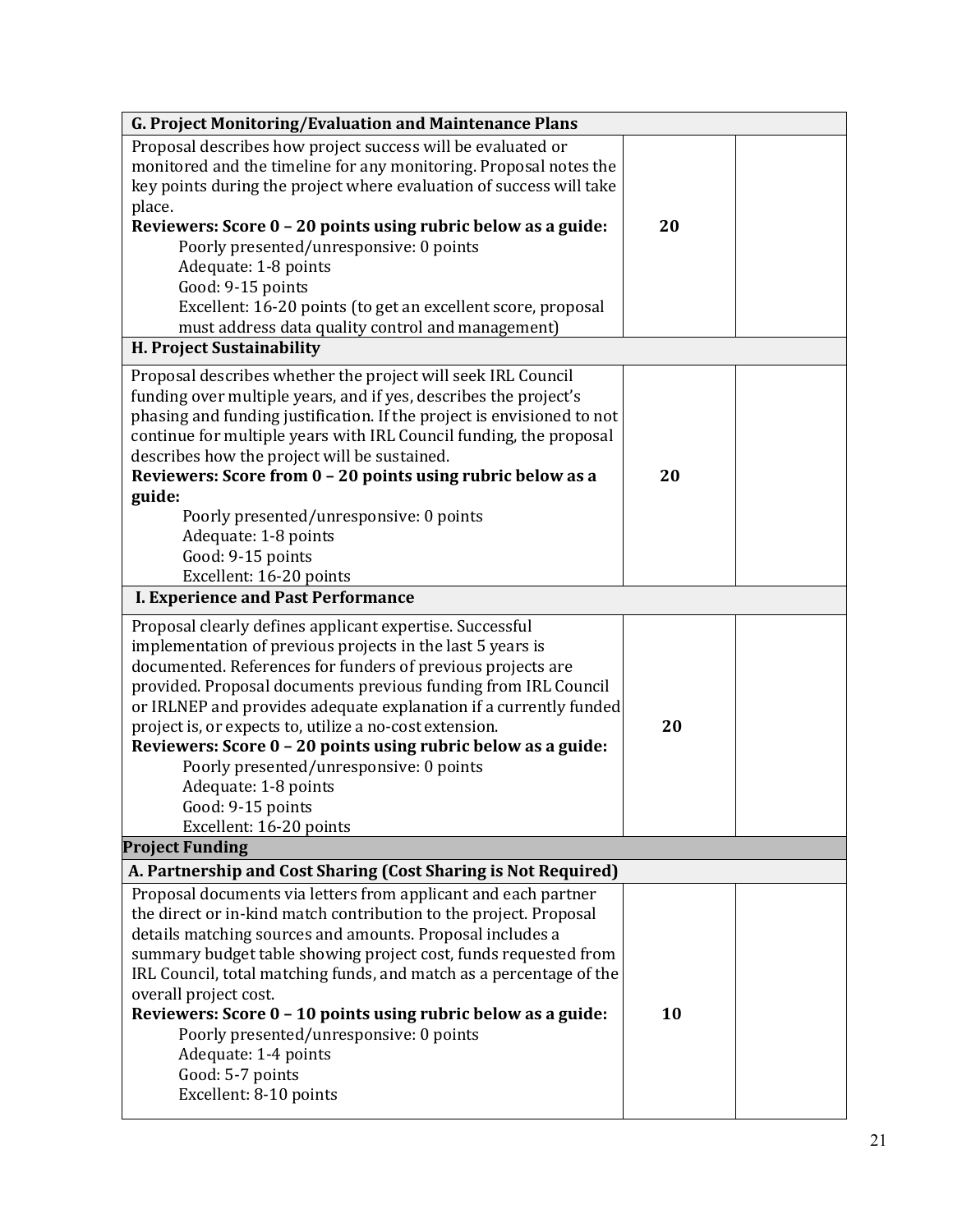| <b>B. Project Budget Table</b>                                                                                                                                                                                                                                                                                                                                                                                                                                                                                                                             |    |  |
|------------------------------------------------------------------------------------------------------------------------------------------------------------------------------------------------------------------------------------------------------------------------------------------------------------------------------------------------------------------------------------------------------------------------------------------------------------------------------------------------------------------------------------------------------------|----|--|
| Proposal contains a budget table that lists deliverables as tasks,<br>identifies all matching funds, indirect and overhead costs and the<br>rate(s) used to calculate them, and notes reduced indirect charges,<br>if applicable.<br>Reviewers: Score 0 - 10 points using rubric below as a guide:<br>Poorly presented/unresponsive: 0 points<br>Adequate: 1-4 points<br>Good: 5-7 points                                                                                                                                                                  | 10 |  |
| Excellent: 8-10 points                                                                                                                                                                                                                                                                                                                                                                                                                                                                                                                                     |    |  |
| <b>D. Proposal Urgency</b>                                                                                                                                                                                                                                                                                                                                                                                                                                                                                                                                 |    |  |
| Does the proposal document the project's immediate need for<br>funding AND it addresses one of the 6 Critical Health Concern<br>Levels (impaired waters, stormwater, wastewater, seagrasses,<br>harmful algal blooms, and CCMP implementation and financing)?<br>Score $0 - 10$ points using the rubric below as a guide:<br>Poorly presented/unresponsive: 0 points<br>Adequate: $1 - 4$ points<br>Note: A project that does not address a Critical Health Vital<br>sign cannot score above 4 points.<br>Good: $5 - 7$ points<br>Excellent: 8 - 10 points | 10 |  |
| <b>E. Proposal Value Proposition</b>                                                                                                                                                                                                                                                                                                                                                                                                                                                                                                                       |    |  |
| Reviewers: Should the IRL Council/IRLNEP fund this proposal?<br>Point Values: If Yes = 10 points; If No = 0 points.                                                                                                                                                                                                                                                                                                                                                                                                                                        | 10 |  |
| <b>Total Reviewer Score from above (Maximum 220</b><br>points):                                                                                                                                                                                                                                                                                                                                                                                                                                                                                            |    |  |
| <b>Total Staff-Assigned Bonus</b><br>Points:                                                                                                                                                                                                                                                                                                                                                                                                                                                                                                               |    |  |
| Final<br>Score:                                                                                                                                                                                                                                                                                                                                                                                                                                                                                                                                            |    |  |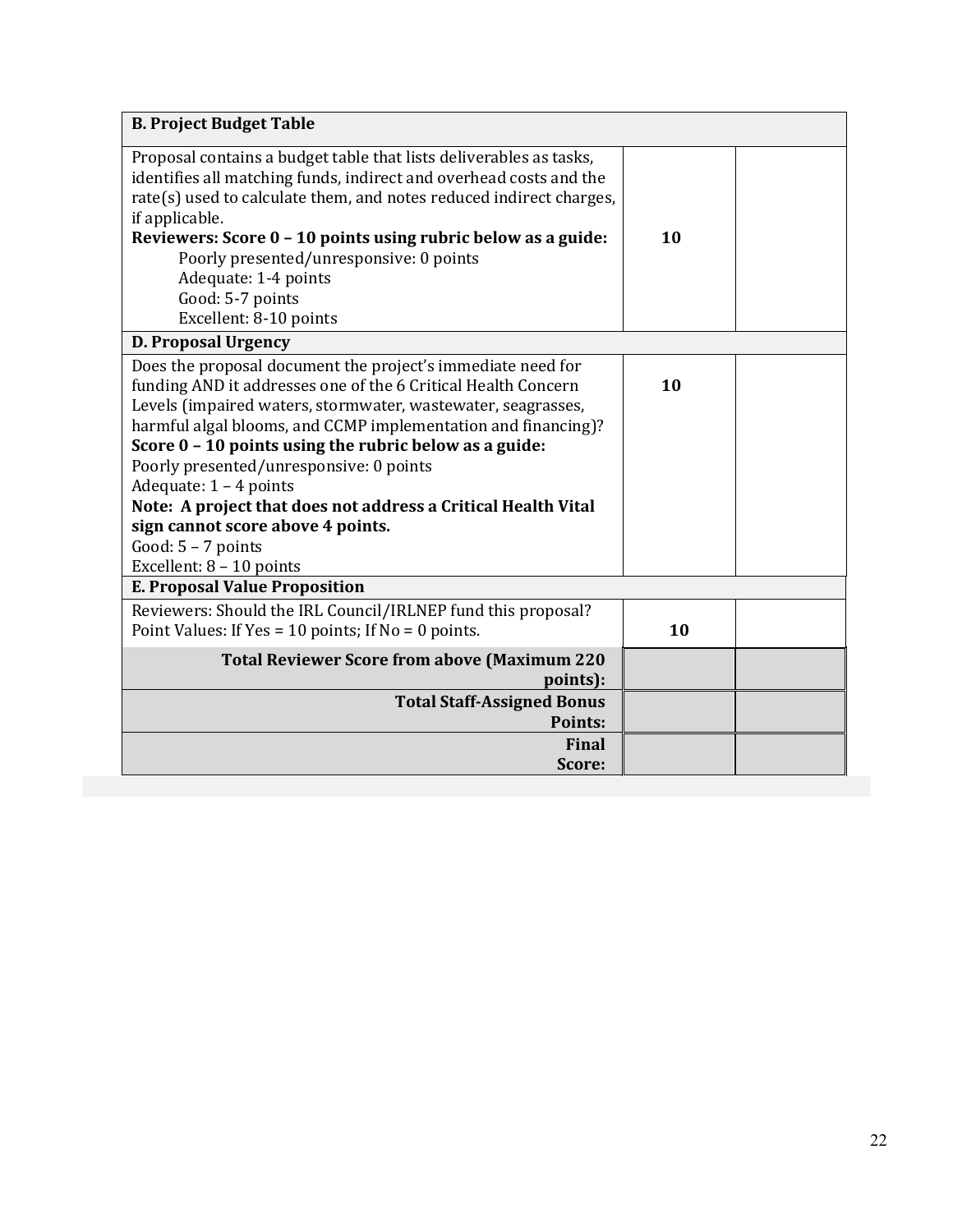# ATTACHMENT 3: SAMPLE IRL COUNCIL STATEMENT OF WORK

- I. NAME OF PROJECT
- II. INTRODUCTION/BACKGROUND
- III. VALUE PROPOSITION Why are you doing this project? What are the expected benefits to the IRL based on the Vision, Mission and Goals of the IRLNEP?
- IV. LOCATION OF PROJECT (Narrative and Project Location Map)
- V. SCOPE OF WORK(Outputs/Deliverables)
	- Output 1 (Deliverable) –Expected Outcome
	- Output 2 (Deliverable) Expected Outcome<br>• Output 3 (Deliverable) Expected Outcome
	- Output 3 (Deliverable) –Expected Outcome
- VI. TASK IDENTIFICATION: Recipient shall complete the followingtasks:
	- Task 1. Identify Task.<br>• Task 2. Quarterly Prog
	- Task 2. Quarterly Progress Reports. The recipient shall submit quarterly progress reports starting after the first quarter following contract execution andcontinuing to project completion.
	- Task 3. IdentifyTask.
	- Task 4. IdentifyTask.
	- Task 5. Project Administration and Final Report. The recipient shall complete 100 percent of the project and submit a project final report.

### VII. DELIVERABLES AND TIMEFRAMES

Task 1. Quarterly progress reports starting after the first quarter following contract execution and continuing to project completion. Quarterly reports must be provided in the standard format provided by the IRL Council as part of the contract agreement.

Deliverables due in Council office quarterly after contract execution. Deliverables: Quarterly Reports.

Task 2.

Deliverable due in Council office by (date). Deliverable:

### Task 3.

Deliverable due in Council office by (date). Deliverable

Task 4. Project Final Report.

Deliverable due in Council office by (date). Deliverable: Project final report.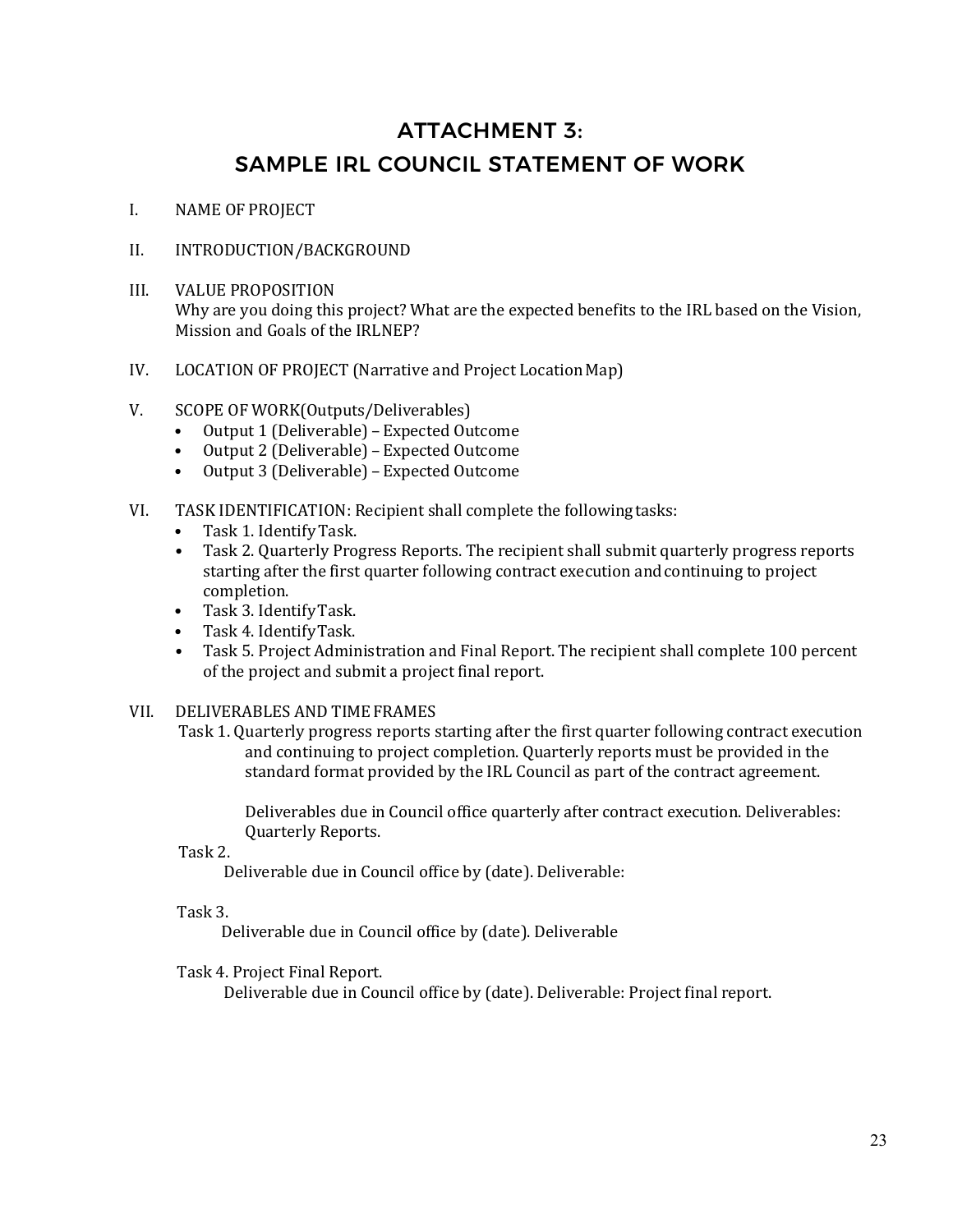### VIII. BUDGET

| Task<br>Line Item | Task<br>Description          | <b>IRL NEP</b><br>Funding<br>Amount | <b>Cost Share Funding</b><br>Amount | <b>Cost Share Funding</b><br>Source and type<br>(cash or In-Kind) |
|-------------------|------------------------------|-------------------------------------|-------------------------------------|-------------------------------------------------------------------|
| $\mathbf{1}$      | Deliverable 1                | \$                                  |                                     |                                                                   |
| 2                 | Deliverable 2                | \$                                  |                                     |                                                                   |
| 3                 | Deliverable 3                | \$                                  |                                     |                                                                   |
| 4                 | Deliverable 4                | \$                                  |                                     |                                                                   |
| 5                 | Deliverable 5                | l\$                                 |                                     |                                                                   |
|                   | <b>Summary Cost</b>          | \$                                  |                                     |                                                                   |
|                   | <b>Project Total</b><br>Cost | \$                                  |                                     |                                                                   |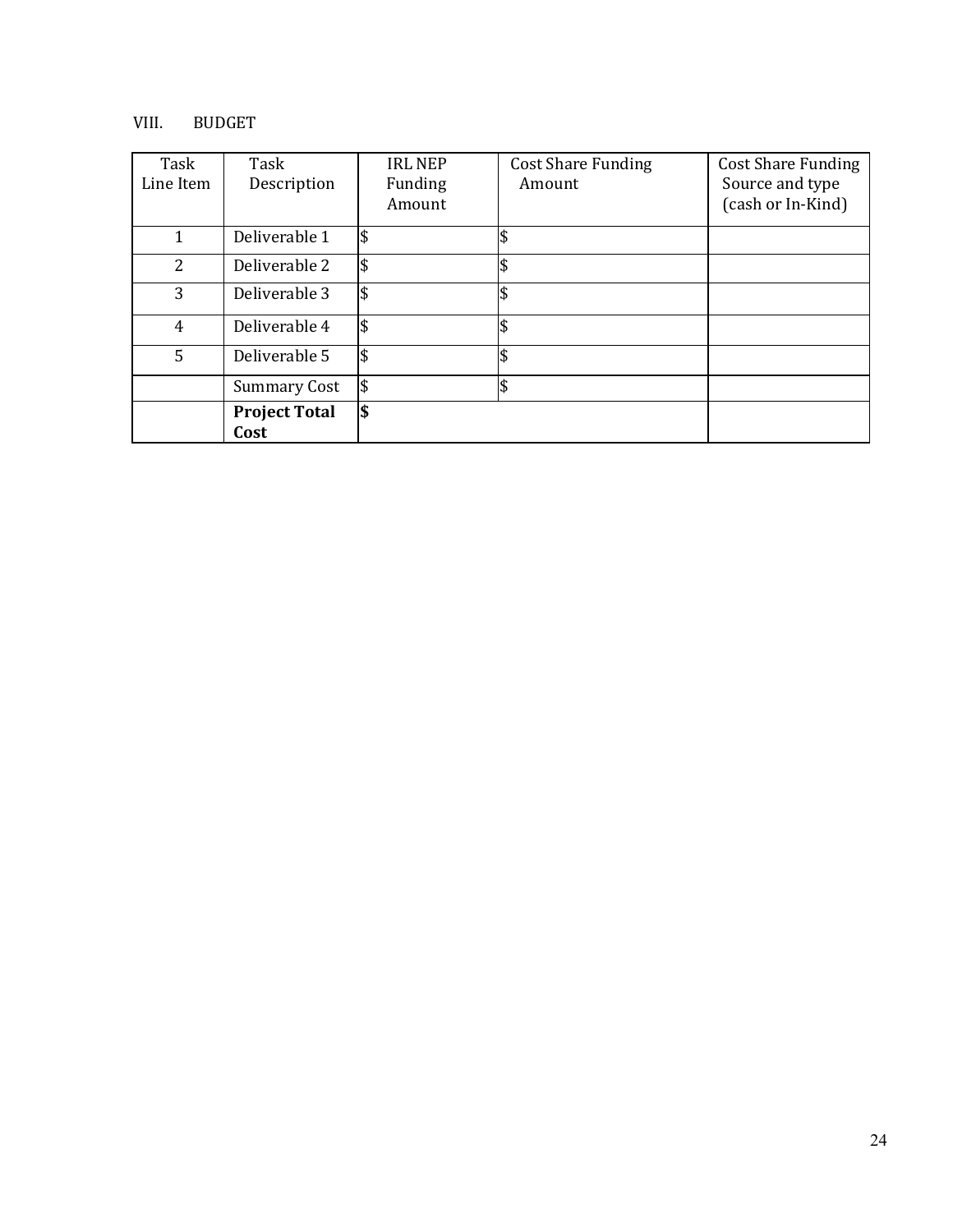# ATTACHMENT 4: SAMPLE IRL COUNCIL CONTRACT AGREEMENT

### **RECITALS**

The waters of the state of Florida are among its basic resources, and the Council has been authorized by the United States Environmental Protection Agency to be the local sponsor for the Indian River Lagoon National Estuary Program.

Pursuant to the IRL Council Interlocal Agreement, the Council is responsible for managing the Indian River Lagoon National Estuary Program.

The Council has determined that providing cost-share funding to Recipient for the purposes provided for herein will benefit the management of the water resources of the Indian River Lagoon.

The parties have agreed to jointly fund the following project to benefit the water resources in accordance with the funding formula further described in the Statement of Work, Attachment A (hereafter "The Project"):

### Project Description: .

In consideration of the above recitals, and the funding assistance described below, Recipient agrees to perform and complete the activities provided for in the Statement of Work, Attachment A.

Recipient shall complete the Project in conformity with the contract documents and all attachments and other items incorporated by reference herein. This Agreement consists of all of the following documents:

(1) Agreement, (2) Attachment A- Statement of Work; and (3) All attachments, if any. The parties hereby agree to the following terms and conditions.

### 1. TERM; WITHDRAWAL OFOFFER

- (a) The term of this Agreement is from the date upon which the last party has dated and executed the same ("Effective Date") until XX/XX/XXXX ("Completion Date"). Recipient shall not commence the Project until any required submittals are received and approved. Recipient shall commence performance within fifteen (15) days after the Effective Date and shall complete performance in accordance with the time for completion stated in the Statement of Work. Time is of the essence for every aspect of this Agreement, including any time extensions. Notwithstanding specific mention that certain provisions survive termination or expiration of this Agreement, all provisions of this Agreement that by their nature extend beyond the Completion Date survive termination or expirationhereof.
- (b) This Agreement constitutes an offer until authorized, signed and returned to the Council by Recipient. This offer terminates sixty (60) days after receipt by Recipient.
- 2. DELIVERABLES. Recipient shall fully implement the Project, as described in the Statement of Work, Attachment A. Recipient is responsible for the professional quality, technical accuracy, and timely completion of the Project. Both workmanship and materials shall be of good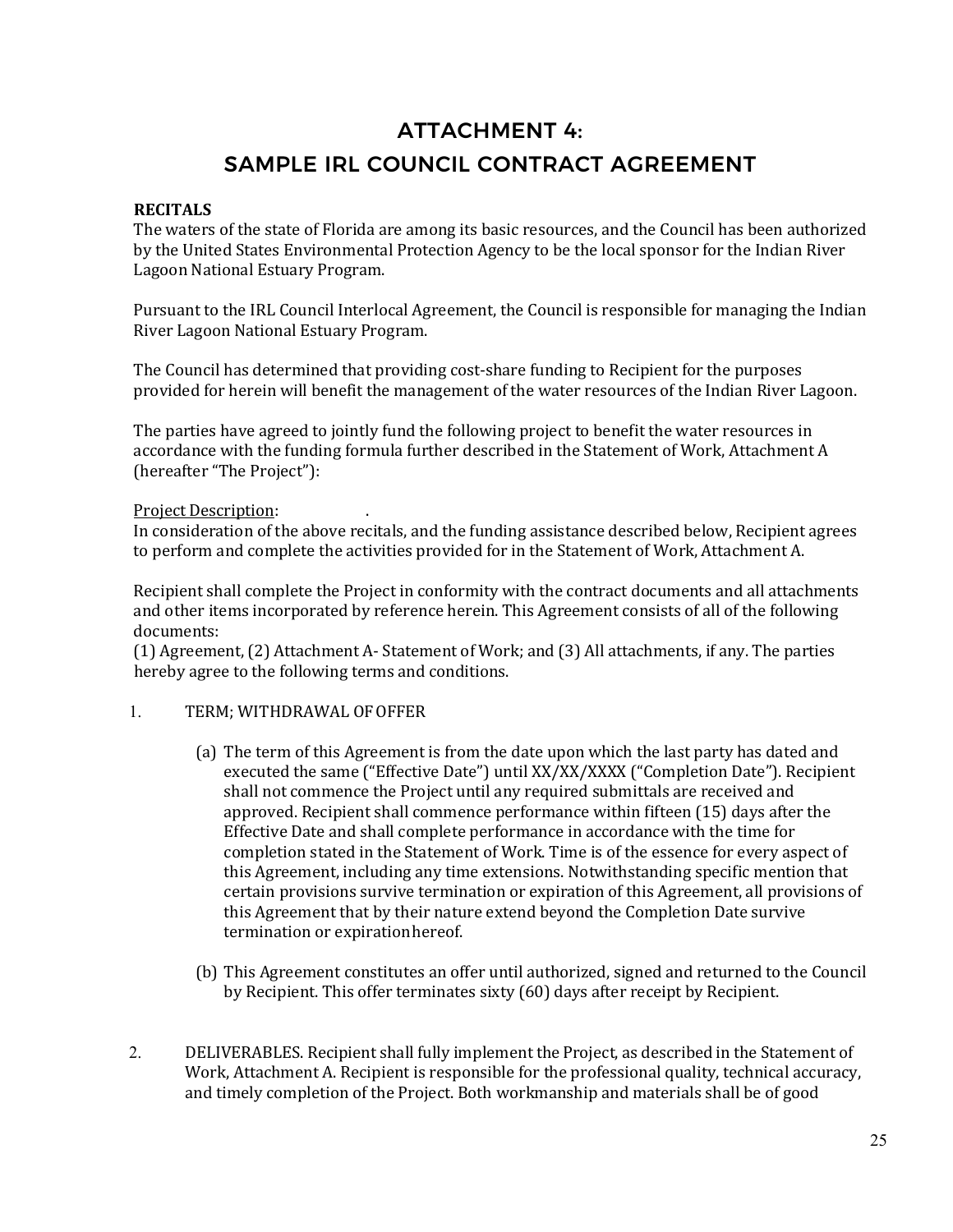quality. Unless otherwise specifically provided for herein, Recipient shall provide and pay for all materials, labor, and other facilities and equipment necessary to complete the Project. The Council's Project Manager shall make a final acceptance inspection of the Project when completed and finished inall respects. Upon satisfactory completion of the Project, the Council will provide Recipient a written statement indicating that the Project has been completed in accordance with this Agreement. Acceptance of the final payment by Recipient shall constitute a release in full of all claims against the Council arising from or by reason of thisAgreement.

3. OWNERSHIP OF DELIVERABLES. Unless otherwise provided herein, the Council does not assert an ownership interest in any of the deliverables under thisAgreement.

### 4. AMOUNT OF FUNDING.

- (a) For satisfactory completion of the Project, the Council shall pay Recipient approximately fifty percent (50%) of the total cost of the Project, but in no event shall the Council costshare exceed \$XXXXX. The Council cost-share is not subject to modification based upon price escalation in implementing the Project during the term of this Agreement. Recipient shall be responsible for payment of all costs necessary to ensure completion of the Project. Recipient shall notify the Council's Project Manager in writing upon receipt of any additional external funding for the Project not disclosed prior to execution of this Agreement.
- (b) In-Kind Services. Recipient agrees to provide \$XXXX in the form of in-kind services for the Project, as further described in the Statement of Work, which shall count toward Recipient's cost- share obligation of \$XXXXX.

### 5. PAYMENT OF INVOICES

- (a) Within 30 days after the closing date of each calendar quarter (March 31, June 30, September 30 and December 31), Recipient shall submit an itemized invoice for the reimbursable expenses incurred during the previous quarter by one of the following two methods: (1) by mail to the IRL Council, 1235 Main Street, Sebastian, Florida 32958, or (2) by e-mail to Dan Kolodny (kolodny@irlcouncil.org) with a copy to Kathy Hill (hill@irlcouncil.org). The invoice shall be submitted in detail sufficient for proper preaudit and post-audit review. It shall include a copy of contractor and supplier invoices to Recipient and proof of payment. For all approved expenses, the Council shall reimburse Recipient based upon the Council's fifty percent (50%) cost-share of the total approved expenses until the not- to-exceed amount of the Council's cost-share has been expended. The Council shall not withhold any retainage from this reimbursement. Council reimbursement is subject to annual budgetary limitation, if applicable, as provided in subsection (g). If necessary, for audit purposes, Recipient shall provide additional supporting information as required to documentinvoices.
- (b) End of Council Fiscal Year Reporting. The Council's fiscal year ends on September 30. Irrespective of the invoicing frequency, the Council is required to account for all encumbered funds at that time. When authorized under the Agreement, submittal of an invoice as of September 30 satisfies this requirement. The invoice shall be submittedno later than October 30. If the Agreement does not authorize submittal of an invoice as of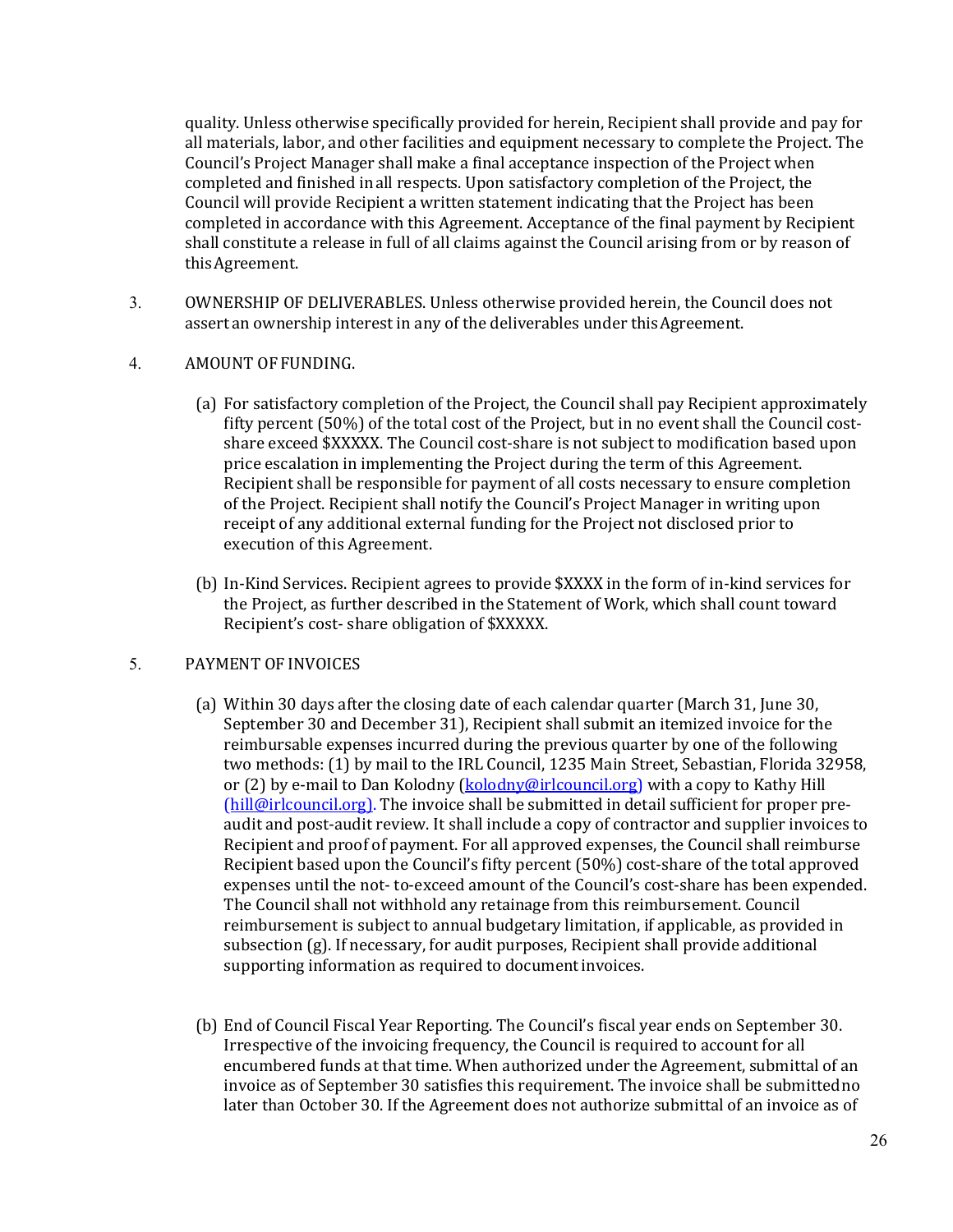September 30, Recipient shall submit, prior to October 30, a description of the additional Project work completed between the last invoice and September 30, and an estimate of the additional amount due as of September 30 for such work. If there have been no prior invoices, Recipient shall submit a description of the work completed on the Project through September 30 and a statement estimating the dollar value of that work as of September 30.

- (c) Final Invoice. The final invoice must be submitted no later than 45 days after the Completion Date; provided, however, that when the Completion Date corresponds with the end of the Council's fiscal year (September 30), the final invoice must be submitted no later than 30 days after the Completion Date. Final invoices that are submitted after the requisite date shall be subject to a penalty of 10 percent of the invoice. This penalty may be waived by the Council, in its sole judgment and discretion, upon a showing of special circumstances that prevent the timely submittal of the final invoice. Recipient must request approval for delayed submittal of the final invoice not later than ten (10) days prior to the due date and state the basis for the delay.
- (d) All invoices shall include the following information: (1) Council contractnumber; (2) Council encumbrance number; (3) Recipient's name and address (include remit address, if necessary); (4) Recipient's invoice number and date of invoice; (5) Council Project Manager; (6) Recipient's Project Manager; (7) supporting documentation as to cost and/or Project completion (as per the cost schedule and other requirements of the Statement of Work; (8) Progress Report (if required); (9) Diversity Report (if otherwise required herein). Invoices that do not correspond with this paragraph shall be returned without action within twenty (20) business days of receipt, stating the basis for rejection. Payments shall be made within forty-five (45) days of receipt of an approved invoice.
- (e) Travel expenses. If the cost schedule for this Agreement includes a line item for travel expenses, travel expenses shall be drawn from the project budget and are not otherwise compensable.
- (f) Payments withheld. The Council may withhold or, on account of subsequently discovered evidence, nullify, in whole or in part, any payment to such an extent as may be necessary to protect the Council from loss as a result of: (1) defective work not remedied; (2) failure to maintain adequate progress in the Project; (3) any other material breach of this Agreement. Amounts withheld shall not be considered due and shall not be paid until the ground(s) for withholding payment have been remedied.
- (g) Annual budgetary limitation. For multi-year agreements, it is necessary for the Council to budget as accurately as possible the amount of funds that will be expended by the Council during each fiscal year. The Statement or Work, Attachment A, includes the parties'current projection of the Council's cost- share on a fiscal year basis (October 1 – September 30). If Recipient's reimbursable costs exceed the budgeted amount during any fiscal year, the excess reimbursable costs shall be paid at the start of the next fiscal year. Recipient shall promptly notify the Council when it appears that Recipient's reimbursable costs will exceed the budgeted amount during any fiscal year and provide the Council with a revised funding plan. If the Council's annual budget permits, the Council may, in its sole discretion, prepare a Council Supplemental Instruction Form incorporating the revised funding plan and authorizing additional reimbursement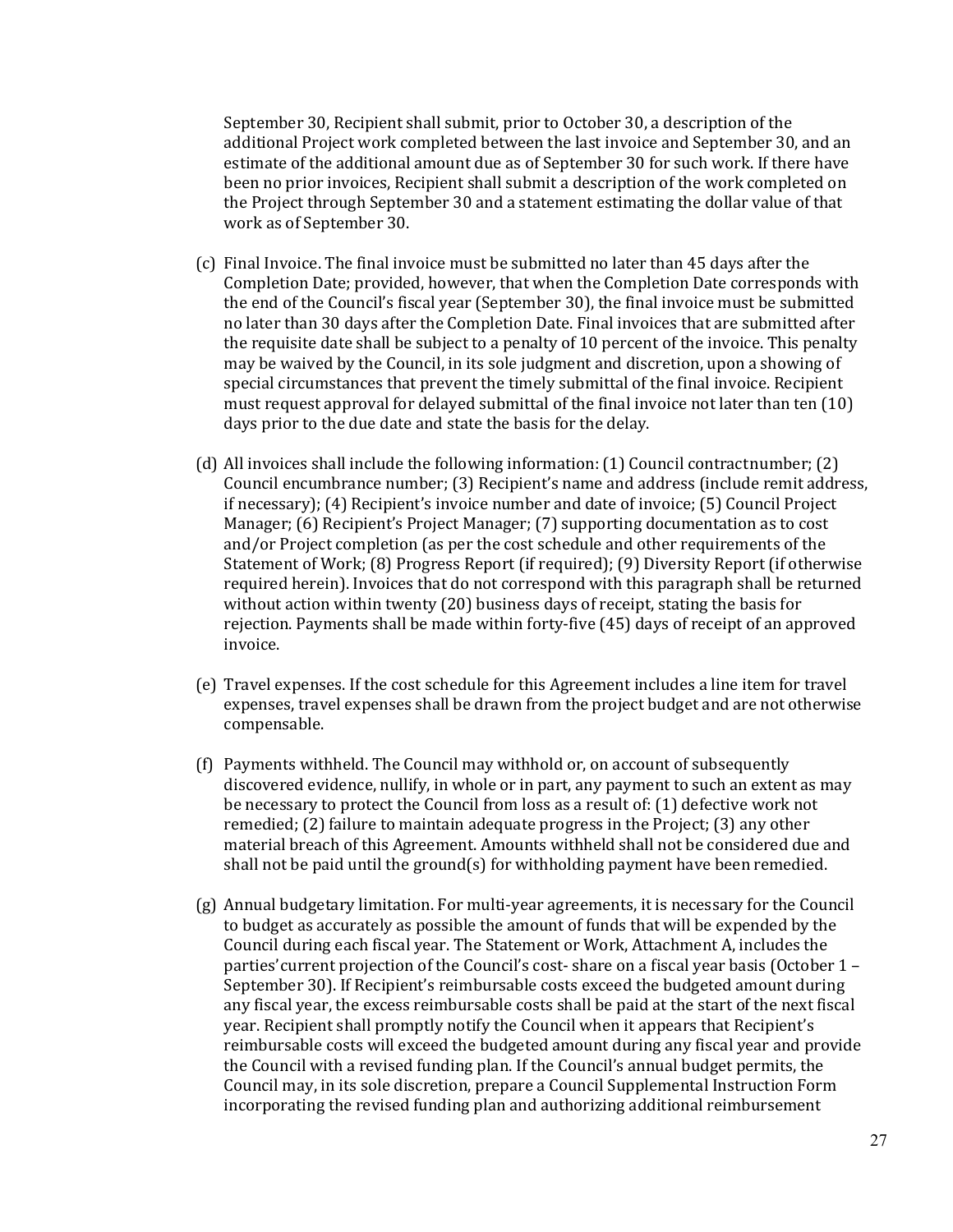during the current fiscal year.

- 6. INDEMNITY. Recipient shall indemnify and hold harmless, release, and forever discharge the Council, its public officers, employees, agents, representatives, successors, and assigns, from any and all liabilities, damages, losses, and costs, including, but not limited to, reasonable attorney's fees, arising from or caused by the Recipient, its employees or sub-contractors, in the performance of the Work. The Recipient shall further indemnify the Council for all costs and penalties the Council incurs related to any failure to offer Patient Protection and Affordable Care Act compliant health care coverage to Recipient- employees performing under this contract.
- 7. INSURANCE. Recipient shall acquire and maintain all insurance required by Attachment B, Insurance Requirements, and shall not commence Work until it has provided Certificates of Insurance to the Council as per Attachment B. Receipt of Certificates of Insurance indicating less coverage than required does not constitute a waiver of the Insurance Requirements. Recipient waives its right of recovery against the Council to the extent permitted by its insurance policies. Recipient's insurance shall be considered primary, and Council insurance shall be considered excess, as may be applicable to Recipient's obligation to provide insurance.
- 8. FUNDING CONTINGENCY. This Agreement is at all times contingent upon funding availability, which may include a single source or multiple sources, including, but not limited to: (1) the United States Environmental Protection Agency; (2) annual appropriations by the Florida Legislature,or (3) appropriations from other agencies or funding sources. Agreements that extend for a period of more than one Fiscal Year are subject to annual appropriation of funds in the sole discretion and judgment of the Council's Board of Directors for each succeeding Fiscal Year. Should the Project not be funded, in whole or in part, in the current Fiscal Year or succeeding Fiscal Years, the Council shall so notify Recipient and this Agreement shall be deemed terminated for convenience five (5) days after receipt of such notice, or within such additional time as the Council may allow. For the purpose of this Agreement, "Fiscal Year" is defined as the period beginning on October 1 and ending on September30.

### 9. PROJECT MANAGEMENT

(a) The Project Managers listed below shall be responsible for overall coordination and management of the Project. Either party may change its Project Manager upon three (3) business days prior written notice to the other party. Written notice of change of address shall be provided within five (5) business days. All notices shall be in writing to theProject Managers at the addresses below and shall be sent by one of the following methods: (1) hand delivery; (2) U.S. certified mail; (3) national overnight courier; (4) email or, (5) fax. Notices via certified mail are deemed delivered upon receipt. Notices via overnight courier are deemed delivered one (1) business day after having been deposited with the courier. Notices via e- mail or fax are deemed delivered on the date transmitted and received.

### **IRL COUNCIL RECIPIENT**

1235 Main Street [Address 1]<br>Sebastian, Florida 32858 [City], FL [Zip] Sebastian, Florida 32858 [City], FI]<br>[Phone] [Phone] [Phone] [Phone]

[NAME], Project Manager [NAME], Project Manager [Agency/organization]<br>[Address 1]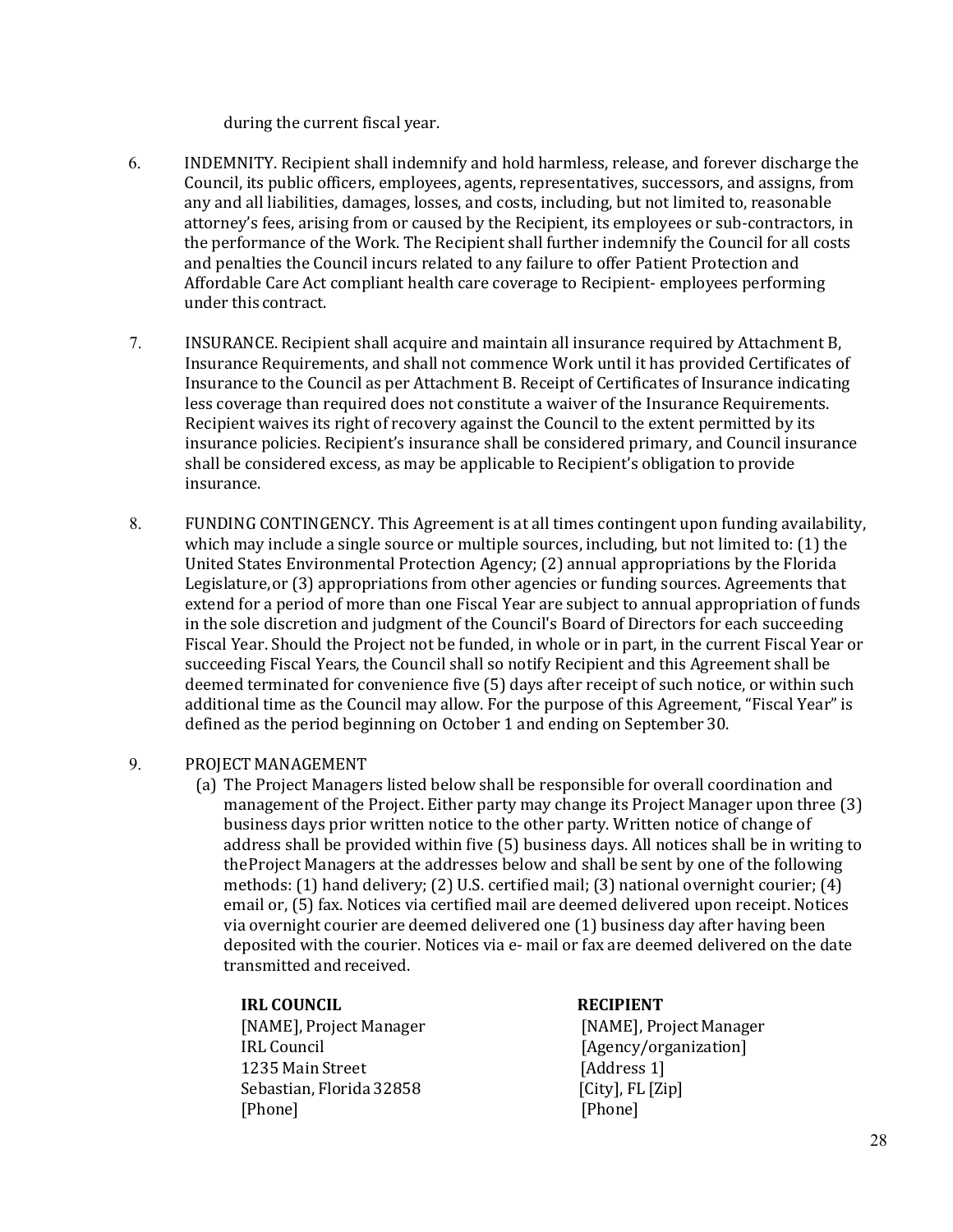[E-mail] [E-mail]

(b) The Council's Project Manager shall have sole responsibility for transmitting instructions, receiving information, and communicating Council policies and decisions regarding all matters pertinent to performance of the Project.The Council's Project Manager may issue a Council Supplemental Instruction (CSI) form, Attachment C, to authorize minor changes in the Project that the parties agree are not inconsistent with the purpose of the Project, do not affect the Council cost-share or Completion Date, or otherwise significantly modify the terms of the Agreement.

### 10. PROGRESS REPORTS AND PERFORMANCEMONITORING

- (a) Progress Reports. Recipient shall provide to the Council Project update/status reports as provided in the Statement of Work. Reports will provide detail on progress of the Project and outline any potential issues affecting completion or the overall schedule. Reports may be submitted in any form agreed to by Council's Project Manager and Recipient, and may include emails, memos, and letters.
- (b) Performance Monitoring. For as long as the Project is operational, the Council shallhave the right to inspect the operation of the Project during normal business hours upon reasonable prior notice. Recipient shall make available to the Council any data that is requested pertaining to performance of theProject.

### 11. FAILURE TO COMPLETEPROJECT.

- (a) Should Recipient fail to complete the Project, Recipient shall refund to the Council all of the funds provided to Recipient pursuant to this Agreement. However, the Council, in its sole judgment and discretion, may determine that Recipient has failed to complete the Project due to circumstances that are beyond Recipient's control, or due to a good faith determination that the Project is no longer environmentally or economically feasible. In such event, the Council may excuse Recipient from the obligation to return funds provided hereunder. If the Project has not been completed within 30 days after the CompletionDate, Recipient shall provide the Council with notice regarding its intention as to completion of the Project. The parties shall discuss the status of the Project and may mutually agree to revise the Completion Date or the scope of the Project. Failure to complete the Project within 90 days after the Completion Date shall be deemed to constitute failure to complete the Project for the purposes of thisprovision.
- (b) In the event the Project constitutes a portion of the total functional project, this paragraph shall apply in the event the total functional project is not completed. In such event, the 90-day timeframe provided herein shall commence upon the date scheduled for completion of the total functional project at the time of execution of this Agreement, unless extended by mutual agreement of the parties.
- (c) This paragraph shall survive the termination or expiration ofthis Agreement.

### 12. TERMINATION

(a) Termination for Default. If Recipient materially fails to fulfill its obligations under this Agreement, including any specific milestones established herein, the Council shall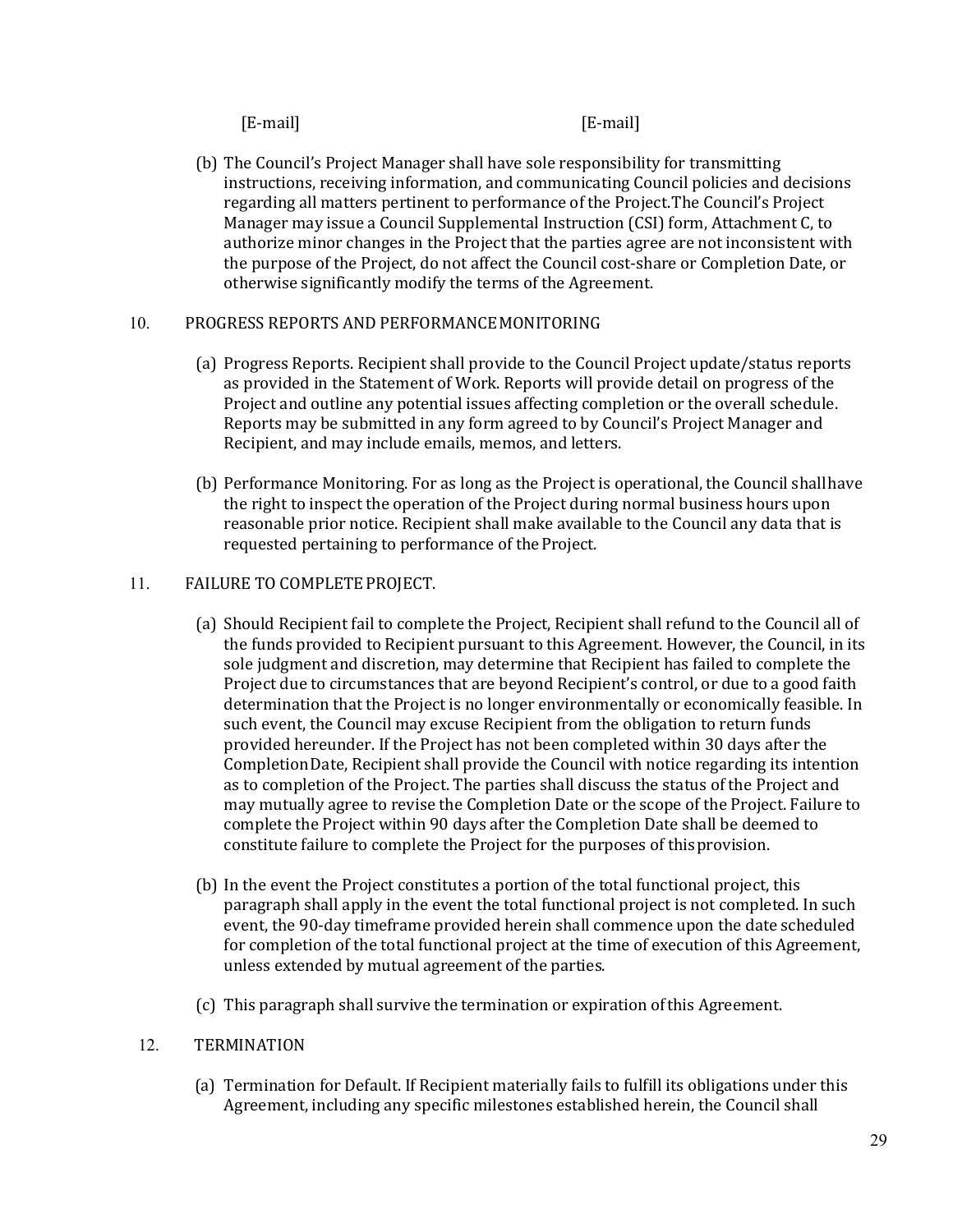provide Recipient written notice of the deficiency by forwarding a Notice to Cure, citing the specific nature of the breach. Recipient shall have thirty (30) days to cure the breach. If Recipient fails to cure the breach within the thirty (30) day period, the Council shall issue a Termination for Default Notice and this Agreement shall be terminated upon receipt of said notice. In such event, Recipient shall refund to the Council all funds provided to Recipient pursuant to this Agreement within thirty (30) days of such termination. The Council may also terminate this Agreement upon ten (10) days written notice in the event any of material misrepresentations in the Project Proposal.

(b) Termination for Convenience. The Council may terminate this Agreement at any time for convenience upon thirty (30) calendar days prior written notice to Recipient. Upon receipt of notice, Recipient shall place no further orders for materials, equipment, services, or facilities, for which reimbursement would otherwise be sought. Recipient shall also make every reasonable effort to cancel, upon terms satisfactory to the Council, all orders or subcontracts related to the Project for which reimbursement would otherwise be sought. In the event of such termination, Recipient shall be compensated for all work performed pursuant to this Agreement prior to the effective date of termination.

### ADDITIONAL PROVISIONS (Alphabetical)

- 13. ASSIGNMENT. Recipient shall not assign this Agreement, or any monies due hereunder, without the Council's prior written consent. Recipient is solely responsible for fulfilling all work elements in any contracts awarded by Recipient and payment of all monies due. No provision of this Agreement shall create a contractual relationship between the Council and any of Recipient's contractors or subcontractors.
- 14. AUDIT; ACCESS TO RECORDS; REPAYMENT OFFUNDS.
	- (a) Maintenance of Records. Recipient shall maintain its books and records for the purpose of audit in accordance with the requirements of Attachment D, National Estuary Grant Program Requirements.
	- (b) Repayment of Funds. Council funding shall be subject to repayment after expiration of this Agreement if, upon audit examination, the Council finds any of the following: (1) Recipient has spent funds for purposes other than as provided for herein; (2) Recipient has failed to perform a continuing obligation of this Agreement; (3) Recipient has received duplicate funds from the Council for the same purpose; and/or (4) Recipient has received more than one hundred percent (100%) contributions through cumulative public agency cost-sharefunding.
	- (c) Inspector General. It is the duty of every state officer, employee, agency, special district, board, commission, contractor, and subcontractor to cooperate with the inspector general in any investigation, audit, inspection, review, or hearing pursuant to this section.
- 15. CIVIL RIGHTS. Pursuant to chapter 760, Fla. Stat., Recipient shall not discriminate against any employee or applicant for employment because of race, color,religion, sex, or national origin, age, handicap, or maritalstatus.
- 16. DISPUTE RESOLUTION. Recipient is under a duty to seek clarification and resolution of any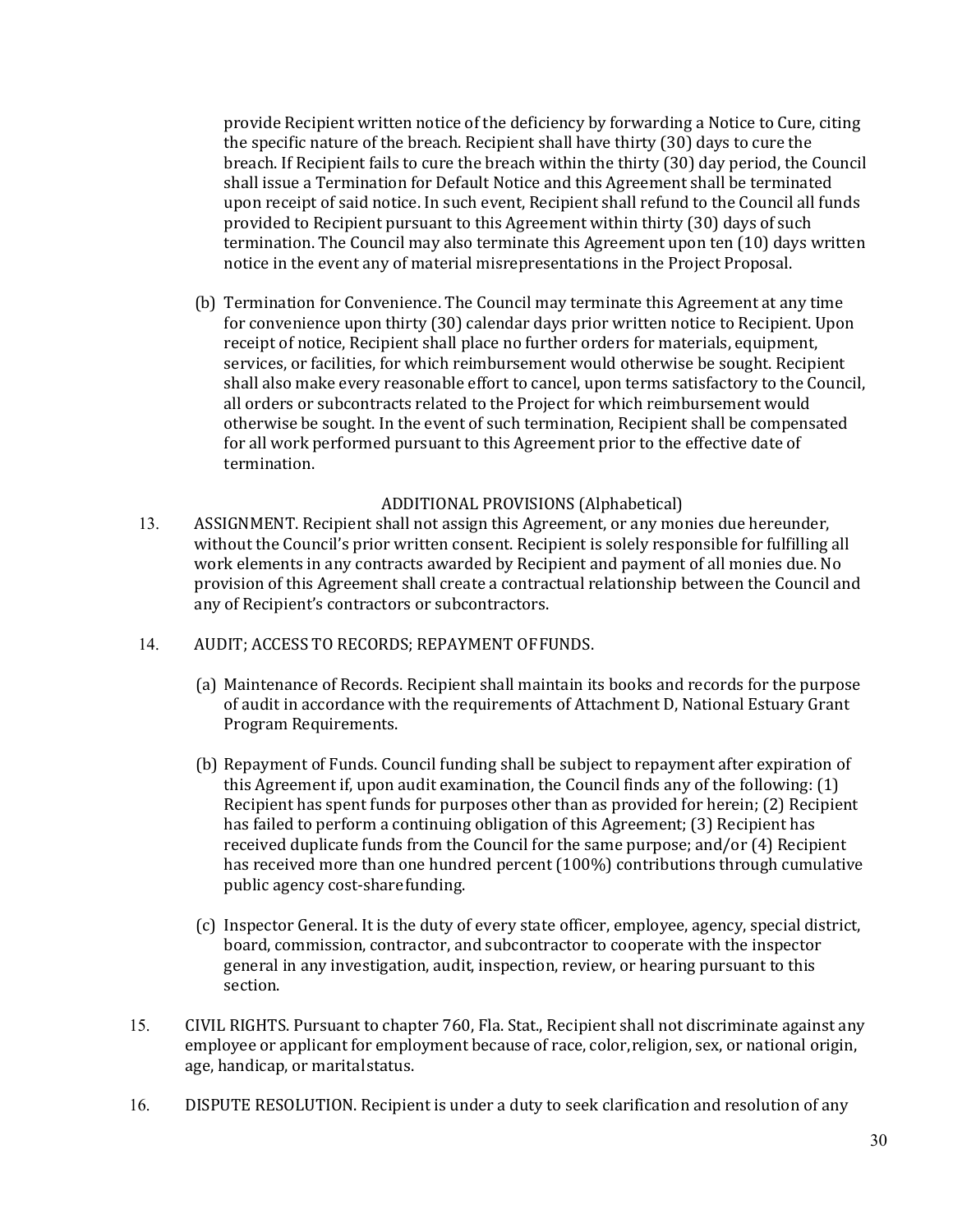issue, discrepancy, or dispute involving performance of this Agreement by submitting a written statement to the Council's Project Manager no later than ten (10) business days after the precipitating event. If not resolved by the Project Manager, the Project Manager shall forward the request to the Council's General Counsel, which shall issue a written decision within ten (10) business days of receipt. This determination shall constitute final action of the Council and shall then be subject to judicial review upon completion of the Project.

- 17. DIVERSITY REPORTING. The Council is committed to the opportunity for diversity in the performance of all cost-sharing agreements. The Council encourages Recipient to make a good faith effort to ensure that women and minority-owned business enterprises (W/MBE) are given the opportunity for maximum participation as contractors. The Council will assist Recipient by sharing information on W/MBEs. Recipient shall provide with each invoice a report describing: (1) the company names for all W/MBEs; (2) the type of minority, and (3) the amounts spent with each during the invoicing period. The report will also denote if there were no W/MBE expenditures.
- 18. FEDERAL FUNDING REQUIREMENTS (IF EPA FUNDED). This Agreement is funded, in whole or in part, with funds received by the Council from the United States Environmental Protection Agency under the National Estuary Program for the Indian River Lagoon (CFDA No. 66.456), under the authority of section 320 of the Clean Water Act, 33 U.S.C. § 1251, et seq., and 40 C.F.R. Part 31 and 40 C.F.R. Part 35, Subpart P. The amount of federal funds provided under this Agreementis \$XXXXXX. Recipient, as a sub-grantee of these federal funds, must comply with the provisions of Attachment D.
- 19. GOVERNING LAW, VENUE, ATTORNEY'S FEES, WAIVER OF RIGHT TO JURY TRIAL. This Agreement shall be construed according to the laws of Florida and shall not be construed more strictly against one party than against the other because it may have been drafted by one of the parties. As used herein, "shall" is always mandatory. In the event of any legal proceedings arising from or related to this Agreement: (1) venue for any state or federal legal proceedings shall be in Indian River County; (2) each party shall bear its own attorney's fees, including appeals; (3) for civil proceedings, the parties hereby consent to trial by the court and waive the right to jury trial.
- 20. INDEPENDENT ENTITIES. The parties to this Agreement, their employees and agents, are independent entities and not employees or agents of each other. Nothing in this Agreement shall be interpreted to establish any relationship other than that of independent entities during and after the term of this Agreement. Recipient is not a contractor of the Council. The Council is providing cost-share funding to assist Recipient in accomplishing the Project. Recipient is solely responsible for accomplishing the Project and directs the means and methods by which theProject is accomplished. Recipient is solely responsible for compliance with all labor and tax laws pertaining to Recipient, its officers, agents, and employees.
- 21. INTEREST OF RECIPIENT. Recipient certifies that no officer, agent, or employee of the Council has any material interest, as defined in chapter 112, Fla. Stat., either directly or indirectly, in the business of Recipient to be conducted hereby, and that no such person shall have any such interest at any time during the term of this Agreement.
- 22. NON-LOBBYING. Pursuant to section 216.347, Fla. Stat., as amended, Recipient agrees that funds received from the Council under this Agreement shall not be used for the purpose of lobbying the Legislature or any other stateagency.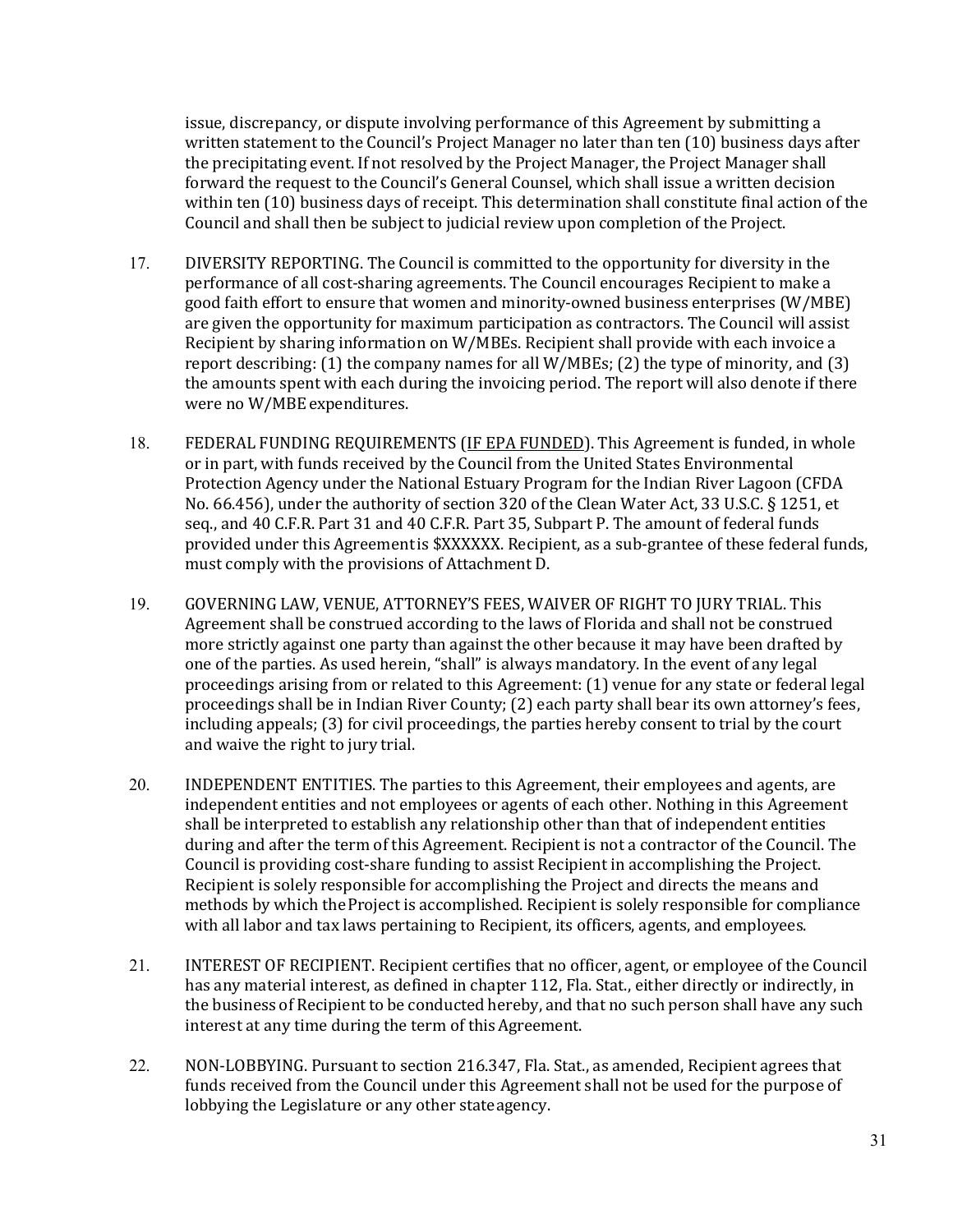- 23. PERMITS. Recipient shall comply with all applicable federal, state and local laws and regulations in implementing the Project and shall include this requirement in all subcontracts pertaining to the Project. Recipient shall obtain any and all governmental permits necessary to implement the Project. Any activity not properly permitted prior to implementation or completed without proper permits does not comply with this Agreement and shall not be approved for cost-sharefunding.
- 24. PUBLIC ENTITY CRIME. A person or affiliate who has been placed on the convicted vendorlist following a conviction for a public entity crime may not submit a bid, proposal, or reply on a contract to provide any goods or services to a public entity; may not submit a bid, proposal, or reply on a contract with a public entity for the construction or repair of a public building or public work; may not submit bids, proposals, or replies on leases of real property to a public entity; may not be awarded or perform work as a contractor, supplier, subcontractor, or consultant under a contract with any public entity; and may not transact business with any public entity in excess of the threshold amount provided in s. 287.017 for CATEGORY TWO (\$35,000) for a period of 36 months following the date of being placed on the convicted vendor list.

### 25. PUBLIC RECORDS.

- (a) Records of Recipient that are made or received in the course of performance of the Project may be public records that are subject to the requirements of chapter 119, Fla. Stat. If Recipient receives a public records request, Recipient shall promptly notify the Council's Project Manager. Each party reserves the right to cancel this Agreement for refusal by the other party to allow public access to all documents, papers, letters, or other material related hereto and subject to the provisions of chapter 119, Fla. Stat., as amended.
- **(b) IF RECIPIENT HAS QUESTIONS REGARDING THE APPLICATION OF CHAPTER 119, FLORIDA STATUTES, TO THE RECIPIENTS'S DUTY TO PROVIDE PUBLIC RECORDS RELATING TO THIS CONTRACT, CONTACT THE COUNCIL'S CUSTODIAN OF PUBLIC RECORDS DANIEL KOLODNY AT [KOLODNY@IRLCOUNCIL.ORG, 1](mailto:KOLODNY@IRLCOUNCIL.ORG)235 MAIN STREET, SEBASTIAN, FLORIDA32958.**
- (c) Recipient shall keep and maintain public records required by the Council to perform the Project.
- (d) Upon request from the Council's custodian of public records, Recipient shall provide the Council with a copy of the requested records or allow the records to be inspected or copied within a reasonable time at a cost that does not exceed the cost provided in chapter 119, Fla. Stat. or as otherwise provided bylaw.
- (e) Recipient shall ensure that public records that are exempt or confidential and exempt from public records disclosure requirements are not disclosed except as authorized by law for the duration of the contract term and following completion of the contract if the contractor does not transfer the records to theCouncil.
- (f) Upon completion of the contract, Recipient may transfer, at no cost, to the Council all public records in possession of the Recipient or keep and maintain public records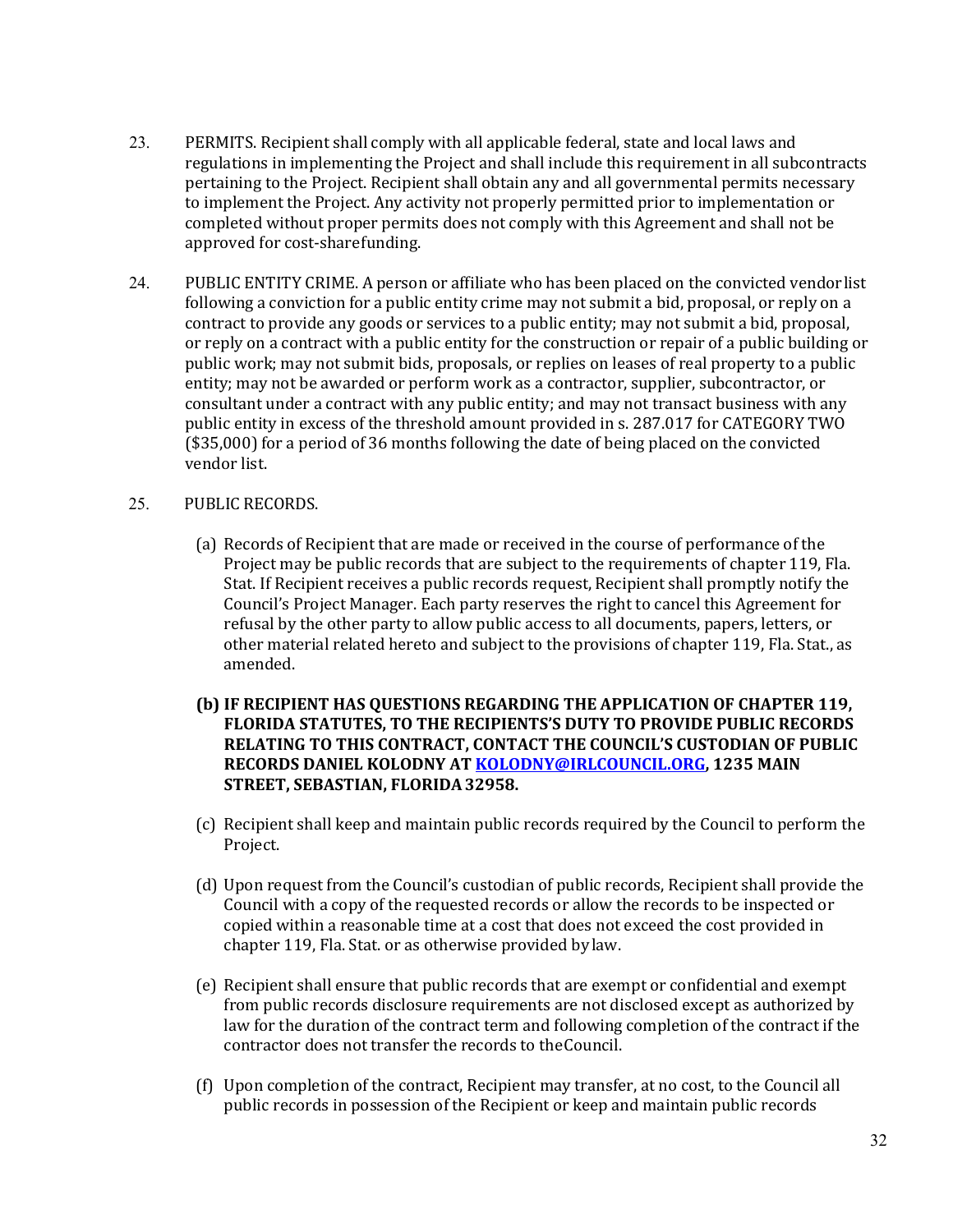required by the Council to perform the service. If the Recipient transfers all public records to the Council upon completion of the contract, the Recipient shall destroy any duplicate public records that are exempt or confidential and exempt from public records disclosure requirements. If the Recipient keeps and maintains public records upon completion of the contract, the Recipient shall meet all applicable requirements for retaining public records. All records stored electronically must be provided to the Council, upon request from the Council's custodian of public records, in a format that is compatible with the information technology systems of the Council.

26. ROYALTIES AND PATENTS. Recipient certifies that the Project does not, to the best of its information and belief, infringe on any patent rights. Recipient shall pay all royalties and patent and license fees necessary for performance of the Project and shall defend all suits or claims for infringement of any patent rights and save and hold the Council harmless from loss to the extent allowed by Florida law.

IN WITNESS WHEREOF, the IRL Council has caused this Agreement to be executed on the day and year written below in its name by its Executive Director, and Recipient has caused this Agreement to be executed on the day and year written below in its name by its duly authorized representatives, and, if appropriate, has caused the seal of the corporation to be attached. This Agreement may be executed in separate counterparts, which shall not affect its validity. Upon execution, this Agreement constitutes the entire agreement of the parties, notwithstanding any stipulations, representations, agreements, or promises, oral or otherwise, not printed or inserted herein. This Agreement cannot be changed by any means other than written amendments referencing this Agreement and signed by all parties.

IRL COUNCIL RECIPIENT XXXXXX

 $BY:$ 

*Signed Signed*

Duane E. De Freese, Ph.D. <br>Executive Director **Authorized Representative** Typed and Title

APPROVED BY THE IRL COUNCIL GENERAL COUNSEL

Attest:

#### *Signed*

Glen J. Torcivia, Esquire Torcivia, Donlon, Goddeau & Rubin, P.A.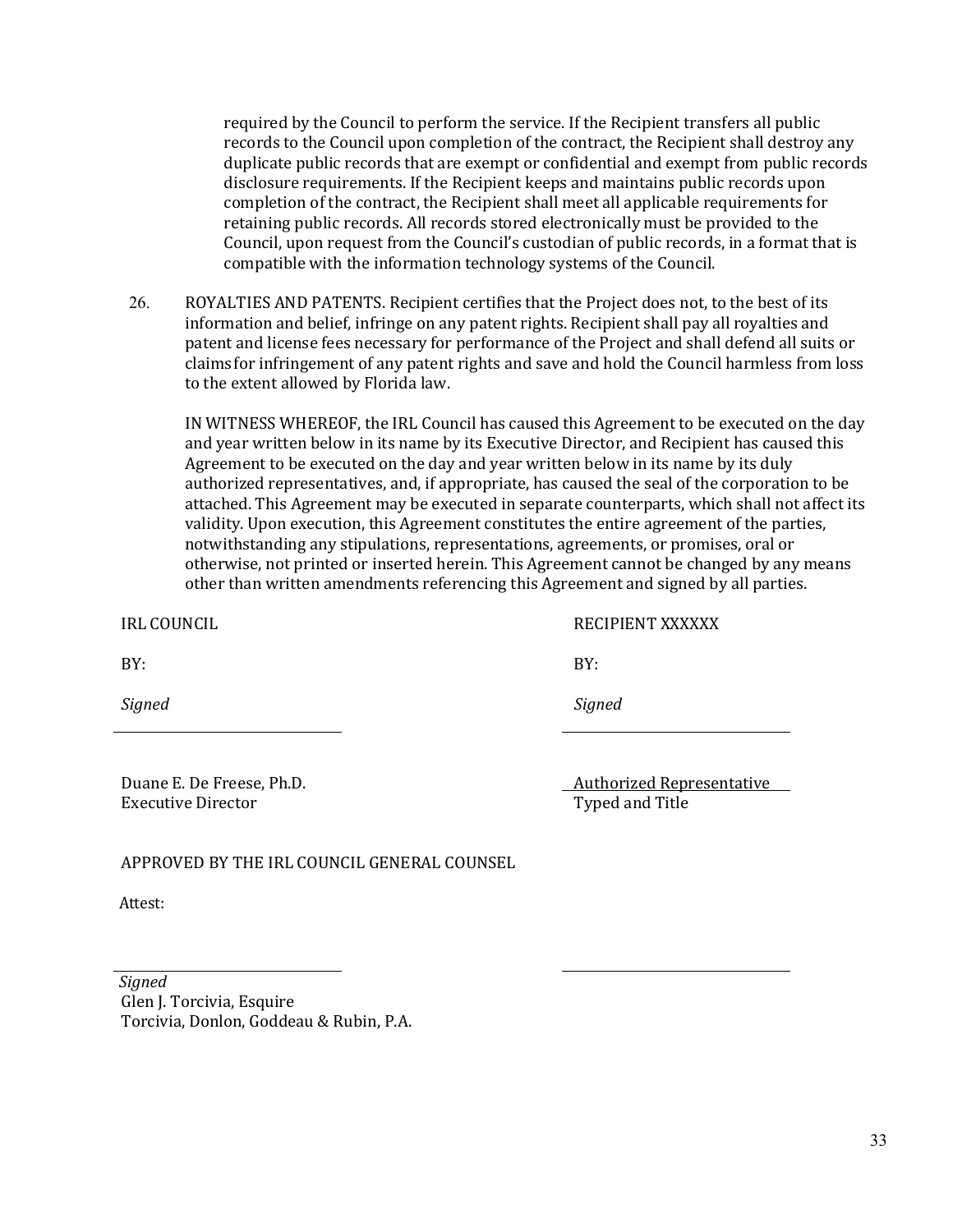# IRL CONTRACT AGREEMENT ATTACHMENTS

ATTACHMENT A – Statement of Work ATTACHMENT B – Insurance requirements ATTACHMENT C – Council Supplemental Instructions Form ATTACHMENT D – National Estuary Program Grant Requirements

## ATTACHMENT A ‐ STATEMENT OF WORK

Inserted Here See sample statement of work above on pages 23 and 24 of this RFP

# ATTACHMENT B ‐ INSURANCE REQUIREMENTS

Contractor shall acquire and maintain until completion of the Work the insurance coverage listed below, which shall be considered primary coverage, with any Council insurance considered excess coverage. Contractor shall not commence the Work until it has provided Certificates of Insurance to the Council documenting such coverage. The "IRL Council" shall be shown as an additional insured under all policies to the extent of the Council's interests under this Agreement, except workers' compensation and auto liability. The insurance certificate shall include an endorsement requiring ten (10) days prior written notice to the Council before any change or cancellation is made effective. In addition, it shall have the words "endeavor to" and "but failure to mail such notice shall impose no obligation or liability of any kind upon the company, its agents, or representatives" stricken from the cancellation clause in the Certificate of Insurance. Any deductibles or self- insured retentions must be declared to and approved by theCouncil. Contractor is responsible for any deductible or self-insured retention. Insurance is to be placed with insurers having an A.M. Best rating of A-:V or greater. Council receipt of insurance certificates providing less than the required coverage does not waive these insurance requirements.

- (a) Workers' Compensation Insurance. Workers' compensation and employer's liability coverage, including maritime workers compensation, if applicable, innot less than the minimum limits required by Florida law. If an exemption from workers' compensation is declared, an exemption letter issued by Florida Department of Financial Services, Division of Workers' Compensation, shall be submitted to the Council.
- (b) General Liability. Commercial General Liability Insurance on an "OccurrenceBasis," with limits of liability not less than \$300,000 per occurrence and/or aggregate combined single limit, personal injury, bodily injury, and property damage. Coverage shall include: (1) contractual liability, (2) products and completed operations, (3) independent contractors, (4) broad form property damage, and  $(5)$  property damage resulting from explosion, collapse or underground  $(x, c, u)$  exposures. Extensions shall be added, or exclusions deleted to provide the necessary coverage. "Claims made" coverage will be accepted only after verification that "occurrence" coverage is not available.
- (c) Automobile Liability. Minimum requirements of Floridalaw.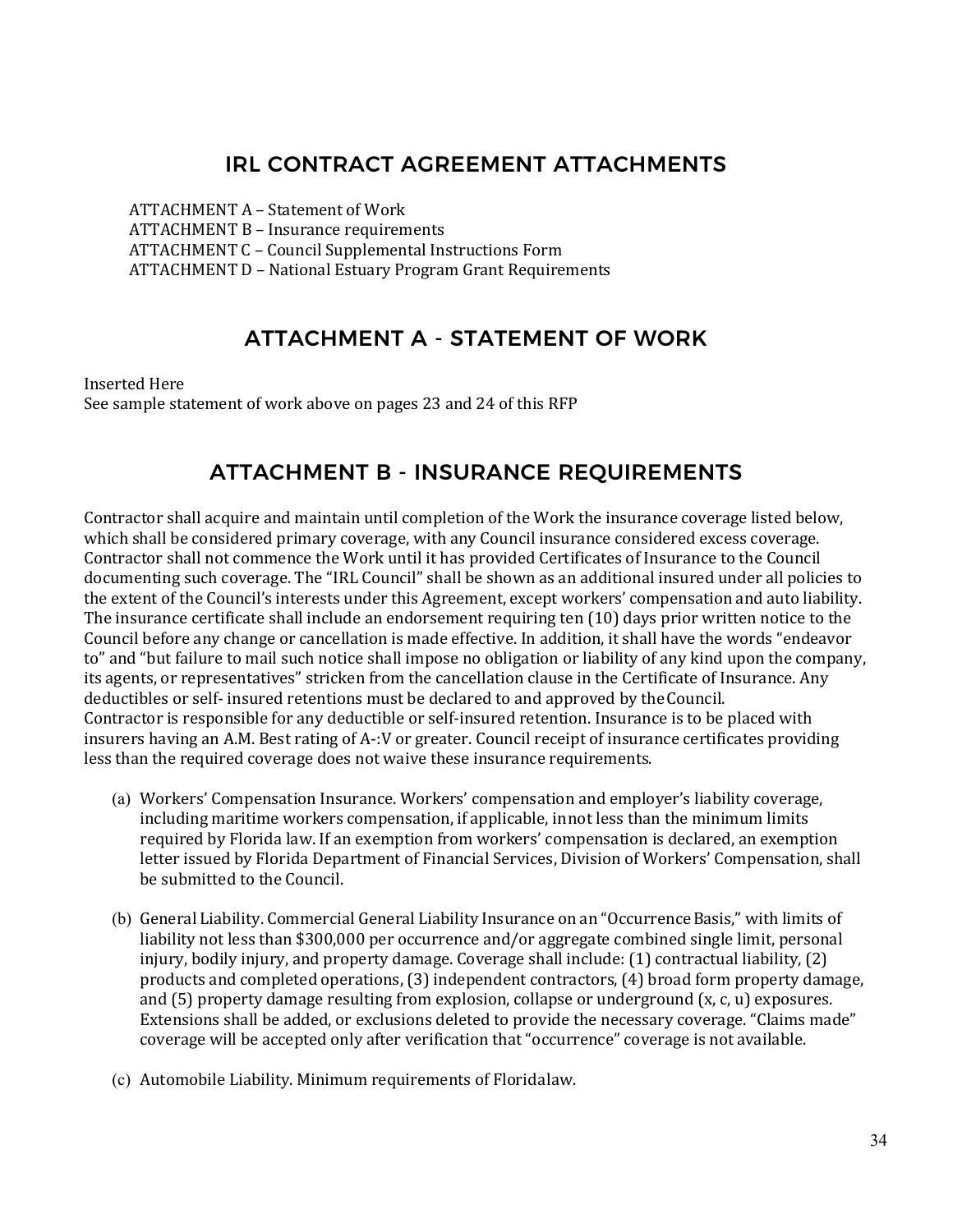# ATTACHMENT C COUNCIL'S SUPPLEMENTAL INSTRUCTIONS (Sample)

DATE:

TO:

| FROM:                  | , Project Manager CONTRACT/PURCHASE ORDER NUMBER: |
|------------------------|---------------------------------------------------|
| <b>CONTRACT TITLE:</b> |                                                   |

The Work shall be carried out in accordance with the following supplemental instruction issued in accordance with the Contract Documents without change in the Contract Sum or Contract Time. Prior to proceeding in accordance with these instructions, indicate your acceptance of these instructions for minor changes to the work as consistent with the Contract Documents and return to the Council's Project Manager.

1. CONTRACTOR'S SUPPLEMENTAL INSTRUCTIONS:

2. DESCRIPTION OF WORK TO BECHANGED:

3. DESCRIPTION OF SUPPLEMENTAL INSTRUCTION REQUIREMENTS:

### **Contractor's approval: (Choose one of the items below):**

Approved: Date:

(It is agreed that these instructions shall not result in a change in the Total Compensation or the Completion Date.)<br>Approved: Approved: Date:

(Contractor agrees to implement the Supplemental Instructions as requested but reserves the right to seek a Change Order in accordance with the requirements of the Agreement.)

Approved: Date: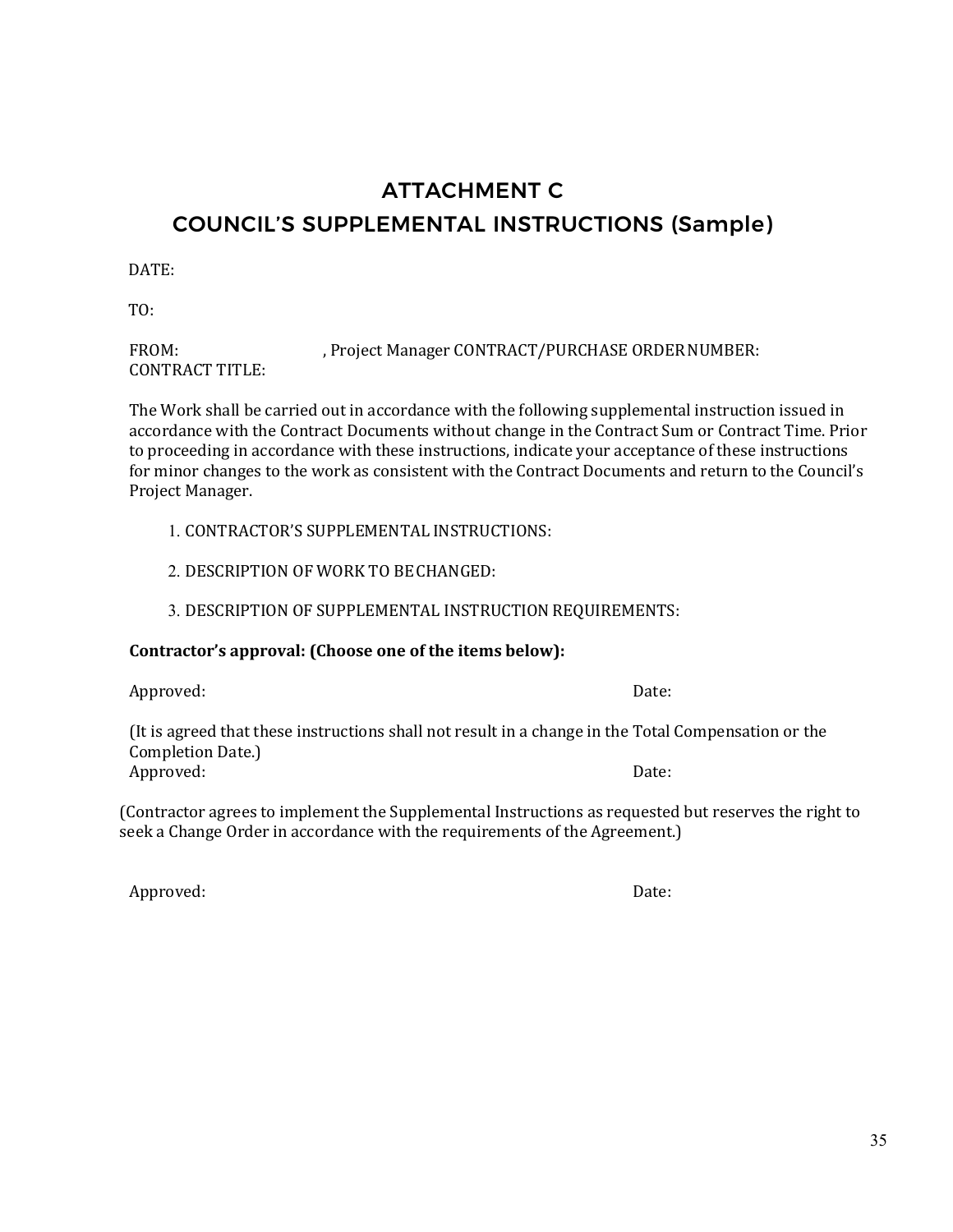# ATTACHMENT D Terms and Conditions for Subawards or Subrecipients of EPA Funds [Inserted Here]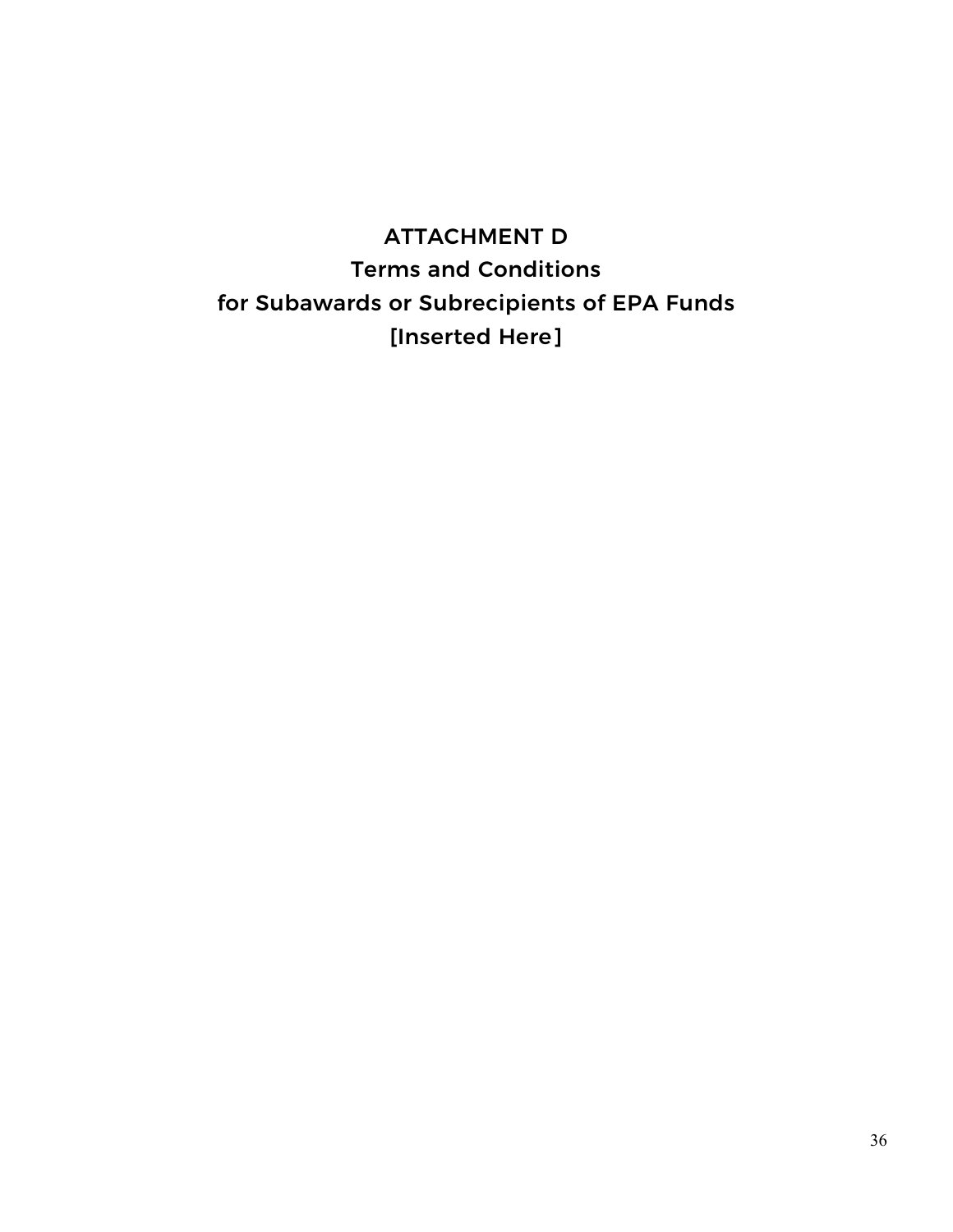# ATTACHMENT 5 U.S. EPA REGION 4 QAPP CHECKLIST

### **REGION 4 QAPP REVIEW CHECKLIST**

P= Present & Acceptable;  $NP = Not Present$ ; I = Incomplete;  $NA = Not Applied$ 

QAPP Title: Project Location: Originating Organization: Receipt Date: Review Date: Reviewer: Project Number:

### **USEPA**

### **REGION 4 QUALITY ASSURANCE SECTION QAPP REVIEW CHECKLIST**

P=Present & Acceptable; NP=Not Present; I=Incomplete; NA=Not Applicable

| <b>ELEMENT</b>                                         | <b>COMMENTS</b> |
|--------------------------------------------------------|-----------------|
| A1. Title and Approval Sheet                           |                 |
| Title of Document                                      |                 |
| Organization's Name                                    |                 |
| Dated Signature of Project Manager                     |                 |
| Dated Signature of Quality Assurance Officer           |                 |
| <b>A2. Table of Contents</b>                           |                 |
| A3. Distribution List                                  |                 |
| A4. Project/Task Organization                          |                 |
| Identifies key project personnel, with their roles and |                 |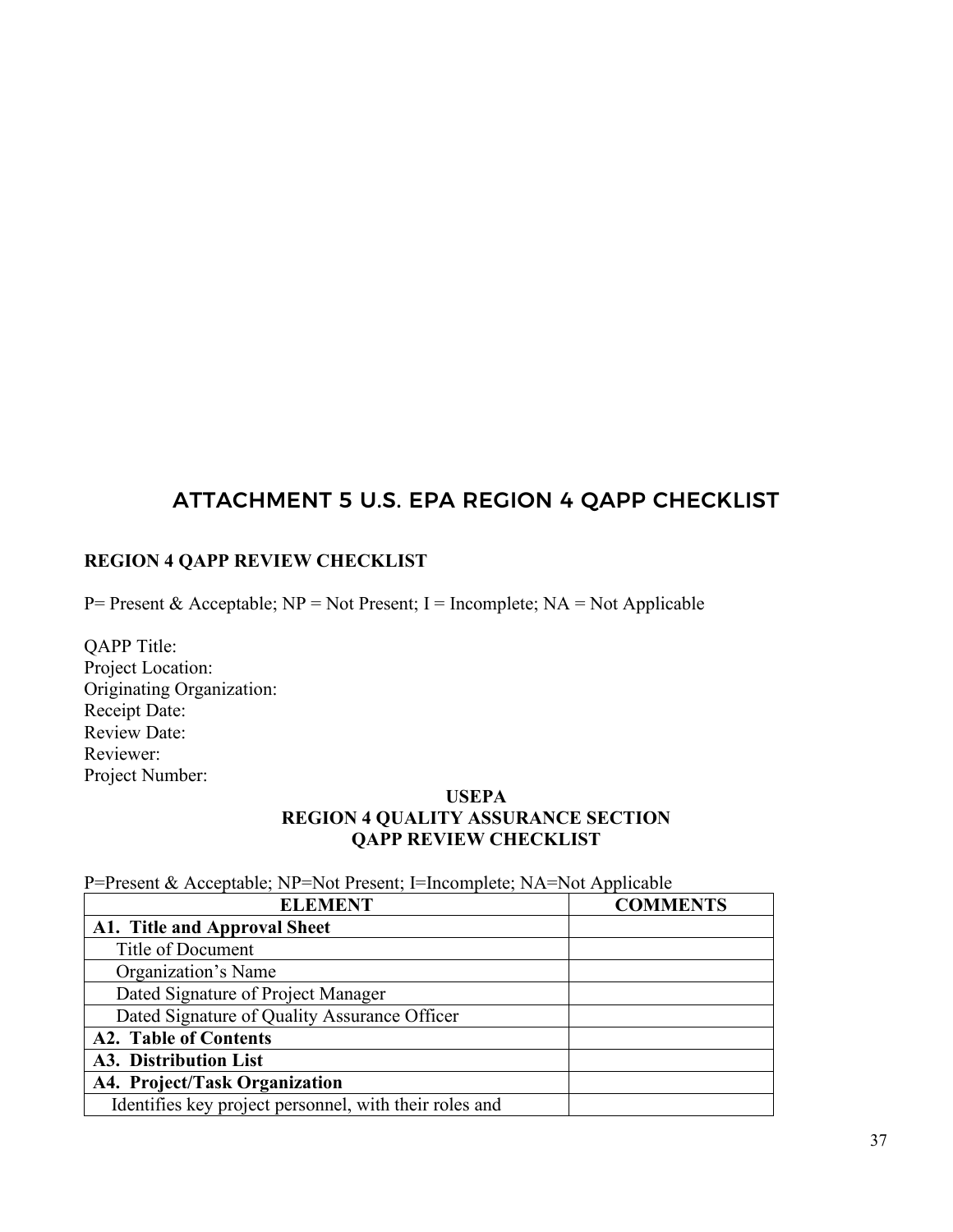| Responsibilities well defined (includes end data users,      |  |
|--------------------------------------------------------------|--|
| project QA manager, subcontractors, etc).                    |  |
| A5. Problem Definition/Background                            |  |
| Clearly states problems or decision to be made               |  |
| Provides historical and background information               |  |
| <b>A6. Project/Task Description</b>                          |  |
| Lists measurements to be made includes on-site field         |  |
| analysis and off-site fixed laboratory analysis              |  |
| Cites applicable technical, regulatory, or program-specific  |  |
| standards, criteria, or objectives                           |  |
| Identifies types of personnel, equipment and instruments     |  |
| required to perform field sampling, field analysis and       |  |
| laboratory analysis                                          |  |
| Provides work schedule and data deliverable timelines        |  |
| Summarizes required project and QA records/reports           |  |
| A7. Objectives and Criteria for Measurement Data             |  |
| State project objectives - quantitatively and quantitatively |  |
| Links measurement quality objectives to applicable action    |  |
| limits, criteria, etc.                                       |  |
|                                                              |  |

P=Present & Acceptable; NP=Not Present; I=Incomplete; NA=Not Applicable

| <b>ELEMENT</b>                                                | <b>COMMENTS</b> |
|---------------------------------------------------------------|-----------------|
| A8. Special Training Requirements/Certified Listed            |                 |
| States how training is provided, documented and assured       |                 |
| <b>A9. Documentation and Records</b>                          |                 |
| Lists information and records to be included in data report   |                 |
| (e.g., raw data, field logs, results of QC checks, problems   |                 |
| encountered                                                   |                 |
| Specifies the turnaround time for laboratory data             |                 |
| deliverables                                                  |                 |
| Specifies the retention time and location for project records |                 |
| and reports                                                   |                 |
| <b>B1. Sampling Process Design (Rational for Design)</b>      |                 |
| Specified the type, number and matrix of samples slated for   |                 |
| collection                                                    |                 |
| Discusses the rationale for the proposed sampling design      |                 |
| Specifies sample locations and frequency of sample            |                 |
| collection at each location                                   |                 |
| <b>B2. Sampling Methods Requirements</b>                      |                 |
| Describes sample collection procedures and methods            |                 |
| Lists equipment needs                                         |                 |
| Identifies support facilities                                 |                 |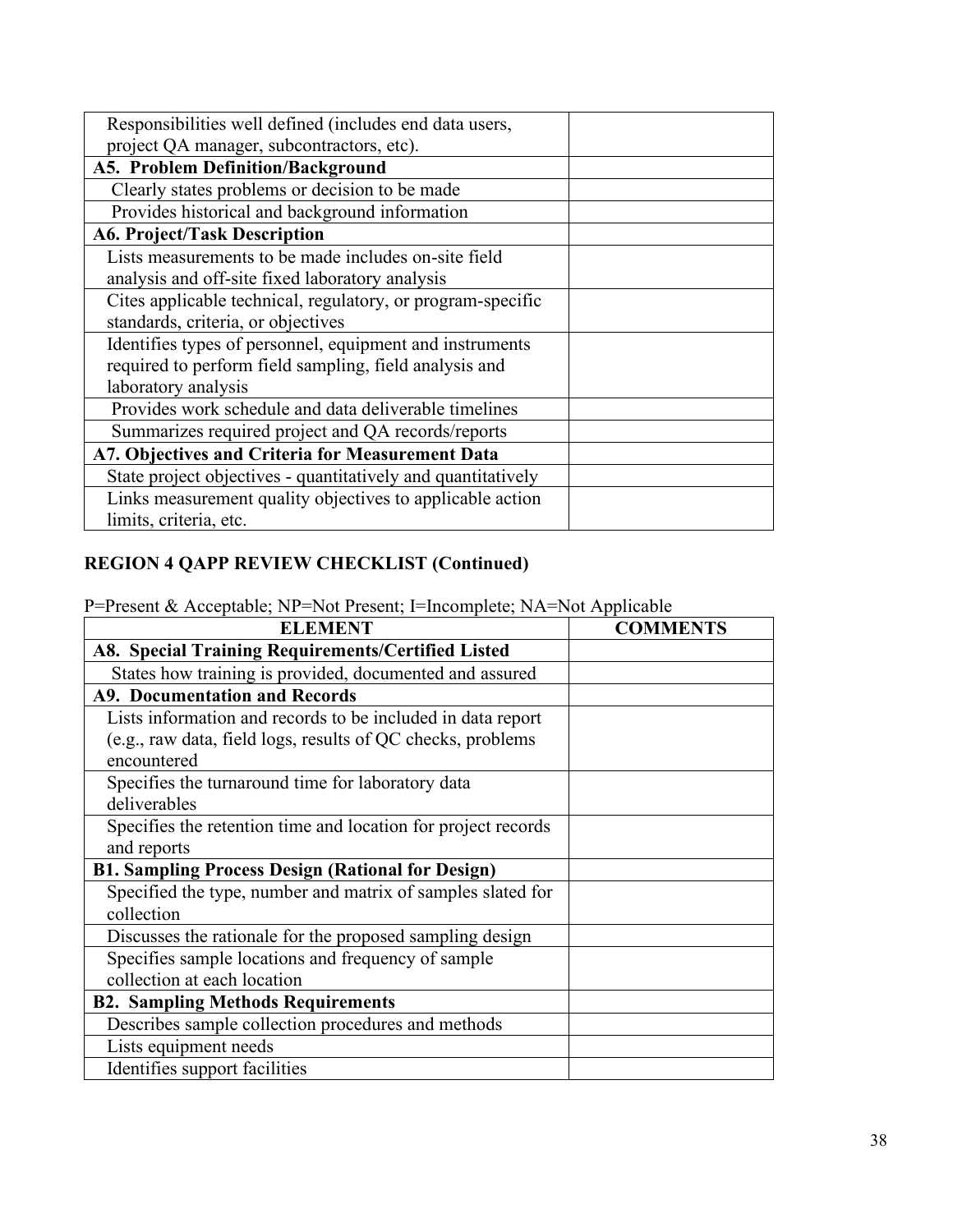| Identifies individuals responsible for corrective actions in |  |
|--------------------------------------------------------------|--|
| the field                                                    |  |
| Describes the process for preparation and decontamination    |  |
| of sampling equipment                                        |  |
| Describes selection and preparation of sample containers –   |  |
| and specifies sample volumes                                 |  |
| Describes sample container, volume, preservation and         |  |
| holding time requirements per each chemical, physical or     |  |
| biological parameter                                         |  |
| <b>B3. Sample Handling and Custody Requirements</b>          |  |
| Summarizes sample handling requirements                      |  |
| Summarizes chain-of-custody procedures                       |  |
| <b>B4. Analytical Methods Requirements</b>                   |  |
| Identifies the analytical methods to be followed (including  |  |
| method number – and sample preparation method such as        |  |
| digestion/extraction method where applicable)                |  |
| Provides validation information for non-standard methods     |  |
| Identifies individuals responsible for corrective action     |  |
| Specifies the laboratory turnaround time for analysis and    |  |
| data deliverables                                            |  |
|                                                              |  |

| P=Present & Acceptable; NP=Not Present; I=Incomplete; NA=Not Applicable |  |  |  |
|-------------------------------------------------------------------------|--|--|--|
|-------------------------------------------------------------------------|--|--|--|

| <b>ELEMENT</b>                                                 | <b>COMMENTS</b> |
|----------------------------------------------------------------|-----------------|
| <b>B5. Quality Control Requirements</b>                        |                 |
| Identifies QC procedures and frequency for each sampling       |                 |
| event, analysis, or measurement technique, as well as          |                 |
| associated acceptance criteria and corrective actions          |                 |
| References procedures and provides equations for               |                 |
| calculating QC statistics including bias/accuracy, precision - |                 |
| specifies acceptance criteria for completeness,                |                 |
| comparability and representativeness                           |                 |
| B6. Instrument/Equipment Testing, Inspection and               |                 |
| <b>Maintenance Requirements</b>                                |                 |
| Identifies acceptance testing of sampling and measurement      |                 |
| systems                                                        |                 |
| Describes equipment preventive and corrective maintenance      |                 |
| Summarizes availability and location of spare parts            |                 |
| <b>B7. Instrument Calibration and Frequency</b>                |                 |
| Identifies equipment needing calibration and frequency for     |                 |
| such calibration                                               |                 |
| Summarizes required calibration standards, gases and/or        |                 |
| equipment                                                      |                 |
| Cites calibration records and the manner traceable to          |                 |
| equipment                                                      |                 |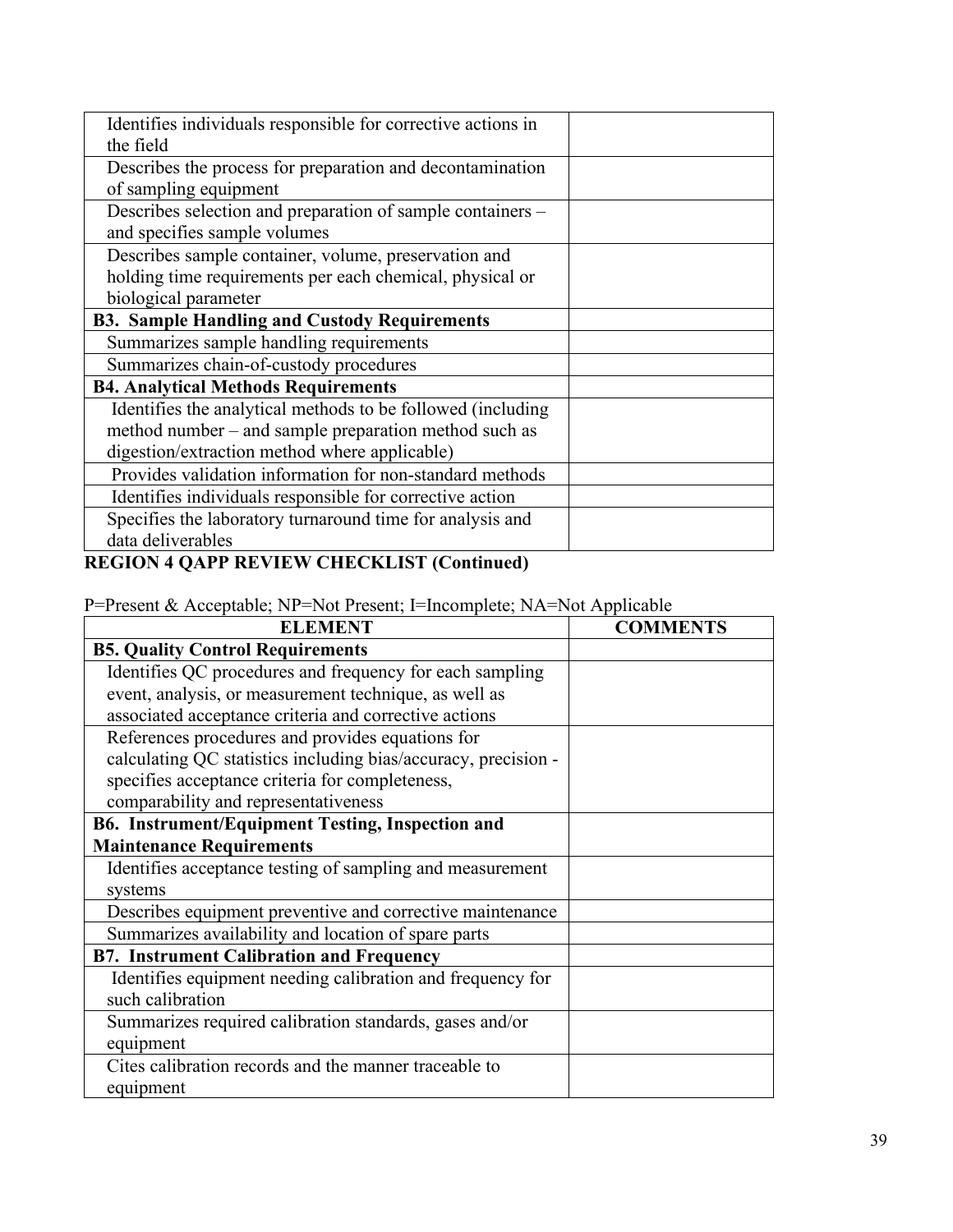| B8. Inspection/Acceptance Requirements for Supplies and        |  |
|----------------------------------------------------------------|--|
| <b>Consumables</b>                                             |  |
| Provides a list of the supplies and consumables including      |  |
| pH buffers, conductivity and turbidity standards, etc.         |  |
| States acceptance criteria for supplies and consumables        |  |
| Identifies the individuals responsible for inspecting supplies |  |
| and consumables to ensure compliance with requirements         |  |
| <b>B9. Data Acquisition Requirements for Non-Direct</b>        |  |
| <b>Measurements</b>                                            |  |
| Identifies type of data needed from non-measurement            |  |
| sources (e.g., computer databases, literature searches,        |  |
| models, etc.) and provides the acceptance criteria for using   |  |
| this information                                               |  |
| Describes the limitations of this information and specifies    |  |
| when and when it cannot be used                                |  |
| Documents the rationale for original collection of data and    |  |
| its relevance to the project                                   |  |

P=Present & Acceptable; NP=Not Present; I=Incomplete; NA=Not Applicable

| <b>ELEMENT</b>                                                   | <b>COMMENTS</b> |
|------------------------------------------------------------------|-----------------|
| <b>B10. Data Management</b>                                      |                 |
| Describes record/data keeping, storage and retrieval             |                 |
| policies/requirements for organization/project                   |                 |
| Provides attachments to the QAPP containing SOPs,                |                 |
| Checklists, Analytical Methodologies, etc.                       |                 |
| Describes data handling equipment and procedures used to         |                 |
| process, compile and analyze data (e.g., computer hardware       |                 |
| and software) – identifies the type of software used such as     |                 |
| Excel, Statistical, Data Validation, etc.                        |                 |
| Describes the process for assuring that applicable Office of     |                 |
| Information Resource requirements are satisfied.                 |                 |
| <b>C1. Assessments and Response Actions</b>                      |                 |
| Lists the required number, frequency and type of                 |                 |
| assessments or audits complete with dates and names of           |                 |
| auditors/personnel conducting these assessments                  |                 |
| (assessments can include management system reviews,              |                 |
| technical systems reviews, peer reviews, surveillance,           |                 |
| performance evaluation audits, laboratory audits, data           |                 |
| quality audits, etc.)                                            |                 |
| Describes the process for planning audits and assessments        |                 |
| and identifies the individuals that participate in this planning |                 |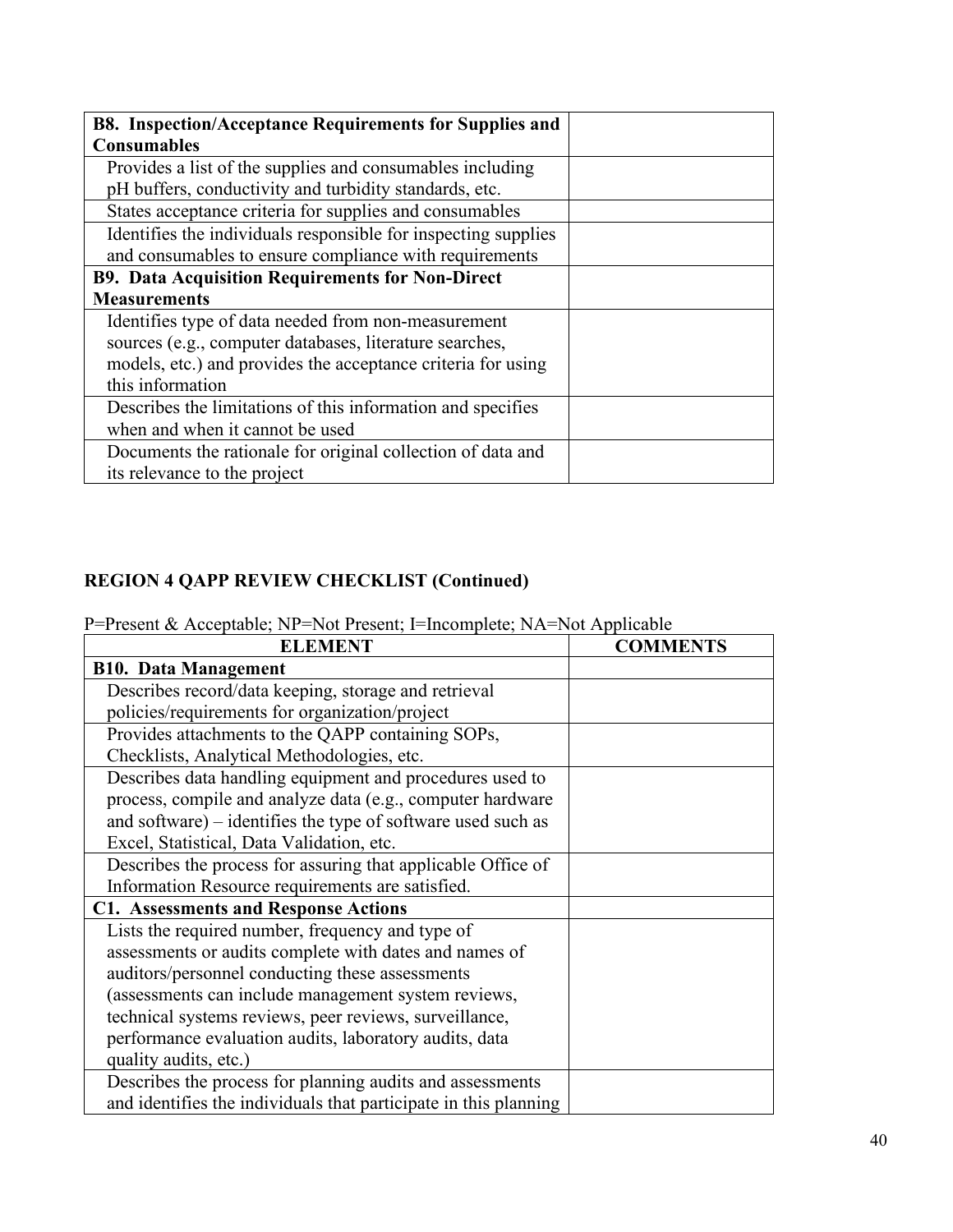P=Present & Acceptable; NP=Not Present; I=Incomplete; NA=Not Applicable

| <b>ELEMENT</b>                                                  | <b>COMMENTS</b> |
|-----------------------------------------------------------------|-----------------|
| D1. Data Review, Validation and Verification                    |                 |
| Specifies criteria for accepting, rejecting or qualifying data  |                 |
| Provides a list of data qualifier flags and provides definition |                 |
| of each flag                                                    |                 |
| Provides project-specific statistics, calculations or           |                 |
| algorithms                                                      |                 |
| D2. Validation and Verification Methods                         |                 |
| Describes or provides the data validation and verification      |                 |
| process (can provide validation SOPs)                           |                 |
| Describe resolution procedures for data quality problems        |                 |
| and identifies individuals responsible for resolving data       |                 |
| quality issues                                                  |                 |
| Describes the procedures for documenting the results of data    |                 |
| validation, review and verification                             |                 |
| Describes the process for communicating data validation         |                 |
| results to project personnel                                    |                 |
| D3. Reconciliation of Data to Project Objectives                |                 |
| Describes the process for reconciling project results with the  |                 |
| project-specific data quality objectives and identifies the     |                 |
| limitations of the data                                         |                 |